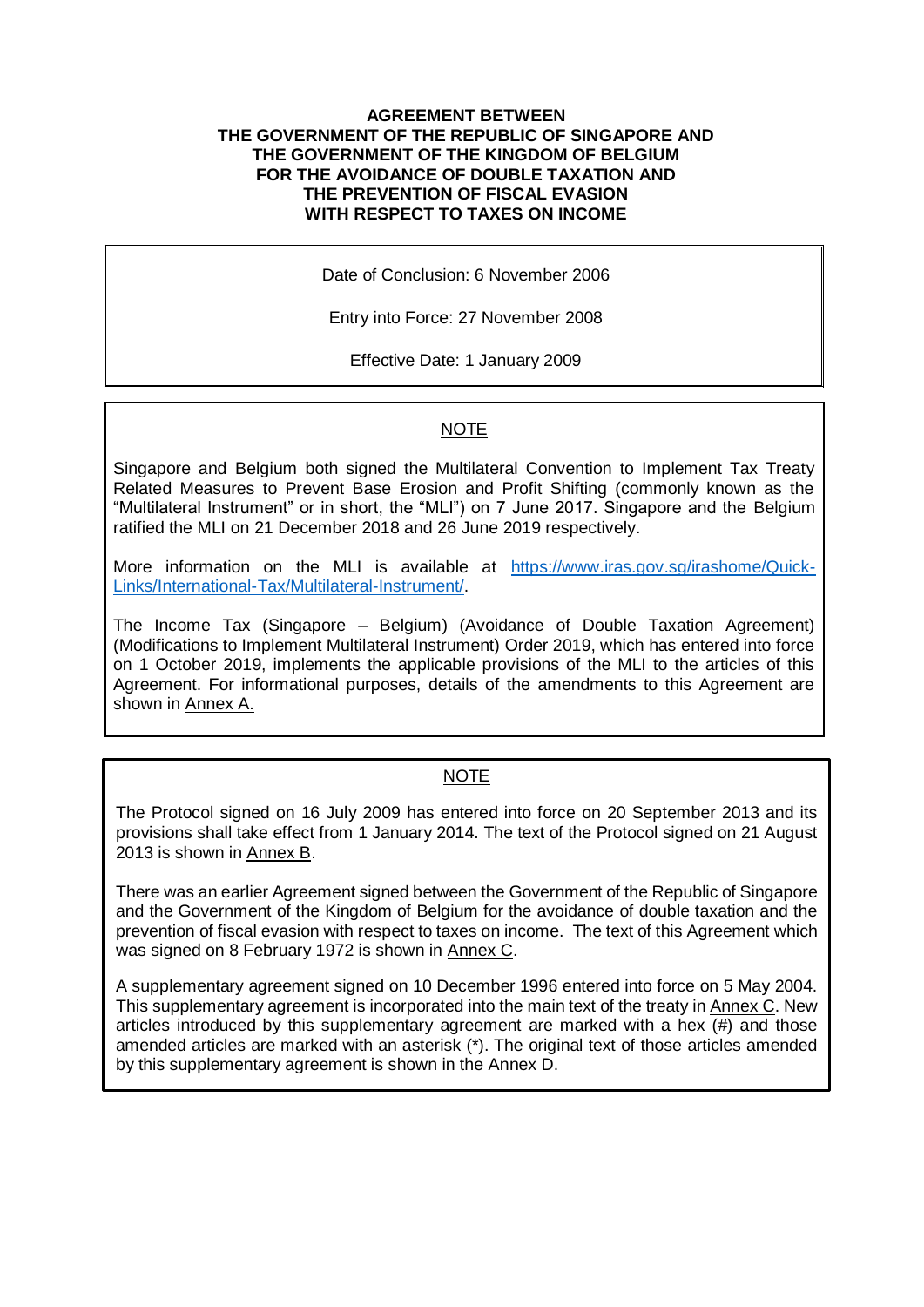The Government of the Republic of Singapore and the Government of the Kingdom of Belgium,

Desiring to conclude an Agreement for the avoidance of double taxation and the prevention of fiscal evasion with respect to taxes on income,

Have agreed as follows: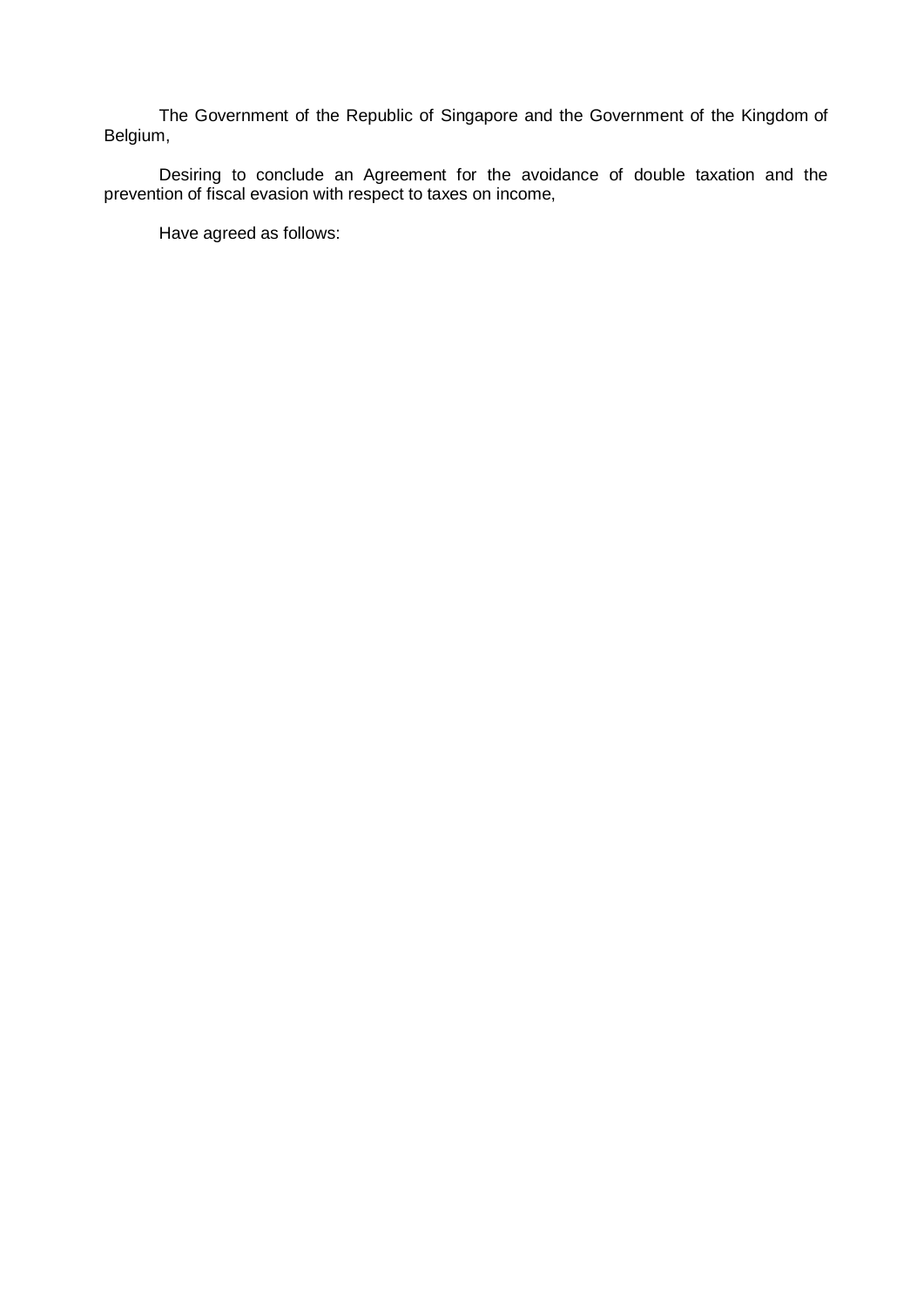## **ARTICLE 1 – PERSONS COVERED**

This Agreement shall apply to persons who are residents of one or both of the Contracting States.

## **ARTICLE 2 – TAXES COVERED**

1. This Agreement shall apply to taxes on income imposed on behalf of a Contracting State or of its political subdivisions or local authorities, irrespective of the manner in which they are levied.

2. There shall be regarded as taxes on income all taxes imposed on total income or on elements of income, including taxes on gains from the alienation of movable or immovable property, taxes on the total amounts of wages or salaries paid by enterprises, as well as taxes on capital appreciation.

3. The existing taxes to which the Agreement shall apply are in particular:

(a) in the case of Singapore:

- the income tax

(hereinafter referred to as "Singapore tax");

- (b) in the case of Belgium:
	- (i) the individual income tax;
	- (ii) the corporate income tax;
	- (iii) the income tax on legal entities;
	- (iv) the income tax on non-residents;

including the prepayments and the surcharges on these taxes and prepayments; (hereinafter referred to as "Belgian tax").

4. The Agreement shall apply also to any identical or substantially similar taxes that are imposed after the date of signature of the Agreement in addition to, or in place of, the existing taxes. The competent authorities of the Contracting States shall notify each other of any significant changes that have been made in their taxation laws.

#### **ARTICLE 3 – GENERAL DEFINITIONS**

- 1. For the purposes of this Agreement, unless the context otherwise requires:
	- (a) the term "Belgium" means the Kingdom of Belgium; used in a geographical sense, it means the territory of the Kingdom of Belgium, including the territorial sea and any other area in the sea within which the Kingdom of Belgium, in accordance with international law, exercises sovereign rights or jurisdiction;
	- (b) the term "Singapore" means the Republic of Singapore and when used in a geographical sense, the term "Singapore" includes the territorial waters of Singapore and any area extending beyond the limits of the territorial waters of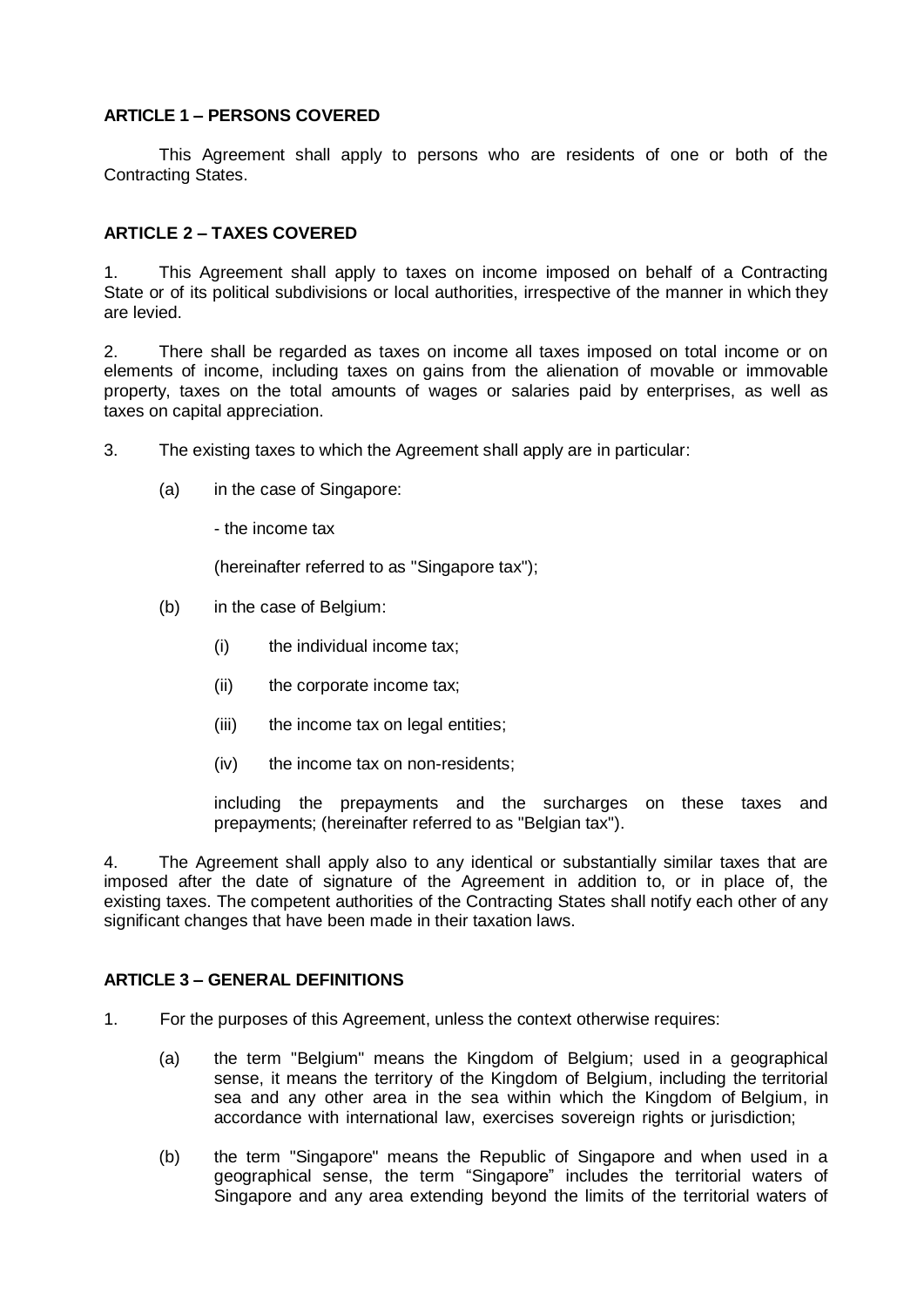Singapore, and the sea-bed and subsoil of any such area, which has been or may hereafter be designated under the laws of Singapore and in accordance with international law as an area over which Singapore has sovereign rights for the purposes of exploring and exploiting the natural resources, whether living or nonliving;

- (c) the term "person" includes an individual, a company and any other body of persons;
- (d) the term "company" means any body corporate or any entity that is treated as a body corporate for tax purposes in the Contracting State of which it is a resident;
- (e) the terms "enterprise of a Contracting State" and "enterprise of the other Contracting State" mean respectively an enterprise carried on by a resident of a Contracting State and an enterprise carried on by a resident of the other Contracting State;
- (f) the term "international traffic" means any transport by a ship or aircraft operated by an enterprise of a Contracting State, except when the ship or aircraft is operated solely between places in the other Contracting State;
- (g) the term "competent authority" means:
	- (i) in the case of Belgium, the Minister of Finance or his authorised representative, and
	- (ii) in the case of Singapore, the Minister for Finance or his authorised representative;
- (h) the term "national", in relation to a Contracting State, means:
	- (i) any individual possessing the nationality of that Contracting State;
	- (ii) any legal person, partnership or association deriving its status as such from the laws in force in that Contracting State.

2. As regards the application of the Agreement at any time by a Contracting State, any term not defined therein shall, unless the context otherwise requires, have the meaning that it has at that time under the law of that State for the purposes of the taxes to which the Agreement applies, any meaning under the applicable tax laws of that State prevailing over a meaning given to the term under other laws of that State.

## **ARTICLE 4 – RESIDENT**

1. For the purposes of this Agreement, the term "resident of a Contracting State" means any person who, under the laws of that State, is liable to tax therein by reason of his domicile, residence, place of management or any other criterion of a similar nature, and also includes that State and any political subdivision or local authority thereof or any statutory body.

2. Where by reason of the provisions of paragraph 1 an individual is a resident of both Contracting States, then his status shall be determined as follows:

(a) he shall be deemed to be a resident only of the State in which he has a permanent home available to him; if he has a permanent home available to him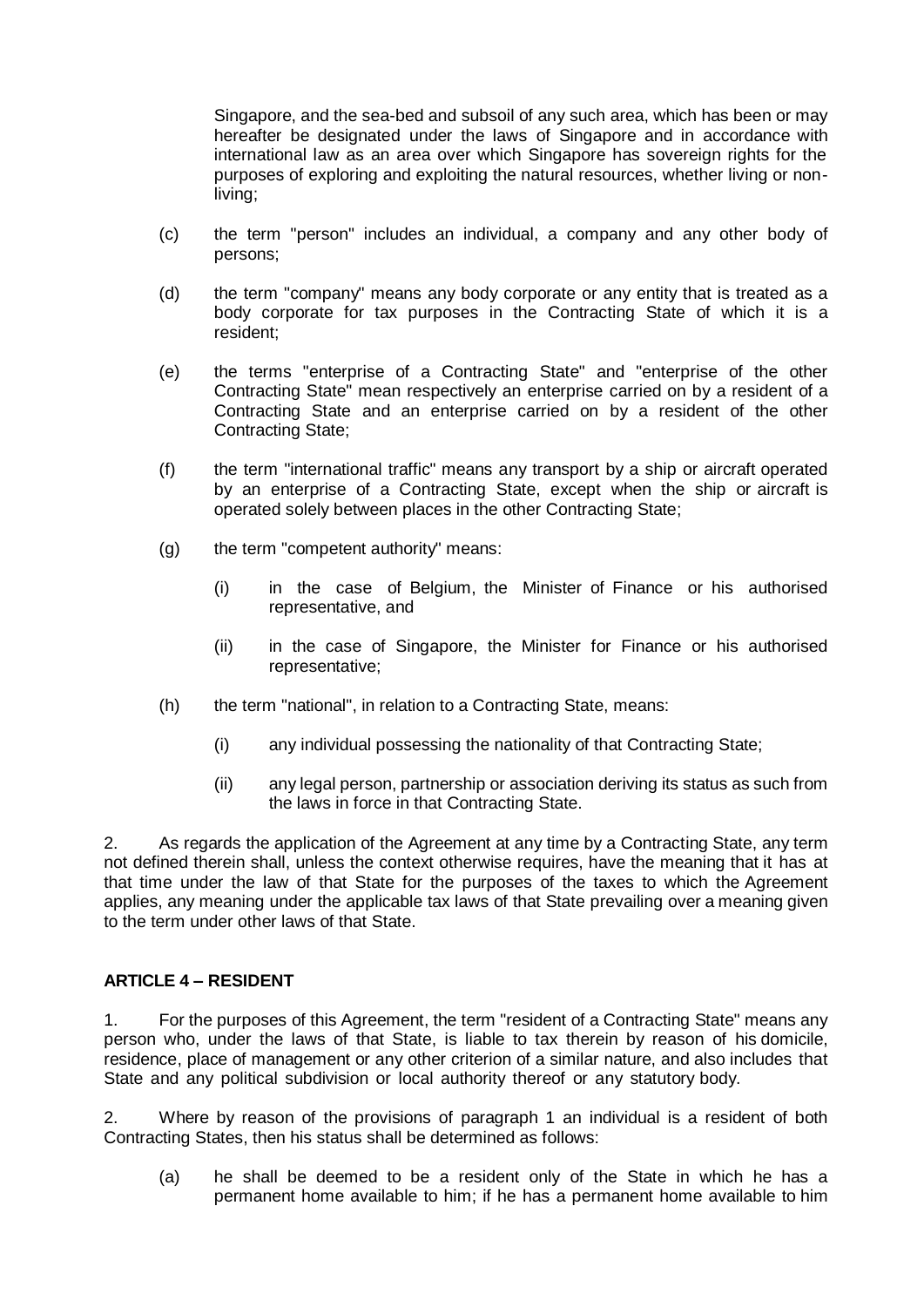in both States, he shall be deemed to be a resident only of the State with which his personal and economic relations are closer (centre of vital interests);

- (b) if the State in which he has his centre of vital interests cannot be determined, or if he has not a permanent home available to him in either State, he shall be deemed to be a resident only of the State in which he has an habitual abode;
- (c) if he has an habitual abode in both States or in neither of them, he shall be deemed to be a resident only of the State of which he is a national;
- (d) in any other case, the competent authorities of the Contracting States shall settle the question by mutual agreement.

3. Where by reason of the provisions of paragraph 1 a person other than an individual is a resident of both Contracting States, then it shall be deemed to be a resident only of the State in which its place of effective management is situated. If its place of effective management cannot be determined, the competent authorities of the Contracting States shall settle the question by mutual agreement.

#### **ARTICLE 5 – PERMANENT ESTABLISHMENT**

1. For the purposes of this Agreement, the term "permanent establishment" means a fixed place of business through which the business of an enterprise is wholly or partly carried on.

- 2. The term "permanent establishment" includes especially:
	- (a) a place of management;
	- (b) a branch;
	- (c) an office;
	- (d) a factory;
	- (e) a workshop; and
	- (f) a mine, an oil or gas well, a quarry or any other place of extraction of natural resources.
- 3. The term "permanent establishment" also includes:
	- (a) a building site, a construction, installation or assembly project, or supervisory activities connected therewith, but only where such site, project or activities last for more than 12 months;
	- (b) the furnishing of services, including consultancy services, by an enterprise of a Contracting State through employees or other personnel engaged by the enterprise for such purpose, but only where activities of that nature continue (for the same or a connected project) within the other Contracting State for a period or periods aggregating more than 183 days in any twelve month period commencing or ending in the taxable period concerned.

4. Notwithstanding the preceding provisions of this Article, the term "permanent establishment" shall be deemed not to include: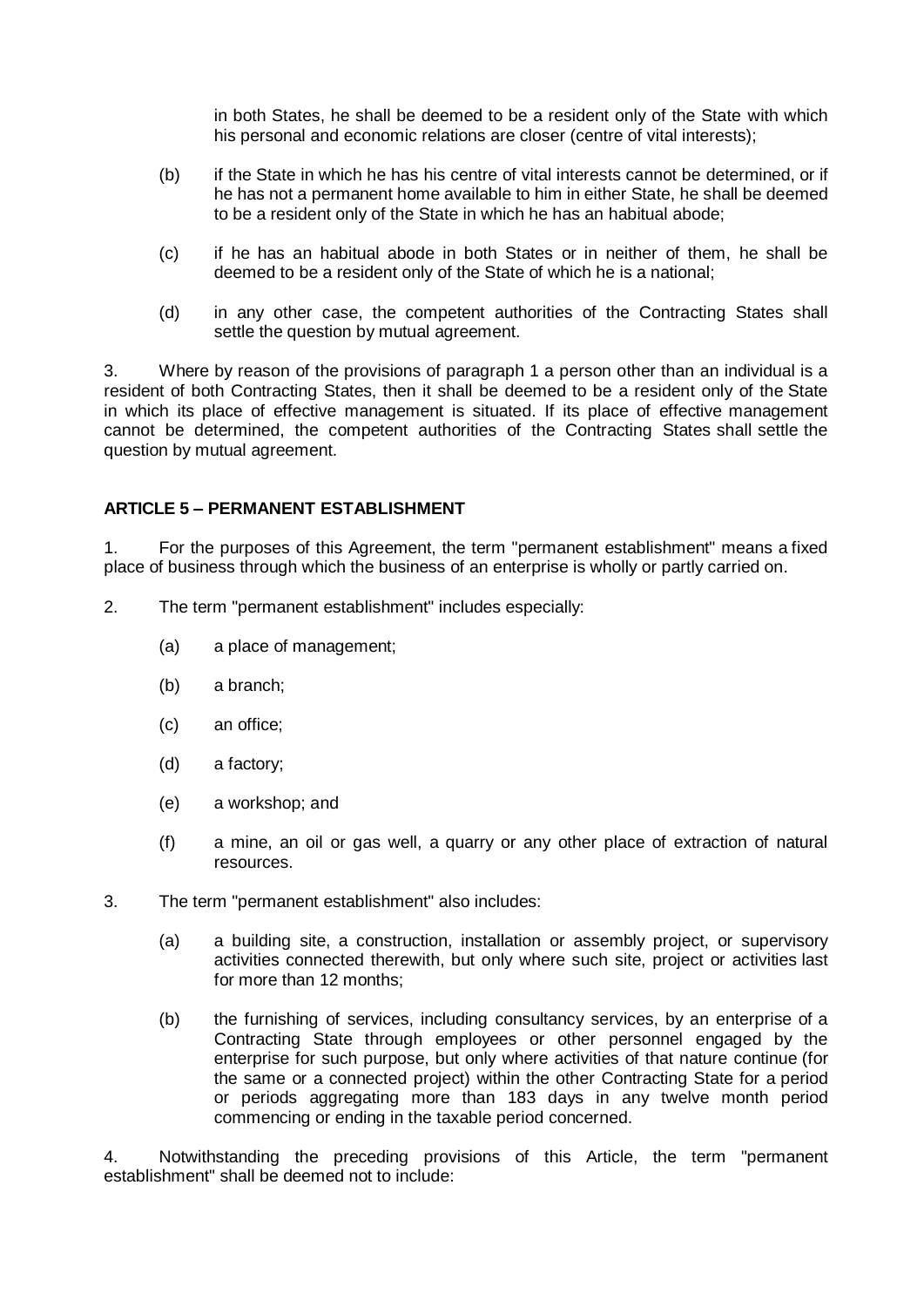- (a) the use of facilities solely for the purpose of storage, display or delivery of goods or merchandise belonging to the enterprise;
- (b) the maintenance of a stock of goods or merchandise belonging to the enterprise solely for the purpose of storage, display or delivery;
- (c) the maintenance of a stock of goods or merchandise belonging to the enterprise solely for the purpose of processing by another enterprise;
- (d) the maintenance of a fixed place of business solely for the purpose of purchasing goods or merchandise or of collecting information, for the enterprise;
- (e) the maintenance of a fixed place of business solely for the purpose of carrying on, for the enterprise, any other activity of a preparatory or auxiliary character;
- (f) the maintenance of a fixed place of business solely for any combination of activities mentioned in sub-paragraphs (a) to (e), provided that the overall activity of the fixed place of business resulting from this combination is of a preparatory or auxiliary character.

5. Notwithstanding the provisions of paragraphs 1 and 2, where a person - other than an agent of an independent status to whom paragraph 6 applies - is acting on behalf of an enterprise and has, and habitually exercises, in a Contracting State an authority to conclude contracts in the name of the enterprise, that enterprise shall be deemed to have a permanent establishment in that State in respect of any activities which that person undertakes for the enterprise, unless the activities of such person are limited to those mentioned in paragraph 4 which, if exercised through a fixed place of business, would not make this fixed place of business a permanent establishment under the provisions of that paragraph.

6. An enterprise shall not be deemed to have a permanent establishment in a Contracting State merely because it carries on business in that State through a broker, general commission agent or any other agent of an independent status, provided that such persons are acting in the ordinary course of their business.

7. The fact that a company which is a resident of a Contracting State controls or is controlled by a company which is a resident of the other Contracting State, or which carries on business in that other State (whether through a permanent establishment or otherwise), shall not of itself constitute either company a permanent establishment of the other.

## **ARTICLE 6 – INCOME FROM IMMOVABLE PROPERTY**

1. Income derived by a resident of a Contracting State from immovable property (including income from agriculture or forestry) situated in the other Contracting State may be taxed in that other State.

2. The term "immovable property" shall have the meaning which it has under the law of the Contracting State in which the property in question is situated. The term shall in any case include property accessory to immovable property, livestock and equipment used in agriculture and forestry, rights to which the provisions of general law respecting landed property apply, usufruct of immovable property and rights to variable or fixed payments as consideration for the working of, or the right to work, mineral deposits, sources and other natural resources; ships and aircraft shall not be regarded as immovable property.

3. The provisions of paragraph 1 shall apply to income derived from the direct use, letting, or use in any other form of immovable property.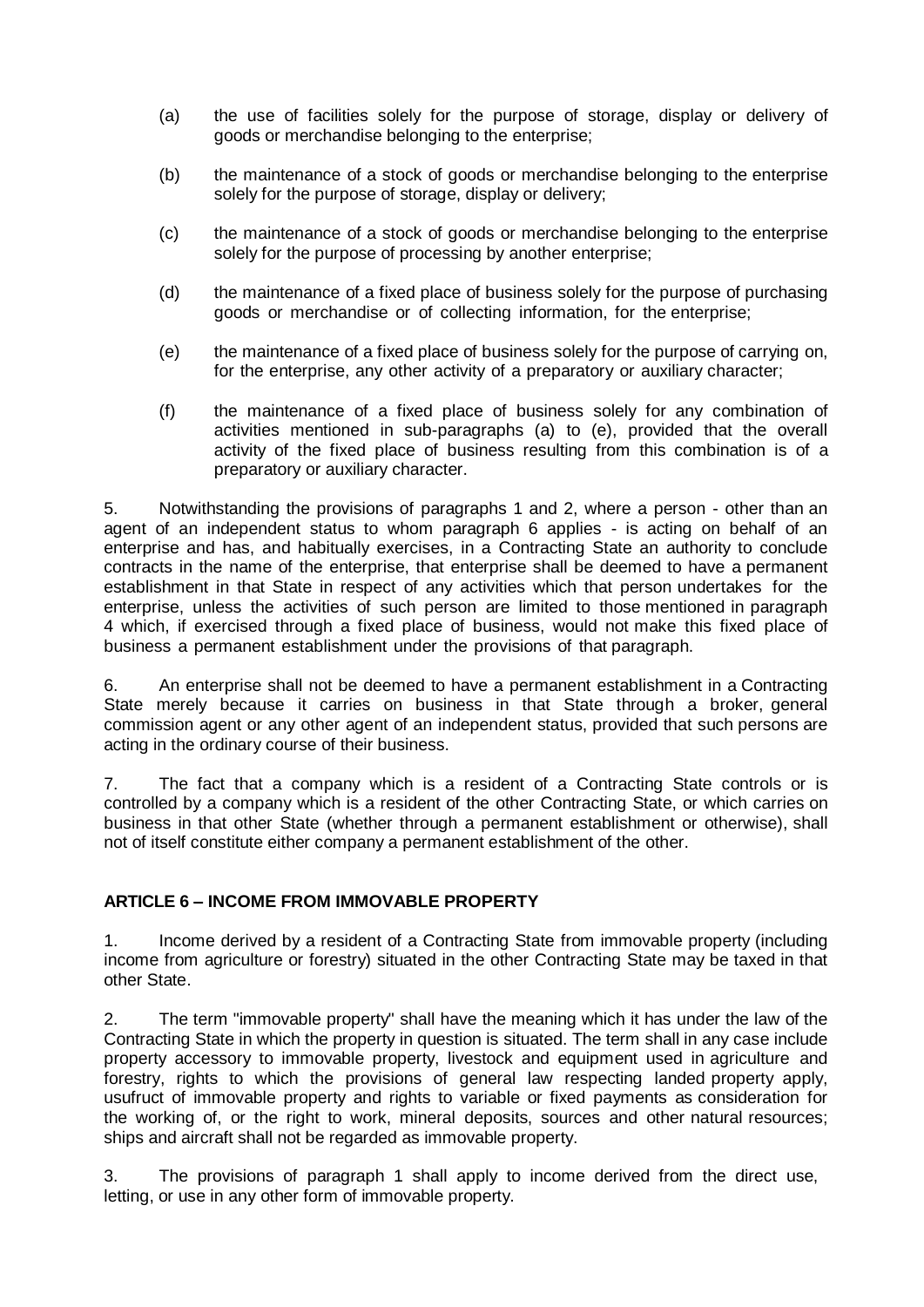4. The provisions of paragraphs 1 and 3 shall also apply to the income from immovable property of an enterprise and to income from immovable property used for the performance of independent personal services.

## **ARTICLE 7 – BUSINESS PROFITS**

1. The profits of an enterprise of a Contracting State shall be taxable only in that State unless the enterprise carries on business in the other Contracting State through a permanent establishment situated therein. If the enterprise carries on business as aforesaid, the profits of the enterprise may be taxed in the other State but only so much of them as is attributable to that permanent establishment.

2. Subject to the provisions of paragraph 3, where an enterprise of a Contracting State carries on business in the other Contracting State through a permanent establishment situated therein, there shall in each Contracting State be attributed to that permanent establishment the profits which it might be expected to make if it were a distinct and separate enterprise engaged in the same or similar activities under the same or similar conditions and dealing wholly independently with the enterprise of which it is a permanent establishment.

3. In determining the profits of a permanent establishment, there shall be allowed as deductions expenses which are incurred for the purposes of the permanent establishment, including executive and general administrative expenses so incurred, whether in the State in which the permanent establishment is situated or elsewhere.

4. Insofar as it has been customary in a Contracting State to determine the profits to be attributed to a permanent establishment on the basis of an apportionment of the total profits of the enterprise to its various parts, nothing in paragraph 2 shall preclude that Contracting State from determining the profits to be taxed by such an apportionment as may be customary; the method of apportionment adopted shall, however, be such that the result shall be in accordance with the principles contained in this Article.

5. No profits shall be attributed to a permanent establishment by reason of the mere purchase by that permanent establishment of goods or merchandise for the enterprise.

6. For the purposes of the preceding paragraphs, the profits to be attributed to the permanent establishment shall be determined by the same method year by year unless there is good and sufficient reason to the contrary.

7. Where profits include items of income which are dealt with separately in other Articles of this Agreement, then the provisions of those Articles shall not be affected by the provisions of this Article.

#### **ARTICLE 8 – SHIPPING AND AIR TRANSPORT**

1. Profits derived by an enterprise of a Contracting State from the operation of ships or aircraft in international traffic shall be taxable only in that State.

2. The provisions of paragraph 1 shall also apply to profits from the participation in a pool, a joint business or an international operating agency.

3. For the purpose of this Article, profits from the operation of ships or aircraft in international traffic mean profits derived from the transportation by sea or air of passengers or cargo carried on by the owners or lessees or charterers of the ships or aircraft, including: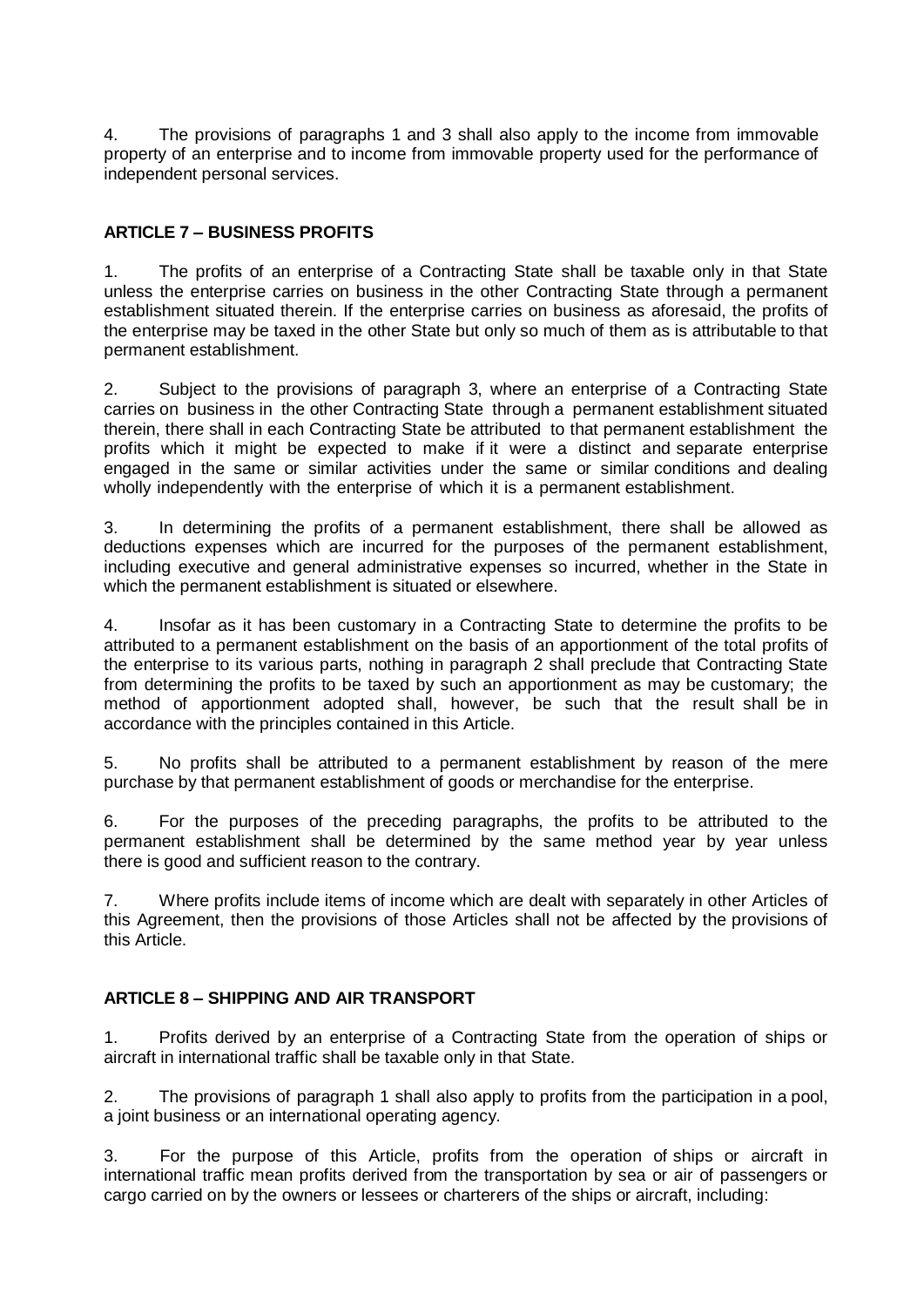- (a) profits from the leasing on a bareboat basis of ships or aircraft where such leasing is ancillary to the operation of ships or aircraft in international traffic;
- (b) profits from the use, maintenance or lease of containers (including trailers and related equipment for the transport of containers), used for the transport of goods or merchandise, where such use, maintenance or lease is ancillary to the operation of ships or aircraft in international traffic; and
- (c) interest on funds connected with the operation of ships or aircraft in international traffic.

## **ARTICLE 9 – ASSOCIATED ENTERPRISES**

- 1. Where
	- (a) an enterprise of a Contracting State participates directly or indirectly in the management, control or capital of an enterprise of the other Contracting State, or
	- (b) the same persons participate directly or indirectly in the management, control or capital of an enterprise of a Contracting State and an enterprise of the other Contracting State,

and in either case conditions are made or imposed between the two enterprises in their commercial or financial relations which differ from those which would be made between independent enterprises, then any profits which would, but for those conditions, have accrued to one of the enterprises, but, by reason of those conditions, have not so accrued, may be included in the profits of that enterprise and taxed accordingly.

2. Where a Contracting State includes in the profits of an enterprise of that State - and taxes accordingly - profits on which an enterprise of the other Contracting State has been charged to tax in that other State and the profits so included are profits which would have accrued to the enterprise of the first-mentioned State if the conditions made between the two enterprises had been those which would have been made between independent enterprises, then that other State shall make such an adjustment as it considers appropriate to the amount of the tax charged therein on those profits. In determining such adjustment, due regard shall be had to the other provisions of this Agreement and the competent authorities of the Contracting States shall if necessary consult each other.

#### **ARTICLE 10 – DIVIDENDS**

1. Dividends paid by a company which is a resident of a Contracting State to a resident of the other Contracting State may be taxed in that other State.

2. However, such dividends may also be taxed in the Contracting State of which the company paying the dividends is a resident and according to the laws of that State, but if the beneficial owner of the dividends is a resident of the other Contracting State, the tax so charged shall not exceed:

(a) 5 per cent of the gross amount of the dividends if the beneficial owner is a company which holds directly at least 10 per cent of the capital of the company paying the dividends;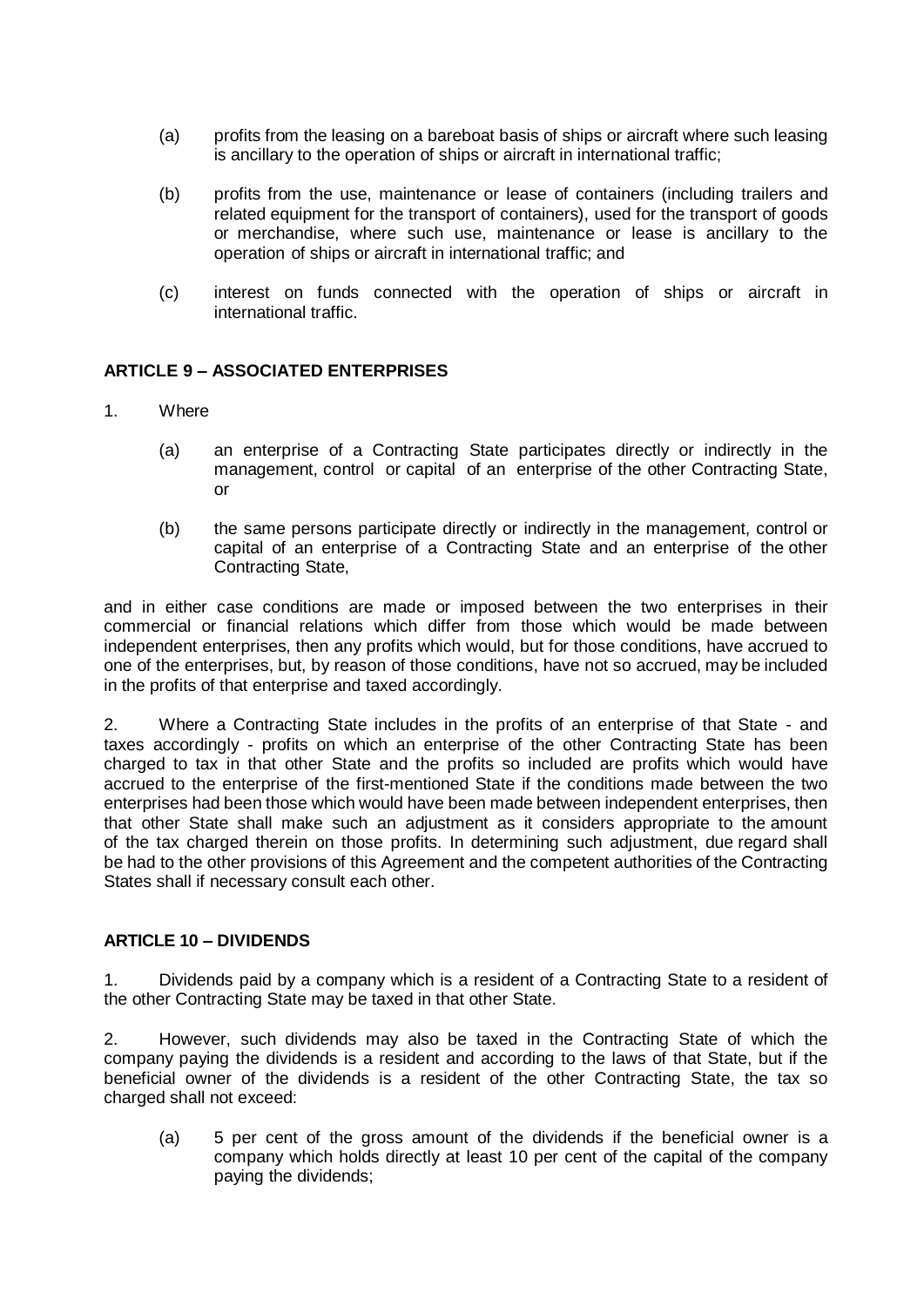(b) 15 per cent of the gross amount of the dividends in all other cases.

Notwithstanding the preceding provisions of this paragraph, dividends shall not be taxed in the Contracting State of which the company paying the dividends is a resident if the beneficial owner of the dividends is a company which is a resident of the other Contracting State and which at the moment of the payment of the dividends holds, for an uninterrupted period of at least twelve months, shares representing directly at least 25 per cent of the capital of the company paying the dividends.

3. Paragraph 2 shall not affect the taxation of the company in respect of the profits out of which the dividends are paid.

4. Notwithstanding the provisions of paragraph 2, dividends paid by a company which is a resident of Belgium to the Government of Singapore shall be exempt from Belgian tax.

5. For the purposes of paragraph 4, the term "Government of Singapore" shall include:

- (a) the Monetary Authority of Singapore;
- (b) the Government of Singapore Investment Corporation Pte Ltd;
- (c) a statutory body; and
- (d) any institution wholly or mainly owned by the Government of Singapore as may be agreed from time to time between the competent authorities of the Contracting States.

6. The term "dividends" as used in this Article means income from shares, "jouissance" shares or "jouissance" rights, mining shares, founders' shares or other rights, not being debtclaims, participating in profits, as well as income from other corporate rights which is subjected to the same taxation treatment as income from shares by the laws of the State of which the company making the distribution is a resident. This term also means income paid even in the form of interest by a company that is a resident of Belgium, where such income is subjected to the same taxation treatment as income from shares by Belgian law.

7. The provisions of paragraphs 1 and 2 shall not apply if the beneficial owner of the dividends, being a resident of a Contracting State, carries on business in the other Contracting State of which the company paying the dividends is a resident, through a permanent establishment situated therein, or performs in that other State independent personal services from a fixed base situated therein, and the holding in respect of which the dividends are paid is effectively connected with such permanent establishment or fixed base. In such case the provisions of Article 7 or Article 14, as the case may be, shall apply.

8. Where a company which is a resident of a Contracting State derives profits or income from the other Contracting State, that other State may not impose any tax on the dividends paid by the company, except insofar as such dividends are paid to a resident of that other State or insofar as the holding in respect of which the dividends are paid is effectively connected with a permanent establishment or a fixed base situated in that other State, nor subject the company's undistributed profits to a tax on undistributed profits, even if the dividends paid or the undistributed profits consist wholly or partly of profits or income arising in such other State.

9. (a) Under the current Singapore laws, where dividends are paid by a company which is a resident of Singapore to a resident of Belgium who is the beneficial owner of such dividends, there is no tax in Singapore which is chargeable on dividends in addition to the tax chargeable in respect of the profits or income of the company.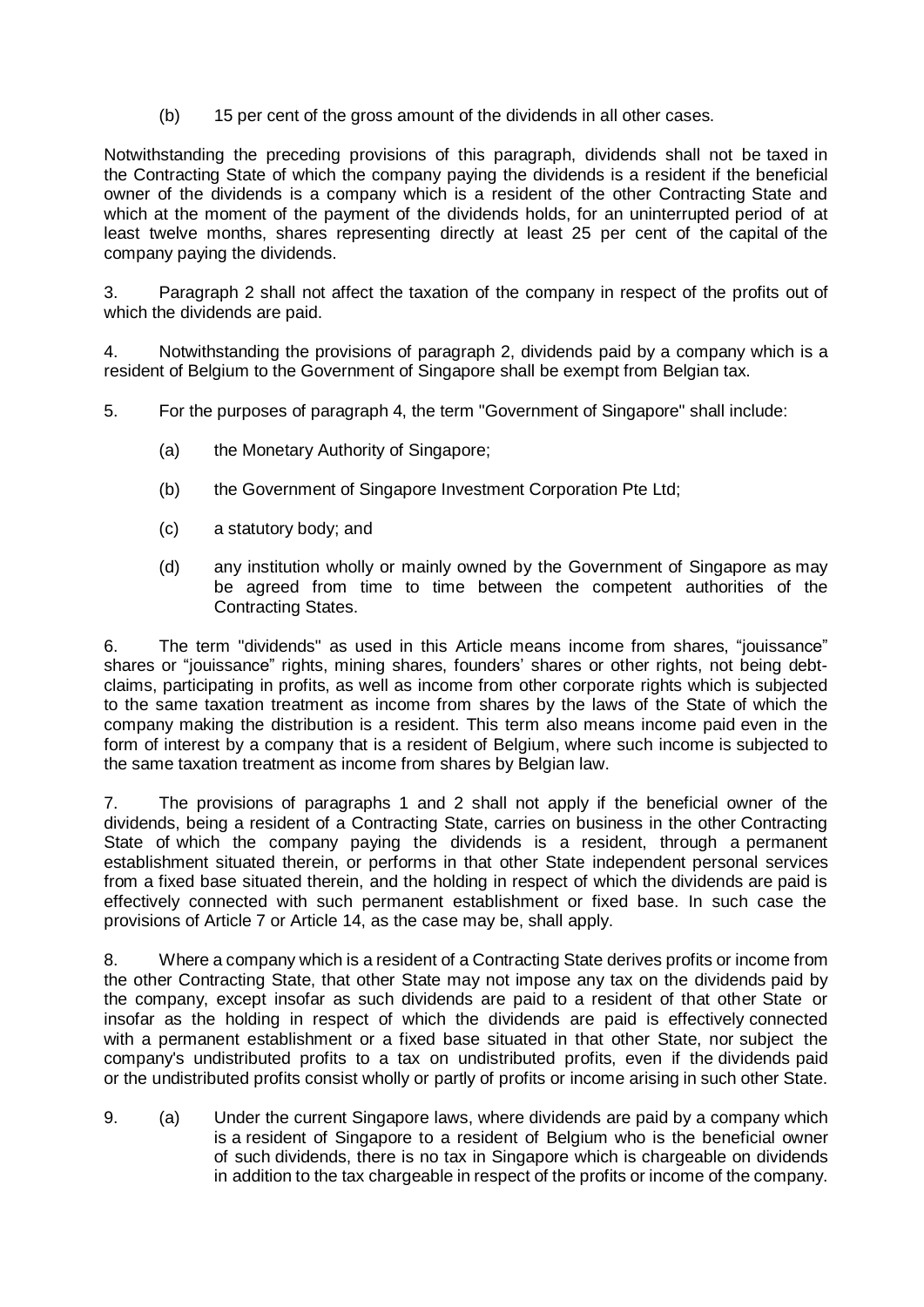- (b) If, subsequent to the signing of the Agreement, Singapore imposes a tax on dividends in addition to the tax chargeable in respect of the profits or income of a company which is a resident of Singapore, such tax may be charged but the tax so charged on the dividends derived by a resident of Belgium who is the beneficial owner of such dividends shall be in accordance with the provisions of paragraph 2. However in such case dividends paid by a company which is a resident of Singapore shall be exempt from Singapore tax if the beneficial owner is:
	- (i) Belgium or a political subdivision or local authority thereof;
	- (ii) a statutory body;
	- (iii) the National Bank of Belgium;
	- (iv) any institution wholly or mainly owned by Belgium or by a political subdivision or local authority thereof as may be agreed from time to time between the competent authorities of the Contracting States.

## **ARTICLE 11 – INTEREST**

1. Interest arising in a Contracting State and paid to a resident of the other Contracting State may be taxed in that other State.

2. However, such interest may also be taxed in the Contracting State in which it arises and according to the laws of that State, but if the beneficial owner of the interest is a resident of the other Contracting State, the tax so charged shall not exceed 5 per cent of the gross amount of the interest.

3. Notwithstanding the provisions of paragraph 2, interest derived and beneficially owned by a banking enterprise of a Contracting State shall be exempt from tax in the other Contracting State if the payer is a banking enterprise of the other State.

4. Notwithstanding the provisions of paragraph 2, interest arising in a Contracting State shall be exempt from tax in that State, if such interest is paid to:

- (a) in the case of Belgium:
	- (i) Belgium or a political subdivision or local authority thereof;
	- (ii) a statutory body;
	- (iii) the National Bank of Belgium;
	- (iv) any institution wholly or mainly owned by Belgium or by a political subdivision or local authority thereof as may be agreed from time to time between the competent authorities of the Contracting States;
- (b) in the case of Singapore, the Government of Singapore including:
	- (i) the Monetary Authority of Singapore;
	- (ii) the Government of Singapore Investment Corporation Pte Ltd;
	- (iii) a statutory body; and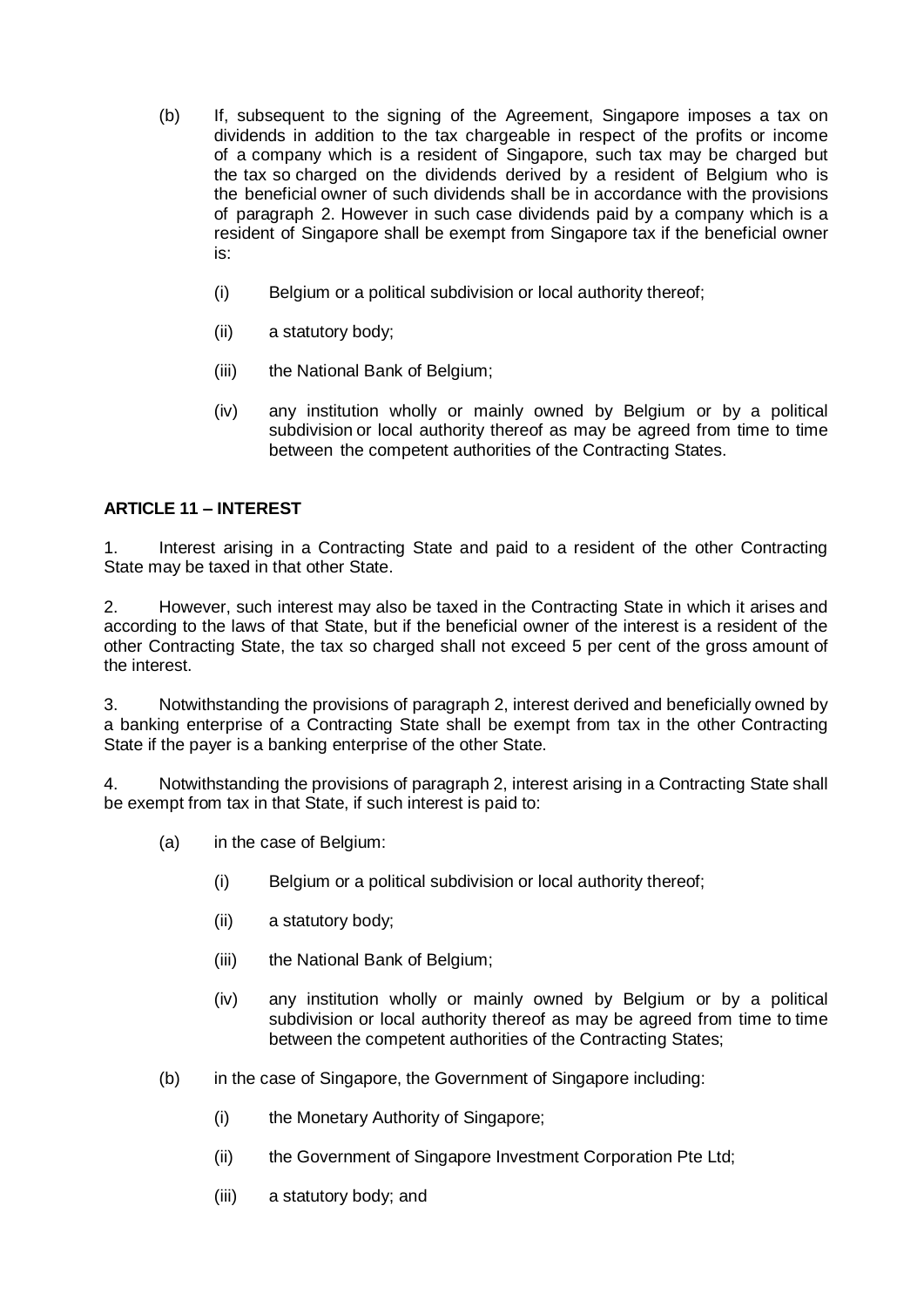(iv) any institution wholly or mainly owned by the Government of Singapore as may be agreed from time to time between the competent authorities of the Contracting States.

5. The term "interest" as used in this Article means income from debt-claims of every kind, whether or not secured by mortgage and whether or not carrying a right to participate in the debtor's profits, and in particular, income from government securities and income from bonds or debentures, including premiums and prizes attaching to such securities, bonds or debentures. However, the term "interest" shall not include for the purpose of this Article penalty charges for late payment or interest regarded as dividends under the second sentence of paragraph 6 of Article 10.

6. The provisions of paragraphs 1, 2 and 3 shall not apply if the beneficial owner of the interest, being a resident of a Contracting State, carries on business in the other Contracting State in which the interest arises, through a permanent establishment situated therein, or performs in that other State independent personal services from a fixed base situated therein, and the debt-claim in respect of which the interest is paid is effectively connected with such permanent establishment or fixed base. In such case the provisions of Article 7 or Article 14, as the case may be, shall apply.

7. Interest shall be deemed to arise in a Contracting State when the payer is a resident of that State. Where, however, the person paying the interest, whether he is a resident of a Contracting State or not, has in a Contracting State a permanent establishment or a fixed base in connection with which the indebtedness on which the interest is paid was incurred, and such interest is borne by such permanent establishment or fixed base, then such interest shall be deemed to arise in the State in which the permanent establishment or fixed base is situated.

8. Where, by reason of a special relationship between the payer and the beneficial owner or between both of them and some other person, the amount of the interest, having regard to the debt-claim for which it is paid, exceeds the amount which would have been agreed upon by the payer and the beneficial owner in the absence of such relationship, the provisions of this Article shall apply only to the last-mentioned amount. In such case, the excess part of the payments shall remain taxable according to the laws of each Contracting State, due regard being had to the other provisions of this Agreement.

## **ARTICLE 12 – ROYALTIES**

1. Royalties arising in a Contracting State and paid to a resident of the other Contracting State may be taxed in that other State.

2. However, such royalties may also be taxed in the Contracting State in which they arise and according to the law of that State; but if the beneficial owner of the royalties is a resident of the other Contracting State the tax so charged shall not exceed:

- (a) in the case of royalties referred to in sub-paragraph (a) of paragraph 3 of this Article, 5 per cent of the gross amount of the royalties; and
- (b) in the case of royalties referred to in sub-paragraph (b) of paragraph 3 of this Article, 5 per cent of the adjusted amount of the royalties. For the purpose of this sub-paragraph "the adjusted amount" means 60 per cent of the gross amount of the royalties.
- 3. The term "royalties" as used in this Article means: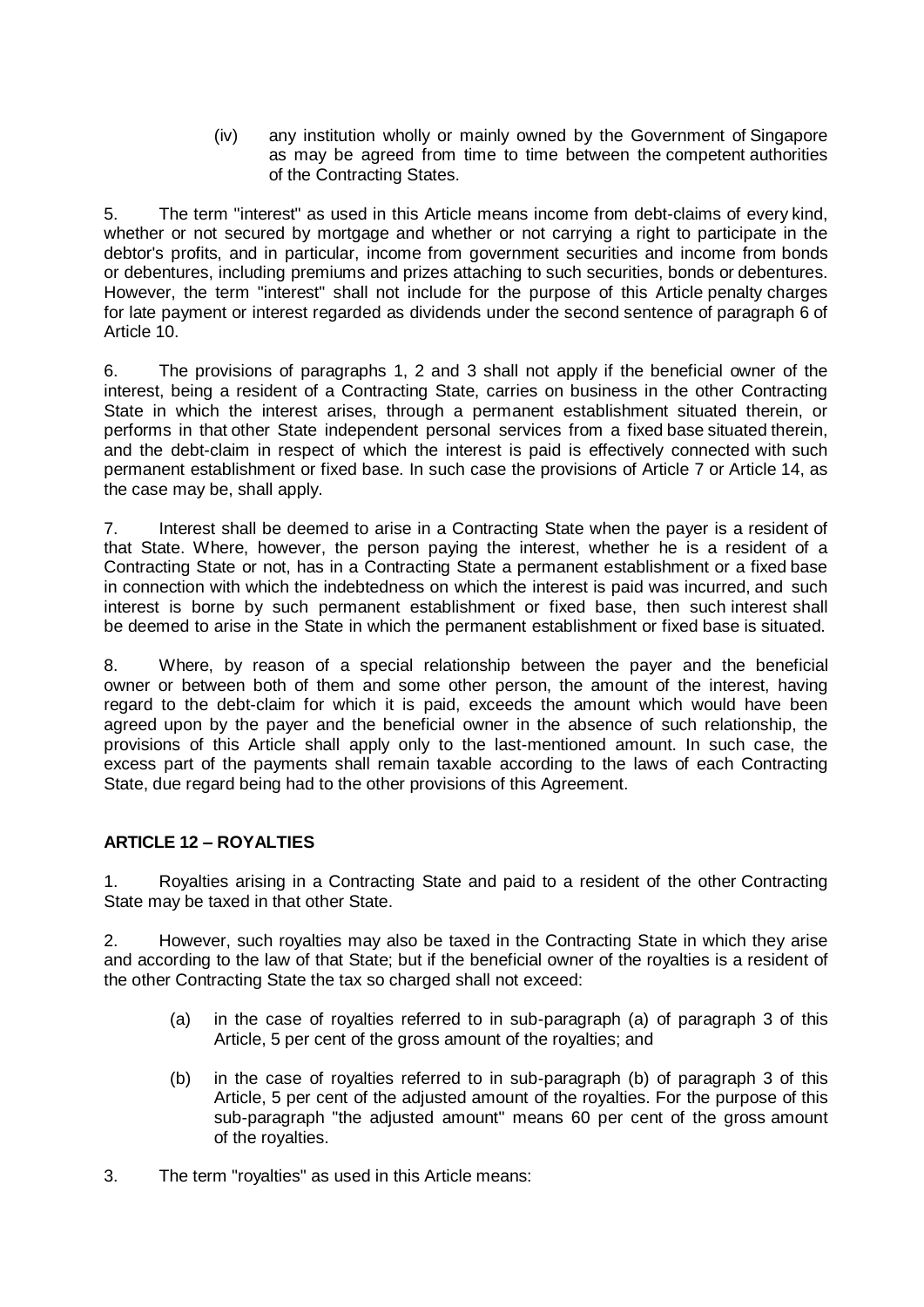- (a) payments of any kind received as a consideration for the use of, or the right to use, any copyright of literary, artistic or scientific work including computer software, cinematograph films, and films or tapes for radio or television broadcasting, any patent, trade mark, design or model, plan, secret formula or process, or for information concerning industrial, commercial or scientific experience; and
- (b) payments of any kind received as a consideration for the use of, or the right to use, any industrial, commercial or scientific equipment.

4. The provisions of paragraphs 1 and 2 shall not apply if the beneficial owner of the royalties, being a resident of a Contracting State, carries on business in the other Contracting State in which the royalties arise through a permanent establishment situated therein, or performs in that other State independent personal services from a fixed base situated therein, and the right or property in respect of which the royalties are paid is effectively connected with such permanent establishment or fixed base. In such case, the provisions of Article 7 or Article 14, as the case may be, shall apply.

5. Royalties shall be deemed to arise in a Contracting State when the payer is a resident of that State. Where, however, the person paying the royalties, whether he is a resident of a Contracting State or not, has in a Contracting State a permanent establishment or a fixed base in connection with which the liability to pay the royalties was incurred, and such royalties are borne by such permanent establishment or fixed base, then such royalties shall be deemed to arise in the Contracting State in which the permanent establishment or fixed base is situated.

6. Where, by reason of a special relationship between the payer and the beneficial owner or between both of them and some other person, the amount of the royalties, having regard to the use, right or information for which they are paid, exceeds the amount which would have been agreed upon by the payer and the beneficial owner in the absence of such relationship, the provisions of this Article shall apply only to the last-mentioned amount. In such case, the excess part of the payments shall remain taxable according to the laws of each Contracting State, due regard being had to the other provisions of this Agreement.

## **ARTICLE 13 – CAPITAL GAINS**

1. Gains derived by a resident of a Contracting State from the alienation of immovable property referred to in Article 6 and situated in the other Contracting State may be taxed in that other State.

2. Gains from the alienation of movable property forming part of the business property of a permanent establishment which an enterprise of a Contracting State has in the other Contracting State or of movable property pertaining to a fixed base available to a resident of a Contracting State in the other Contracting State for the purpose of performing independent personal services, including such gains from the alienation of such a permanent establishment (alone or with the whole enterprise) or of such fixed base, may be taxed in that other State.

3. Gains derived by a resident of a Contracting State from the alienation of ships or aircraft operated in international traffic, or movable property pertaining to the operation of such ships or aircraft, shall be taxable only in that State.

4. Gains from the alienation of any property other than that referred to in paragraphs 1, 2 and 3, shall be taxable only in the Contracting State of which the alienator is a resident.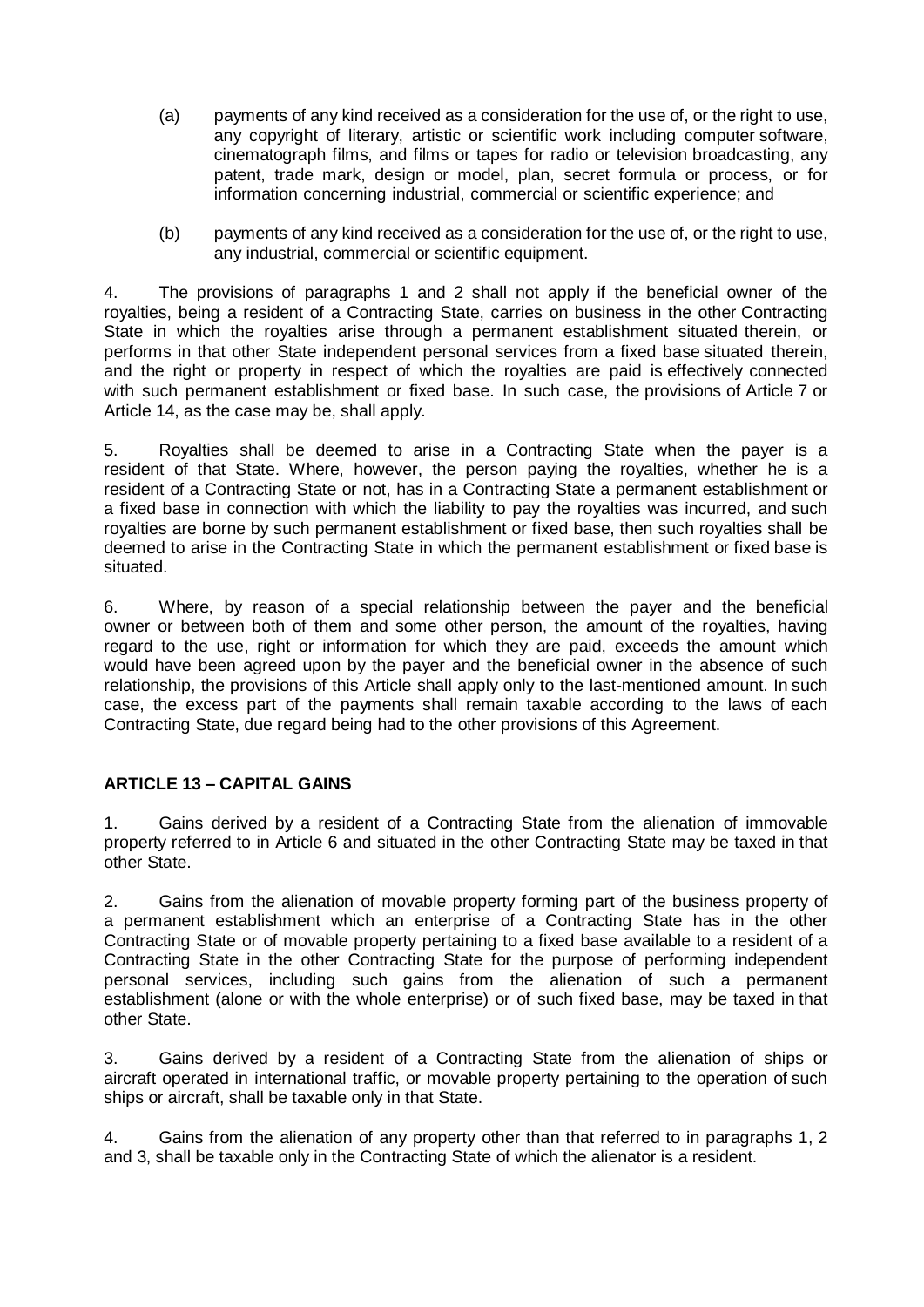## **ARTICLE 14 – INDEPENDENT PERSONAL SERVICES**

1. Income derived by an individual who is a resident of a Contracting State in respect of professional services or other activities of an independent character shall be taxable only in that State except in the following circumstances when such income may also be taxed in the other Contracting State:

- (a) if he has a fixed base regularly available to him in the other State for the purpose of performing his activities; in that case, only so much of the income as is attributable to that fixed base may be taxed in that other State; or
- (b) if his stay in the other State is for a period or periods exceeding in the aggregate 183 days in any twelve month period commencing or ending in the taxable period concerned; in that case, only so much of the income as is derived from his activities performed in that other State may be taxed in that other State.

2. The term "professional services" includes especially independent scientific, literary, artistic, educational or teaching activities as well as the independent activities of physicians, lawyers, engineers, architects, dentists and accountants.

## **ARTICLE 15 – DEPENDENT PERSONAL SERVICES**

1. Subject to the provisions of Articles 16, 18 and 19, salaries, wages and other similar remuneration derived by a resident of a Contracting State in respect of an employment shall be taxable only in that State unless the employment is exercised in the other Contracting State. If the employment is so exercised, such remuneration as is derived therefrom may be taxed in that other State.

2. Notwithstanding the provisions of paragraph 1, remuneration derived by a resident of a Contracting State in respect of an employment exercised in the other Contracting State shall be taxable only in the first-mentioned State if:

- (a) the recipient is present in the other State for a period or periods not exceeding in the aggregate 183 days in any twelve month period commencing or ending in the taxable period concerned; and
- (b) the remuneration is paid by, or on behalf of, an employer who is not a resident of the other State; and
- (c) the remuneration is not borne by a permanent establishment or a fixed base which the employer has in the other State.

3. Notwithstanding the preceding provisions of this Article, remuneration derived in respect of an employment exercised aboard a ship or aircraft operated in international traffic by an enterprise of a Contracting State shall be taxable only in that State. However, if the remuneration is derived by a resident of the other Contracting State, it may also be taxed in that other State.

#### **ARTICLE 16 – DIRECTORS' FEES**

1. Directors' fees and other similar payments derived by a resident of a Contracting State in his capacity as a member of the board of directors or a similar organ of a company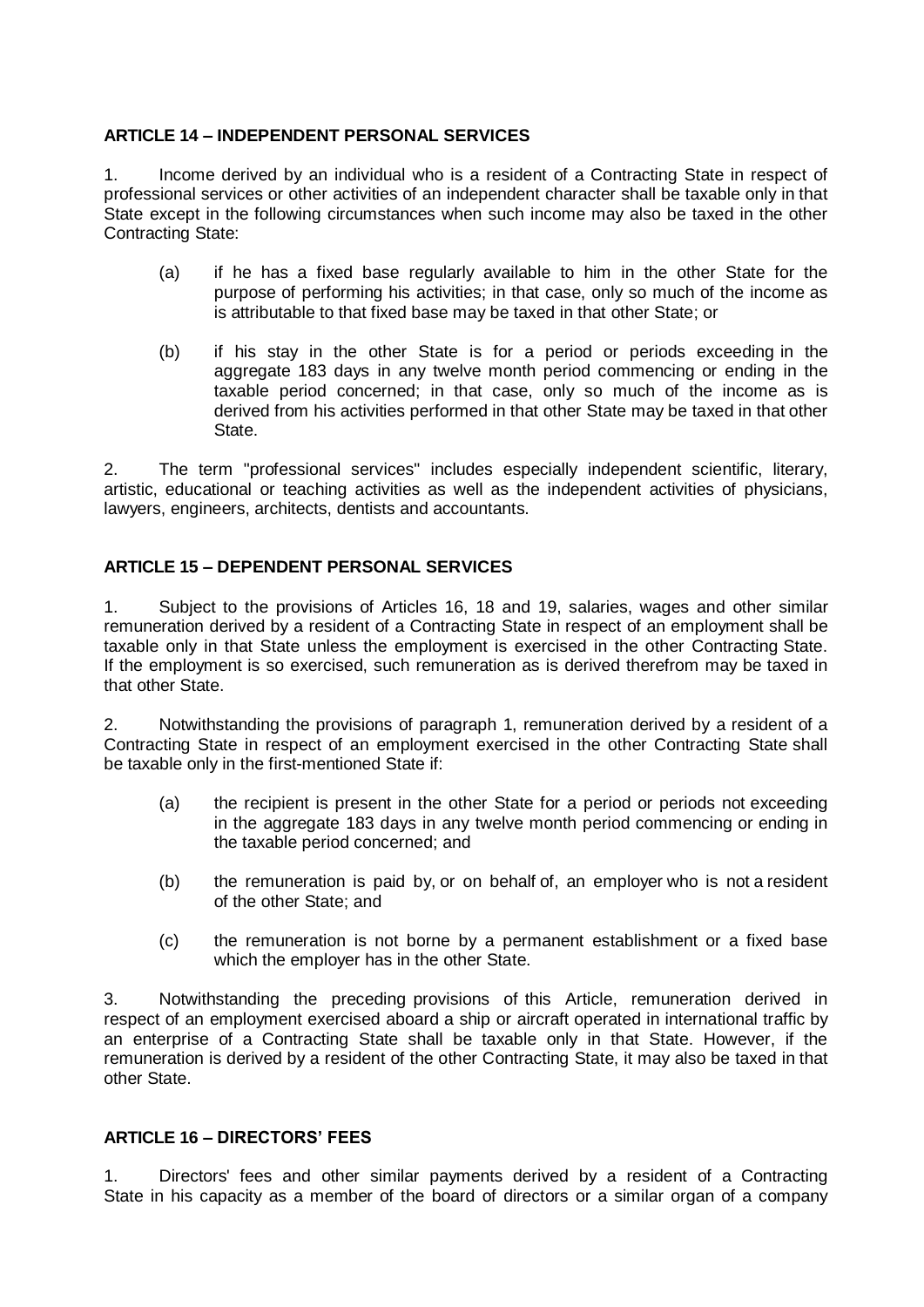which is a resident of the other Contracting State may be taxed in that other State. In the case of a company which is a resident of Belgium, this provision shall also apply to payments derived in respect of the discharge of functions which, under the laws of Belgium, are regarded as functions of a similar nature as those exercised by a person referred to in the said provision.

2. Remuneration derived by a person referred to in paragraph 1 from a company which is a resident of a Contracting State in respect of the discharge of day-to-day functions of a managerial or technical, commercial or financial nature, shall be taxable in accordance with the provisions of Article 15, as if such remuneration were remuneration derived by an employee in respect of an employment and as if references to the "employer" were references to the company. This provision shall also apply to remuneration received by a resident of a Contracting State in respect of his day-to-day activity as a partner of a company, other than a company with share capital, which is a resident of Belgium.

## **ARTICLE 17 – ARTISTES AND SPORTSMEN**

1. Notwithstanding the provisions of Articles 14 and 15, income derived by a resident of a Contracting State as an entertainer, such as a theatre, motion picture, radio or television artiste, or a musician, or as a sportsman, from his personal activities as such exercised in the other Contracting State, may be taxed in that other State.

2. Where income in respect of personal activities exercised by an entertainer or a sportsman in his capacity as such accrues not to the entertainer or sportsman himself but to another person, that income may, notwithstanding the provisions of Articles 7, 14 and 15, be taxed in the Contracting State in which the activities of the entertainer or sportsman are exercised.

#### **ARTICLE 18 – PENSIONS**

Subject to the provisions of paragraph 2 of Article 19, pensions and other similar remuneration paid to a resident of a Contracting State in consideration of past employment shall be taxable only in that State. However such pensions and other similar remuneration may also be taxed in the other Contracting State if they arise in that State. This provision shall also apply to pensions and other similar remuneration paid under the social security legislation of a Contracting State or under a public scheme organised by that State in order to supplement the benefits of its social security legislation.

#### **ARTICLE 19 – GOVERNMENT SERVICE**

- 1. (a) Salaries, wages and other similar remuneration paid by a Contracting State or a political subdivision or a local authority thereof or by a statutory body to an individual in respect of services rendered to that State or subdivision, authority or body shall be taxable only in that State.
	- (b) However, such salaries, wages and other similar remuneration shall be taxable only in the other Contracting State if the services are rendered in that State and the individual is a resident of that State who:
		- (i) is a national of that State; or
		- (ii) did not become a resident of that State solely for the purpose of rendering the services.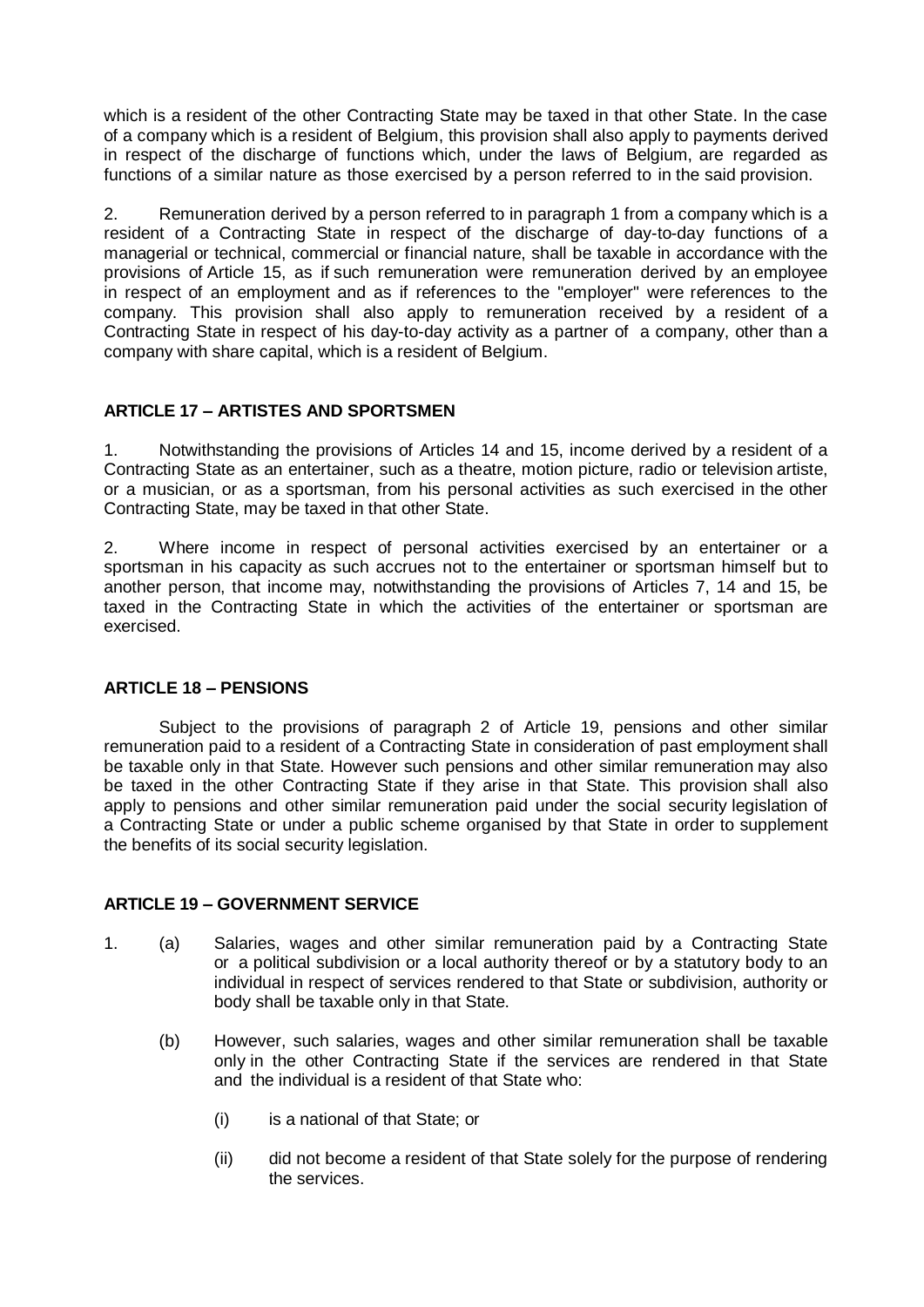- 2. (a) Notwithstanding the provisions of paragraph 1, pensions and other similar remuneration paid by, or out of funds created by, a Contracting State or a political subdivision or a local authority thereof or by a statutory body to an individual in respect of services rendered to that State or subdivision, authority or body shall be taxable only in that State.
	- (b) However, such pension or other similar remuneration shall be taxable only in the other Contracting State if the individual is a resident of, and a national of, that State.

3. The provisions of Articles 15, 16, 17 and 18 shall apply to salaries, wages, pensions, and other similar remuneration in respect of services rendered in connection with a business carried on by a Contracting State or a political subdivision or a local authority thereof or by a statutory body.

## **ARTICLE 20 – STUDENTS**

Payments which a student or business apprentice who is or was immediately before visiting a Contracting State a resident of the other Contracting State and who is present in the first-mentioned State solely for the purpose of his education or training receives for the purpose of his maintenance, education or training shall not be taxed in that State, provided that such payments arise from sources outside that State.

## **ARTICLE 21 – OTHER INCOME**

1. Items of income of a resident of a Contracting State, wherever arising, not dealt with in the foregoing Articles of this Agreement shall be taxable only in that State.

2. The provisions of paragraph 1 shall not apply to income, other than income from immovable property as defined in paragraph 2 of Article 6, if the recipient of such income, being a resident of a Contracting State, carries on business in the other Contracting State through a permanent establishment situated therein, or performs in that other State independent personal services from a fixed base situated therein, and the right or property in respect of which the income is paid is effectively connected with such permanent establishment or fixed base. In such case the provisions of Article 7 or Article 14, as the case may be, shall apply.

3. Notwithstanding the provisions of paragraphs 1 and 2, items of income of a resident of a Contracting State not dealt with in the foregoing articles of the Agreement and arising in the other Contracting State may be taxed in that other State.

## **ARTICLE 22 – ELIMINATION OF DOUBLE TAXATION**

- 1. In Singapore, double taxation shall be avoided as follows:
	- (a) Where a resident of Singapore derives income from Belgium which, in accordance with the provisions of this Agreement, may be taxed in Belgium, Singapore shall, subject to its laws regarding the allowance as a credit against Singapore tax of tax payable in any country other than Singapore, allow the Belgian tax paid, whether directly or by deduction, as a credit against the Singapore tax payable on the income of that resident. Where such income is a dividend paid by a company which is a resident of Belgium to a resident of Singapore which is a company owning directly or indirectly not less than 10 per cent of the share capital of the first-mentioned company, the credit shall take into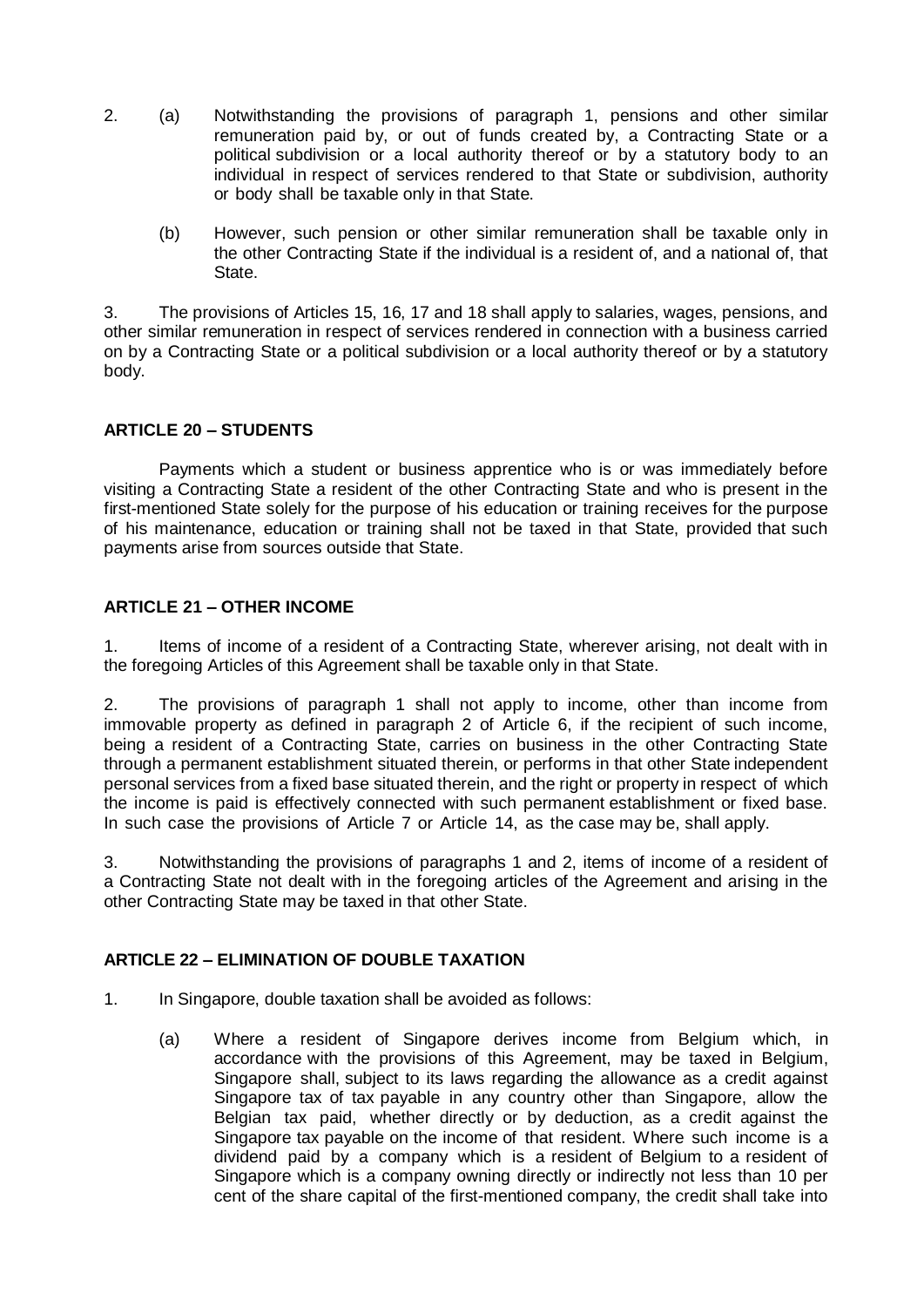account the Belgian tax paid by that company on the portion of its profits out of which the dividend is paid*.*

- (b) Where a resident of Singapore derives income from Belgium, Singapore shall, subject to the conditions of exemption for income received from outside Singapore provided for in the Singapore Income Tax Act being satisfied, exempt such income from tax in Singapore.
- 2. In Belgium, double taxation shall be avoided as follows:
	- (a) Where a resident of Belgium derives income**,** not being dividends, interest or royalties**,** which may be taxed in Singapore in accordance with the provisions of this Agreement, and which is taxed there, Belgium shall exempt such income from tax but may, in calculating the amount of tax on the remaining income of that resident, apply the rate of tax which would have been applicable if such income had not been exempted.

Notwithstanding the provisions of the first sentence of this sub-paragraph and any other provision of the Agreement, Belgium shall, for the determination of the additional taxes established by Belgian municipalities and conurbations, take into account the earned income (*revenus professionnels – beroepsinkomsten*) that is exempted from tax in Belgium in accordance with the first sentence of this sub- paragraph. These additional taxes shall be calculated on the tax which would be payable in Belgium if the earned income in question had been derived from Belgian sources.

(b) Dividends derived by a company which is a resident of Belgium from a company which is a resident of Singapore, shall be exempt from the corporate income tax in Belgium under the conditions and within the limits provided for in Belgian law.

Where a company which is a resident of Belgium derives from a company which is a resident of Singapore, dividends which are included in its aggregate income for Belgian tax purposes and which are not exempted from the corporate income tax according to the first sentence of this sub-paragraph, Belgium shall deduct from the Belgian corporate income tax relating to these dividends the Singapore tax levied on that part of the profits which has been paid as dividends to the company which is a resident of Belgium. This deduction shall not exceed that part of the Belgian tax which is proportionately relating to these dividends.

- (c) Subject to the provisions of Belgian law regarding the deduction from Belgian tax of taxes paid abroad, where a resident of Belgium derives items of his aggregate income for Belgian tax purposes which are interest or royalties, the Singapore tax levied on that income shall be allowed as a credit against Belgian tax relating to such income.
- (d) Where, in accordance with Belgian law, losses incurred by an enterprise carried on by a resident of Belgium in a permanent establishment situated in Singapore, have been effectively deducted from the profits of that enterprise for its taxation in Belgium, the exemption provided for in sub-paragraph (a) shall not apply in Belgium to the profits of other taxable periods attributable to that establishment to the extent that those profits have also been exempted from tax in Singapore by reason of compensation for the said losses.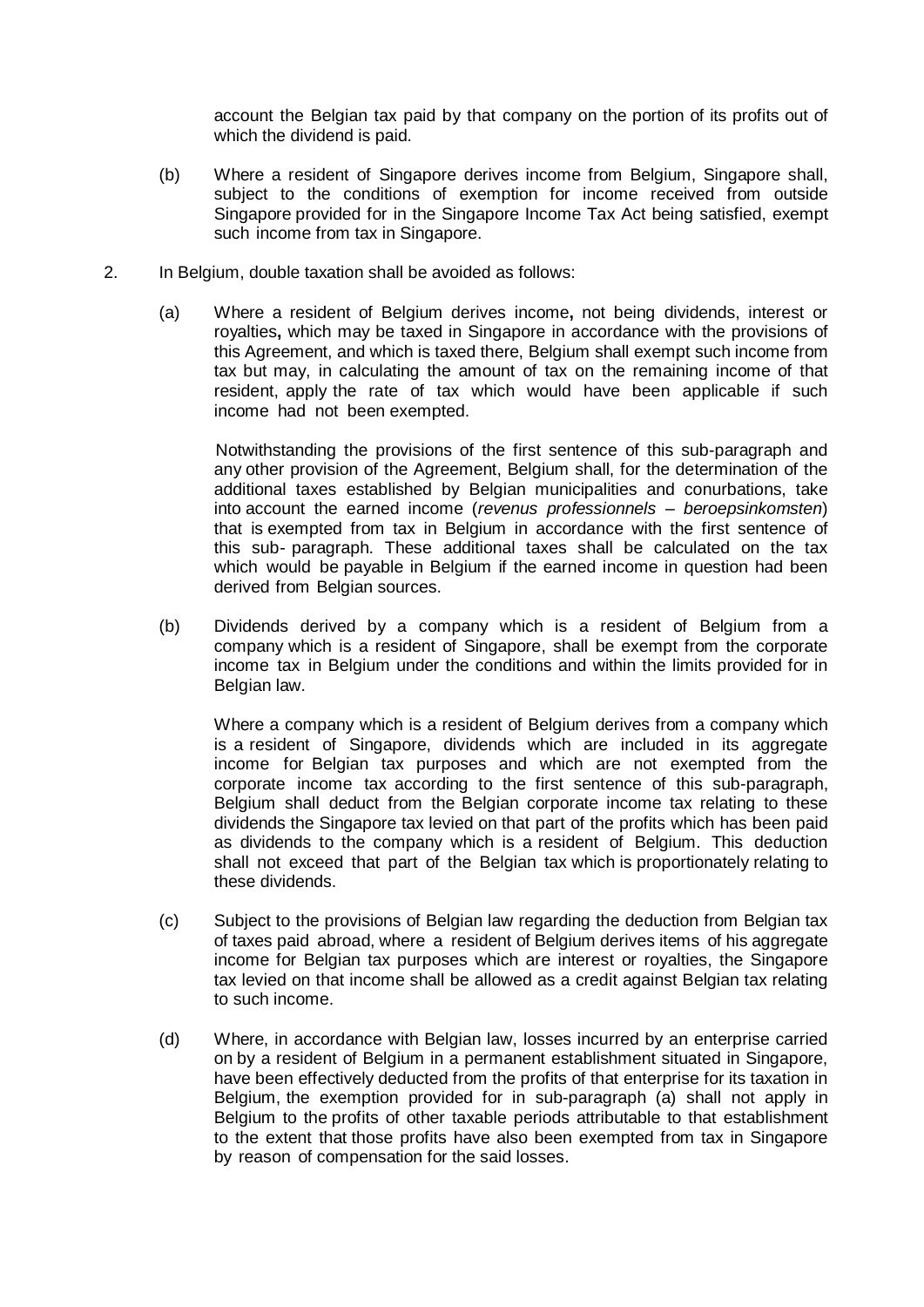## **ARTICLE 23 – NON-DISCRIMINATION**

1. Nationals of a Contracting State shall not be subjected in the other Contracting State to any taxation or any requirement connected therewith, which is other or more burdensome than the taxation and connected requirements to which nationals of that other State in the same circumstances, in particular with respect to residence, are or may be subjected. This provision shall, notwithstanding the provisions of Article 1, also apply to persons who are not residents of one or both of the Contracting States.

2. The taxation on a permanent establishment which an enterprise of a Contracting State has in the other Contracting State shall not be less favourably levied in that other State than the taxation levied on enterprises of that other State carrying on the same activities.

- 3. Nothing in this Article shall be construed as obliging a Contracting State to grant to:
	- (a) residents of the other Contracting State any personal allowances, reliefs and reductions for tax purposes on account of civil status or family responsibilities which it grants to its own residents; or
	- (b) nationals of the other Contracting State those personal allowances, reliefs and reductions for tax purposes which the first-mentioned Contracting State grants to its own nationals who are not residents of that State or to such other persons as may be specified in the taxation laws of that State.

4. Except where the provisions of paragraph 1 of Article 9, paragraph 8 of Article 11, or paragraph 6 of Article 12, apply, interest, royalties and other disbursements paid by an enterprise of a Contracting State to a resident of the other Contracting State shall, for the purpose of determining the taxable profits of such enterprise, be deductible under the same conditions as if they had been paid to a resident of the first-mentioned State.

5. Enterprises of a Contracting State, the capital of which is wholly or partly owned or controlled, directly or indirectly, by one or more residents of the other Contracting State, shall not be subjected in the first-mentioned State to any taxation or any requirement connected therewith which is other or more burdensome than the taxation and connected requirements to which other similar enterprises of the first-mentioned State are or may be subjected.

6. The provisions of this Article shall apply to the taxes which are the subject of this Agreement.

## **ARTICLE 24 – MUTUAL AGREEMENT PROCEDURE**

1. Where a person considers that the actions of one or both of the Contracting States result or will result for him in taxation not in accordance with the provisions of this Agreement, he may, irrespective of the remedies provided by the domestic law of those States, present his case to the competent authority of the Contracting State of which he is a resident or, if his case comes under paragraph 1 of Article 23, to that of the Contracting State of which he is a national. The case must be presented within 3 years from the first notification of the action resulting in taxation not in accordance with the provisions of the Agreement.

2. The competent authority shall endeavour, if the objection appears to it to be justified and if it is not itself able to arrive at a satisfactory solution, to resolve the case by mutual agreement with the competent authority of the other Contracting State, with a view to the avoidance of taxation which is not in accordance with the Agreement. Any agreement reached shall be implemented notwithstanding any time limits in the domestic law of the Contracting States.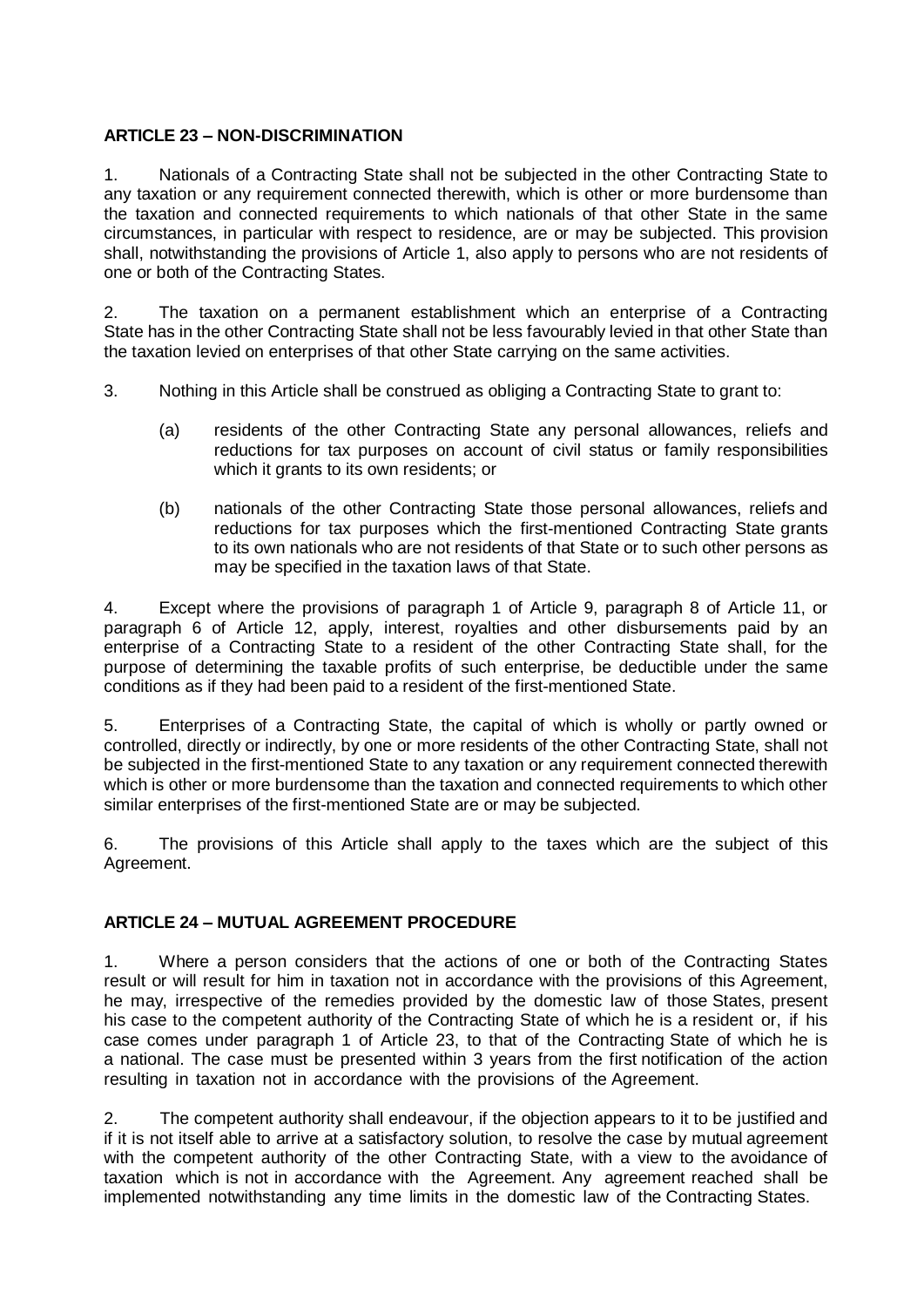3. The competent authorities of the Contracting States shall endeavour to resolve by mutual agreement any difficulties or doubts arising as to the interpretation or application of the Agreement.

4. The competent authorities of the Contracting States shall by mutual agreement settle the administrative measures necessary to carry out the provisions of the Agreement.

5. The competent authorities of the Contracting States may communicate with each other directly for the purpose of reaching an agreement in the sense of the preceding paragraphs.

#### **ARTICLE 25 – EXCHANGE OF INFORMATION**

1. The competent authorities of the Contracting States shall exchange such information as is necessary for carrying out the provisions of this Agreement or of the domestic laws of the Contracting States concerning taxes covered by the Agreement insofar as the taxation thereunder is not contrary to the Agreement. Any information received by a Contracting State shall be treated as secret in the same manner as information obtained under the domestic laws of that State, and shall be disclosed only to persons or authorities (including courts and administrative bodies) concerned with the assessment or collection of, the enforcement or prosecution in respect of, or the determination of appeals in relation to, the taxes covered by the Agreement. Such persons or authorities shall use the information only for such purposes. They may disclose the information in public court proceedings or in judicial decisions.

2. In no case shall the provisions of paragraph 1 be construed so as to impose on a Contracting State the obligation:

- (a) to carry out administrative measures at variance with the laws and administrative practice of that or of the other Contracting State;
- (b) to supply information which is not obtainable under the laws or in the normal course of the administration of that or of the other Contracting State;
- (c) to supply information which would disclose any trade, business, industrial, commercial or professional secret or trade process, or information, the disclosure of which would be contrary to public policy (ordre public).

#### **ARTICLE 26 – MEMBERS OF DIPLOMATIC MISSIONS AND CONSULAR POSTS**

Nothing in this Agreement shall affect the fiscal privileges of members of diplomatic missions or consular posts under the general rules of international law or under the provisions of special agreements.

#### **ARTICLE 27 – REMITTANCE CLAUSE**

1. Where this Agreement provides (with or without other conditions) that income from sources in Belgium shall be exempt from tax, or taxed at a reduced rate, in Belgium and under the laws in force in Singapore the said income is subject to tax by reference to the amount thereof which is remitted to or received in Singapore and not by reference to the full amount thereof, then the exemption or reduction of tax to be allowed under this Agreement in Belgium shall apply only to so much of the income as is remitted to or received in Singapore.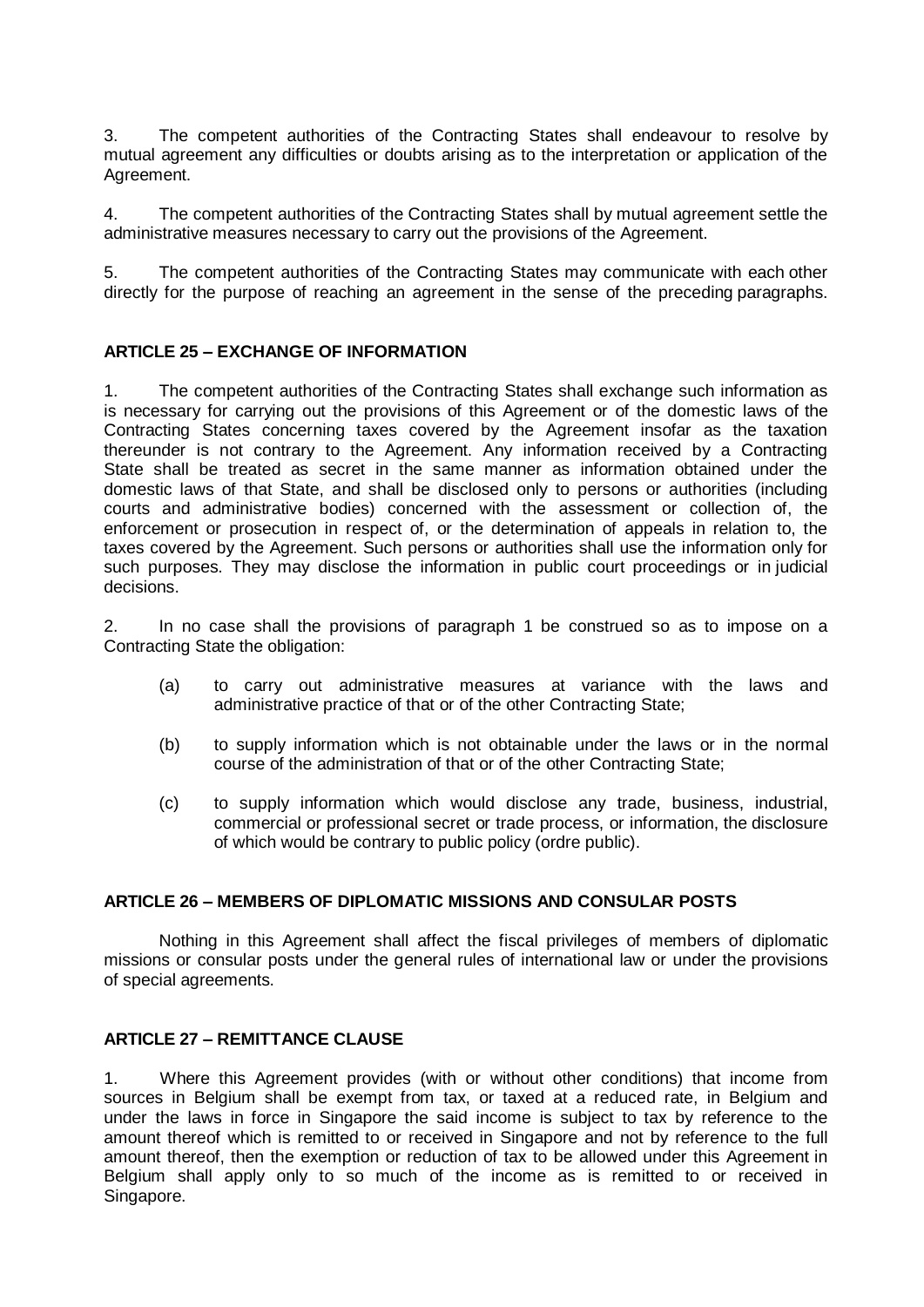2. Paragraph 1 shall not be construed to apply when Singapore exempts income received from outside Singapore referred to in paragraph 1 (b) of Article 22. In such a case, the exemption or reduction of tax to be allowed under this Agreement in Belgium shall apply to the full amount of income from sources in Belgium that is exempted from tax in Singapore.

#### **ARTICLE 28 – MISCELLANEOUS RULE**

Nothing in this Agreement shall prejudice the right of each Contracting State to apply its domestic laws and measures concerning tax avoidance, whether or not described as such, insofar as they do not give rise to taxation contrary to the Agreement.

#### **ARTICLE 29 – ENTRY INTO FORCE**

1. Each Contracting State shall notify the other Contracting State of the completion of the procedures required by its laws for the bringing into force of this Agreement. The Agreement shall enter into force on the date on which the later of these notifications is received.

- 2. The provisions of the Agreement shall have effect:
	- (a) in Belgium:
		- (i) with respect to taxes due at source on income credited or payable on or after January 1 of the year next following the year in which the Agreement entered into force;
		- (ii) with respect to other taxes charged on income of taxable periods beginning on or after January 1 of the year next following the year in which the Agreement entered into force;
	- (b) in Singapore:

in respect of tax chargeable for any year of assessment beginning on or after 1 January in the second calendar year following the year in which the Agreement enters into force.

3. The Convention between the Government of the Republic of Singapore and the Government of the Kingdom of Belgium for the avoidance of double taxation with respect to taxes on income, signed at Singapore on 8 February 1972, as amended by the Supplementary Agreement signed at Singapore on 10 December 1996, shall cease to be effective with respect to the taxes with respect to which the provisions of this Agreement have effect, in accordance with the provisions of paragraph 2.

#### **ARTICLE 30 – TERMINATION**

This Agreement shall remain in force until terminated by a Contracting State but either Contracting State may terminate the Agreement, through diplomatic channels, by giving to the other Contracting State, written notice of termination not later than the 30th June of any calendar year from the fifth year following that in which the Agreement entered into force. In such event, the Agreement shall cease to have effect:

(a) in Belgium: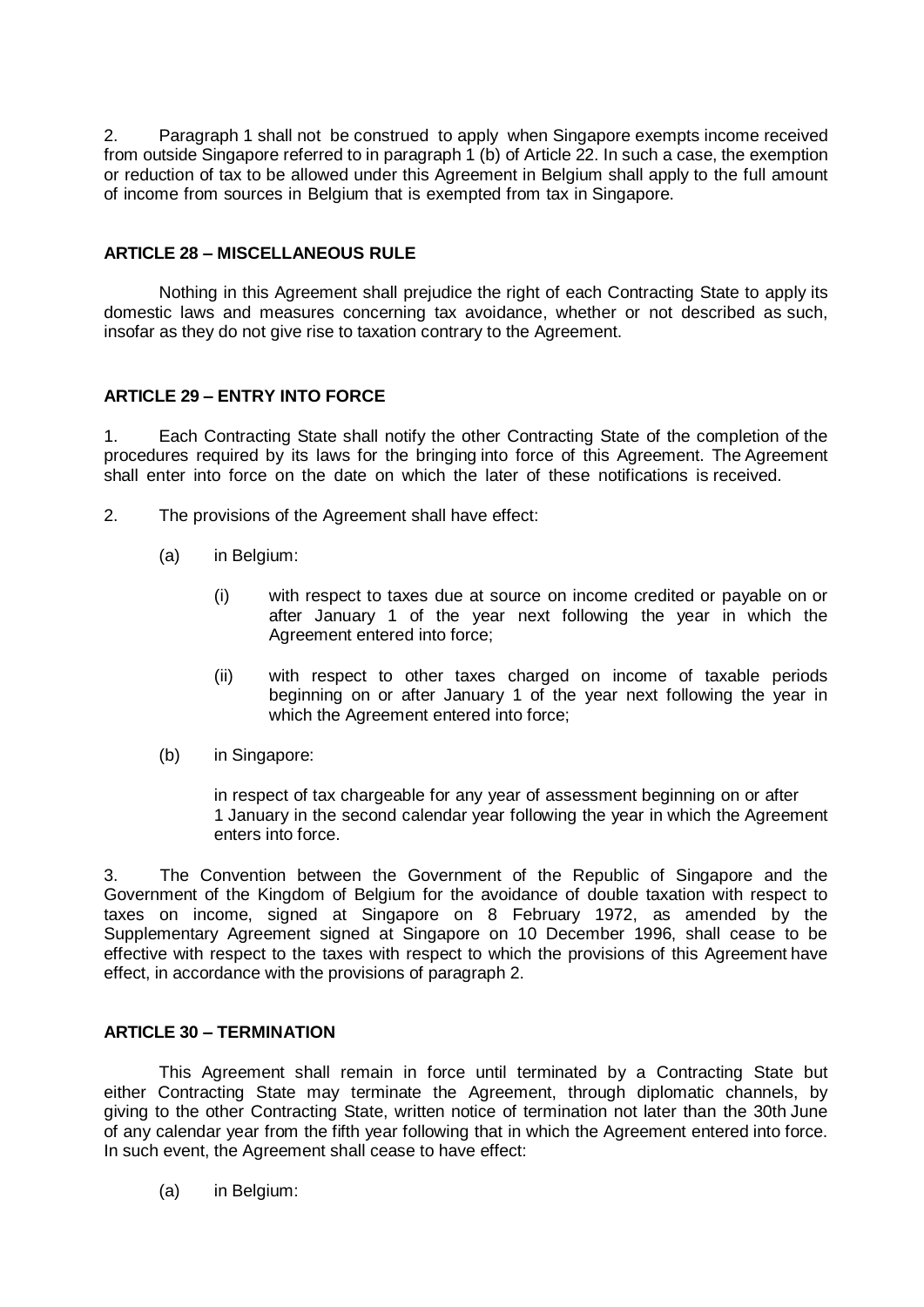- (i) with respect to taxes due at source on income credited or payable on or after January 1 of the year next following the year in which the notice of termination is given;
- (ii) with respect to other taxes charged on income of taxable periods beginning on or after January 1 of the year next following the year in which the notice of termination is given:
- (b) in Singapore:

in respect of tax chargeable for any year of assessment beginning on or after 1 January in the second calendar year following the year in which the notice is given.

IN WITNESS WHEREOF the undersigned, duly authorised thereto, have signed this Agreement.

DONE in duplicate at Singapore on this 6th day of November 2006 in the English language.

> **For the Government of the Republic of Singapore**

**For the Government of the Kingdom of Belgium**

**MOSES LEE COMMISSIONER OF INLAND REVENUE**

**H.E.MR.MARC A.M. CALCOEN AMBASSADOR OF BELGIUM TO SINGAPORE**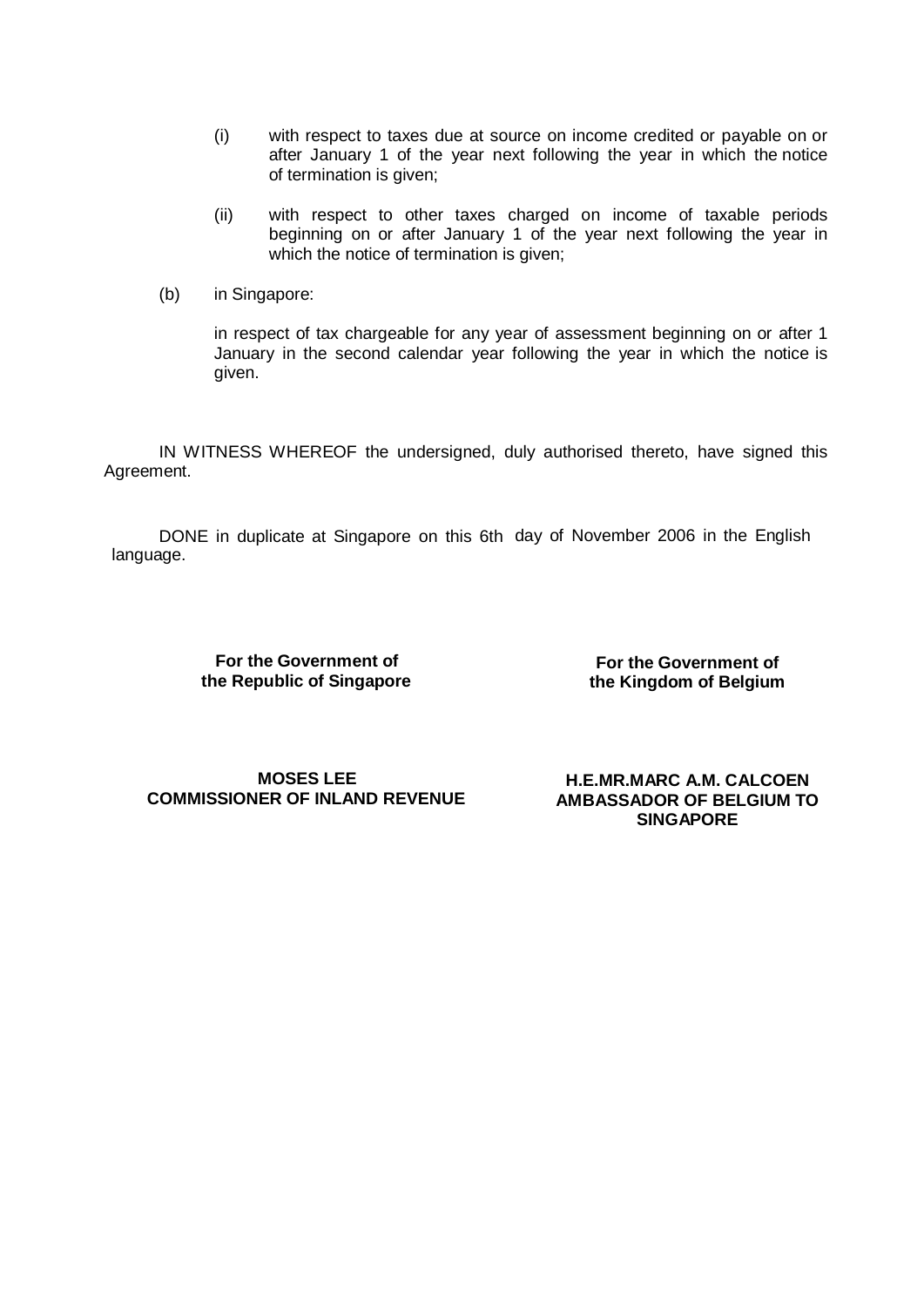#### **PROTOCOL**

At the moment of signing the Agreement between the Government of the Republic of Singapore and the Government of the Kingdom of Belgium for the avoidance of double taxation and the prevention of fiscal evasion with respect to taxes on income, the undersigned have agreed upon the following provisions which shall form an integral part of the Agreement.

1. Ad paragraph 1 of Article 4, paragraph 5 of Article 10, paragraph 9(b) of Article 10, paragraph 4 of Article 11, paragraphs 1(a), 2(a) and 3 of Article 19: The term "statutory body" means:

(a) in the case of Singapore, a body constituted by any statute of Singapore, and performing functions which would otherwise be performed by the Government of Singapore; and

(b) in the case of Belgium, a body constituted by any statute of Belgium or of a political subdivision or local authority thereof and performing functions which would otherwise be performed by Belgium, a political subdivision or local authority thereof.

The competent authority of a Contracting State shall upon request confirm to the competent authority of the other Contracting State whether a particular entity is a statutory body in the first-mentioned Contracting State.

2. Ad paragraph 1 of Article 15:

It is understood that an employment is exercised in a Contracting State where the employee is physically present in that State when performing the activities for which the employment income is paid.

3. Ad paragraph 1 of Article 23:

Nothing in this Article shall prevent Singapore from applying Section 42A of the Singapore Income Tax Act or similar provisions introduced to replace Section 42A after the date of signature of this Agreement, provided that such similar provisions differ from Section 42A only in minor aspects.

4. Ad paragraph 4 of Article 23:

It is understood that, for the purposes of allowing deduction of a payment of interest to a non-resident, nothing in the said paragraph shall be construed as preventing Singapore from imposing any obligation to withhold tax from such payment of interest, provided that such withholding is in accordance with the provisions of Article 11 of this Agreement.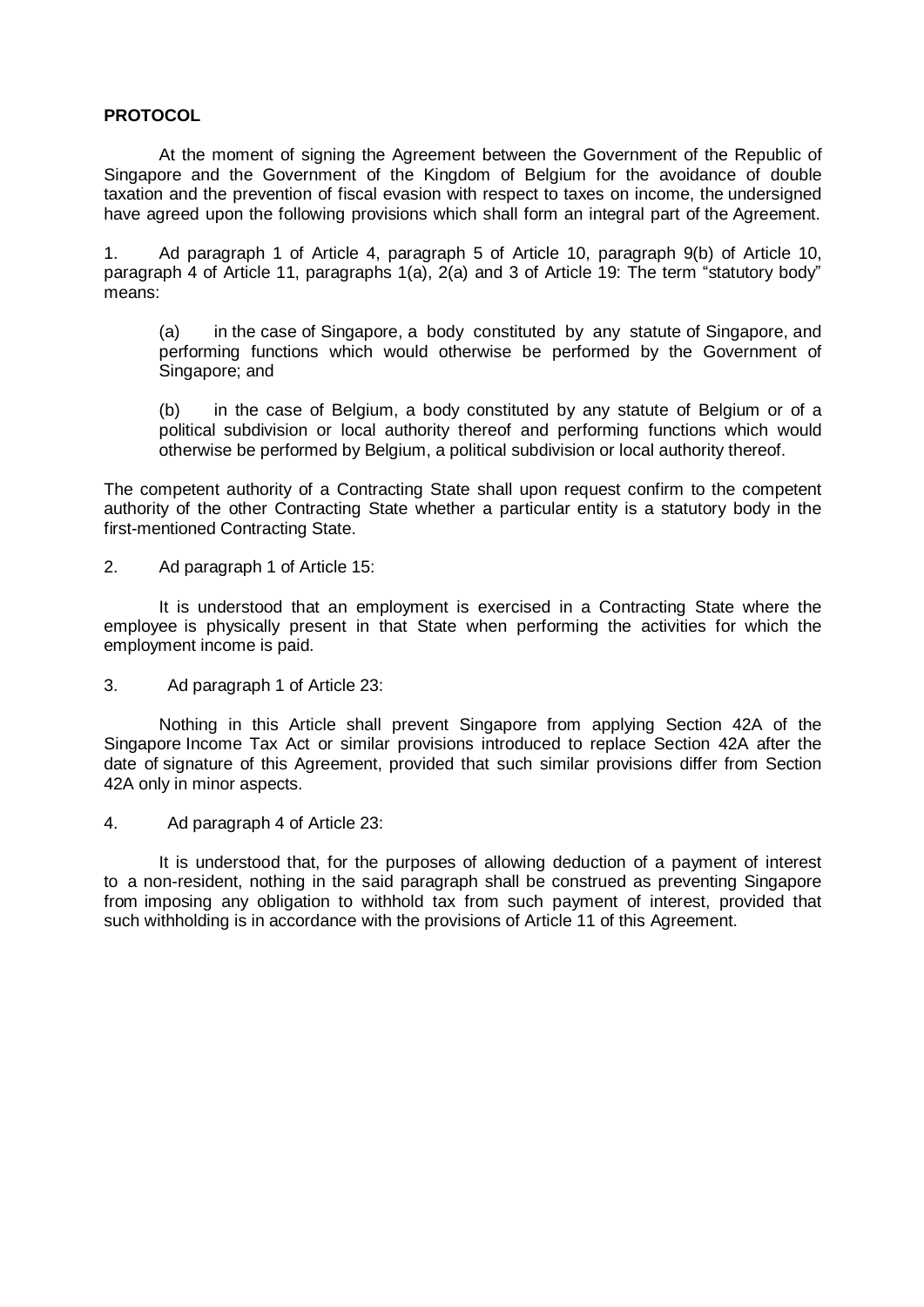IN WITNESS WHEREOF the undersigned, duly authorised thereto, have signed this Protocol.

DONE in duplicate at Singapore on this  $6^{th}$  day of November 2006 in the English language.

> **For the Government of the Republic of Singapore**

**For the Government of the Kingdom of Belgium**

**MOSES LEE COMMISSIONER OF INLAND REVENUE**

**H.E.MR.MARC A.M. CALCOEN AMBASSADOR OF BELGIUM TO SINGAPORE**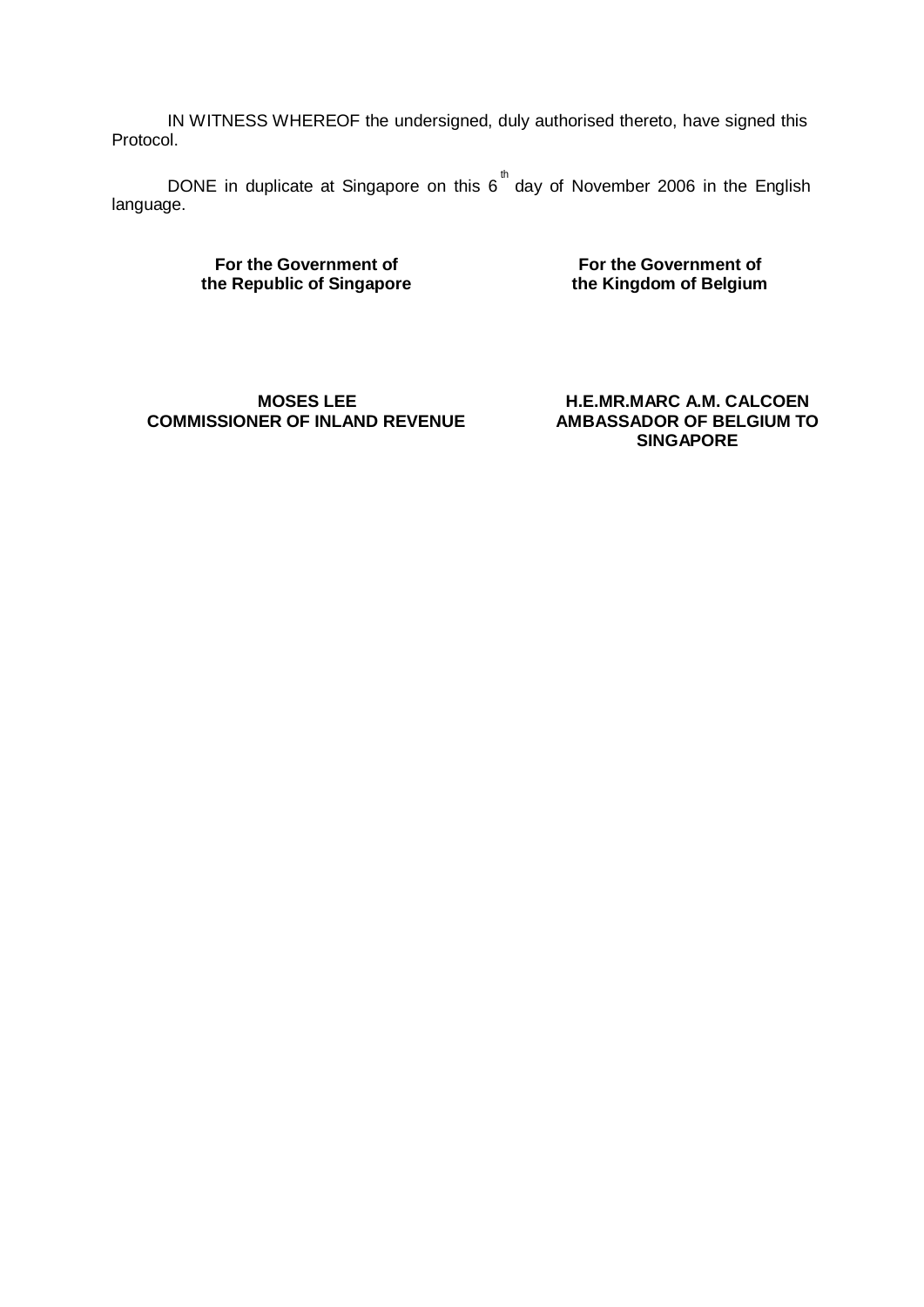## **ANNEX A**

## **Effects of the MLI on this Agreement**

#### **1. Deletion and replacement of Preamble**

The Preamble of this Agreement is deleted and replaced by the following Preamble:

"The Government of the Republic of Singapore and the Government of the Kingdom of Belgium,

Desiring to further develop their economic relationship and to enhance their co-operation in tax matters,

 Intending to eliminate double taxation with respect to the taxes covered by this Agreement without creating opportunities for non-taxation or reduced taxation through tax evasion or avoidance (including through treaty-shopping arrangements aimed at obtaining reliefs provided in this Agreement for the indirect benefit of residents of third jurisdictions),

Have agreed as follows:".

#### **2. Amendment of Article 5**

Sub-paragraph (e) of paragraph 4 of Article 5 (Permanent Establishment) of the Agreement is deleted and replaced by the following sub-paragraph:

"(e) the maintenance of a fixed place of business solely for the purpose of carrying on, for the enterprise, any activity not described in sub-paragraphs (a) to (d), provided that this activity is of a preparatory or auxiliary character;".

## **3. Amendment of Article 9**

Paragraph 2 of Article 9 (Associated Enterprises) of the Agreement is deleted and replaced by the following paragraph:

"2. Where a Contracting State includes in the profits of an enterprise of that Contracting State — and taxes accordingly — profits on which an enterprise of the other Contracting State has been charged to tax in that other Contracting State and the profits so included are profits which would have accrued to the enterprise of the first-mentioned Contracting State if the conditions made between the two enterprises had been those which would have been made between independent enterprises, then that other Contracting State shall make an appropriate adjustment to the amount of the tax charged therein on those profits. In determining such adjustment, due regard shall be had to the other provisions of this Agreement and the competent authorities of the Contracting States shall if necessary consult each other.".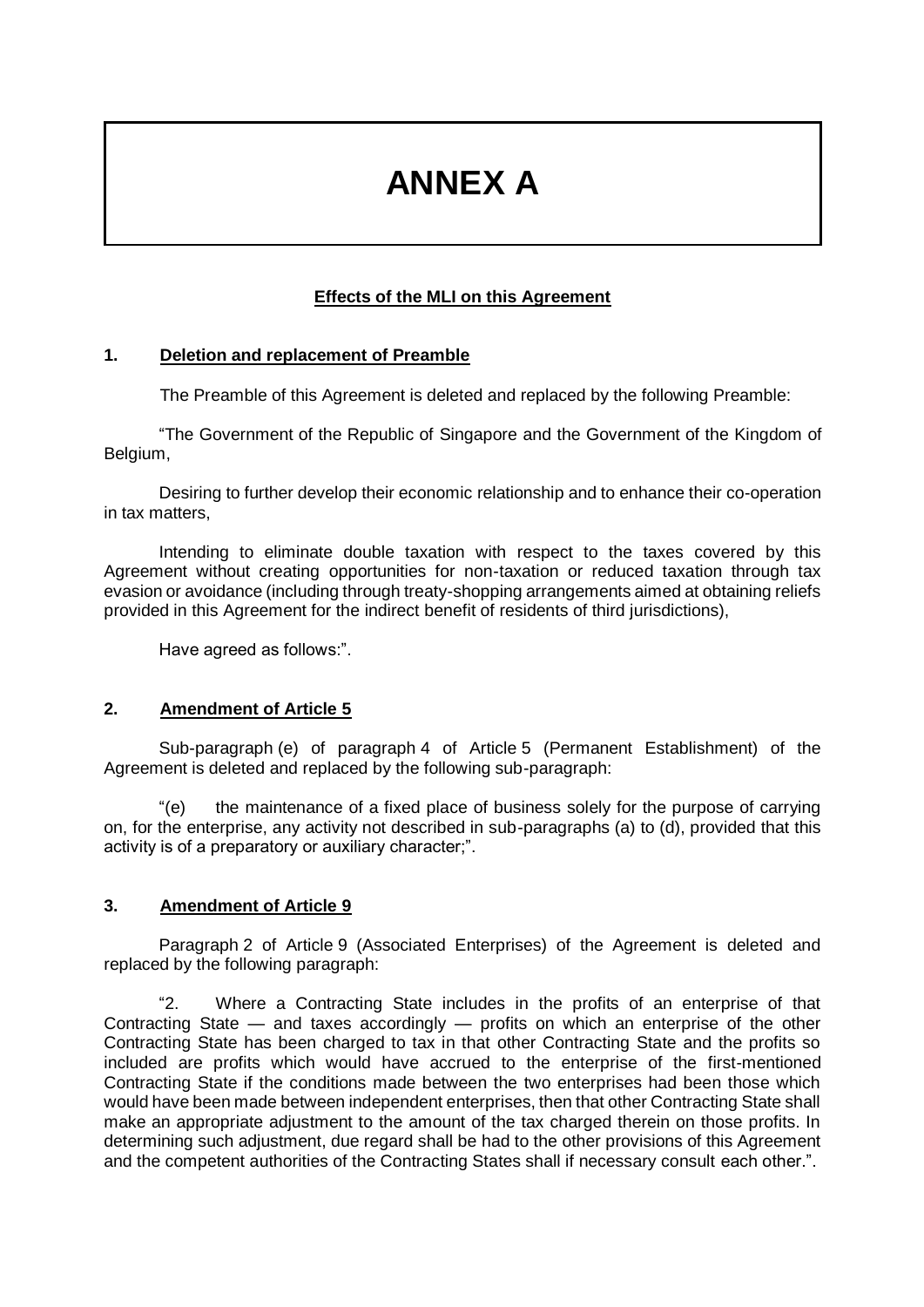## **4. Amendment of Article 24**

In paragraph 3 of Article 24 (Mutual Agreement Procedure), the words "They may also consult together for the elimination of double taxation in cases not provided for in the Agreement." are inserted immediately after the words "interpretation or application of the Agreement".

## **5. New Articles 24A to 24G (arbitration provisions)**

The following articles shall be inserted immediately after Article 24 (Mutual Agreement Procedure). However, the articles shall not apply to this Agreement if a Contracting State raises an objection under Article 28(2)(b) of the MLI to the reservations that had been made by the other Contracting State under Article 28(2)(a) of the MLI. Such an objection may be raised by Belgium by 20 December 2019.

## **"ARTICLE 24A - MANDATORY BINDING ARBITRATION**

- 1. Where:
	- (a) under Article 24 (Mutual Agreement Procedure), a person has presented a case to the competent authority of a Contracting State on the basis that the actions of one or both of the Contracting States have resulted for that person in taxation not in accordance with the provisions of the Agreement; and
	- (b) the competent authorities are unable to reach an agreement to resolve that case pursuant to Article 24 (Mutual Agreement Procedure) within a period of two years beginning on the start date referred to in paragraph 8 or 9, as the case may be (unless, prior to the expiration of that period the competent authorities of the Contracting States have agreed to a different time period with respect to that case and have notified the person who presented the case of such agreement),

any unresolved issues arising from the case shall, if the person so requests in writing, be submitted to arbitration in the manner described in this Article and Articles 24B to 24G, according to any rules or procedures agreed upon by the competent authorities of the Contracting States pursuant to the provisions of paragraph 10.

2. Where a competent authority has suspended the mutual agreement procedure referred to in paragraph 1 because a case with respect to one or more of the same issues is pending before court or administrative tribunal, the period provided in sub-paragraph (b) of paragraph 1 will stop running until either a final decision has been rendered by the court or administrative tribunal or the case has been suspended or withdrawn. In addition, where a person who presented a case and a competent authority have agreed to suspend the mutual agreement procedure, the period provided in sub-paragraph (b) of paragraph 1 will stop running until the suspension has been lifted.

3. Where both competent authorities agree that a person directly affected by the case has failed to provide in a timely manner any additional material information requested by either competent authority after the start of the period provided in sub-paragraph (b) of paragraph 1, the period provided in sub-paragraph (b) of paragraph 1 shall be extended for an amount of time equal to the period beginning on the date by which the information was requested and ending on the date on which that information was provided.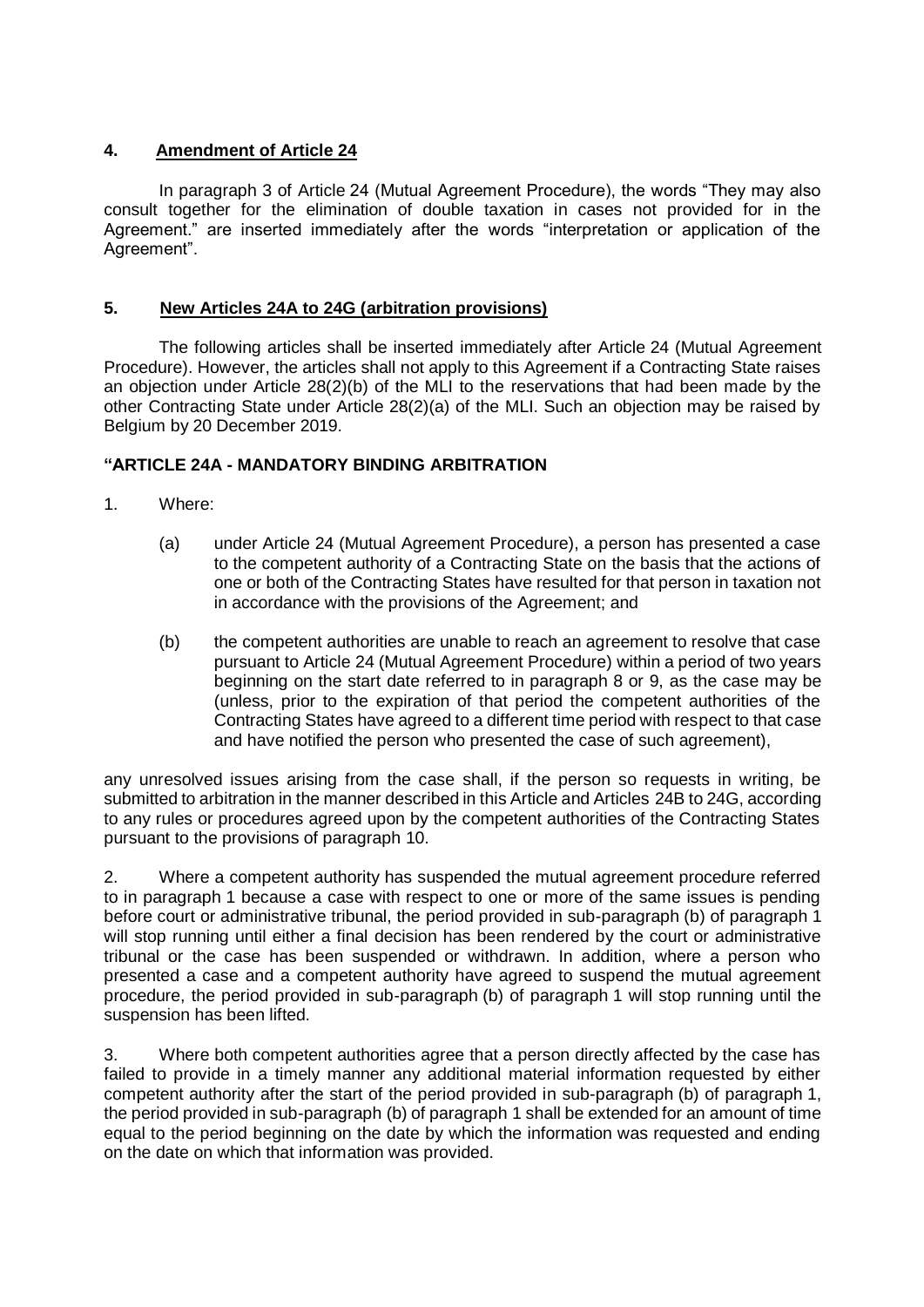- 4. (a) The arbitration decision with respect to the issues submitted to arbitration shall be implemented through the mutual agreement concerning the case referred to in paragraph 1. The arbitration decision shall be final.
	- (b) The arbitration decision shall be binding on both Contracting States except in the following cases:
		- (i) if a person directly affected by the case does not accept the mutual agreement that implements the arbitration decision. In such a case, the case shall not be eligible for any further consideration by the competent authorities. The mutual agreement that implements the arbitration decision on the case shall be considered not to be accepted by a person directly affected by the case if any person directly affected by the case does not, within 60 days after the date on which notification of the mutual agreement is sent to the person, withdraw all issues resolved in the mutual agreement implementing the arbitration decision from consideration by any court or administrative tribunal or otherwise terminate any pending court or administrative proceedings with respect to such issues in a manner consistent with that mutual agreement.
		- (ii) if a final decision of the courts of one of the Contracting States holds that the arbitration decision is invalid. In such a case, the request for arbitration under paragraph 1 shall be considered not to have been made, and the arbitration process shall be considered not to have taken place (except for the purposes of Articles 24C (Confidentiality of Arbitration Proceedings) and 24F (Costs of Arbitration Proceedings)). In such a case, a new request for arbitration may be made unless the competent authorities agree that such a new request should not be permitted.
		- (iii) if a person directly affected by the case pursues litigation on the issues which were resolved in the mutual agreement implementing the arbitration decision in any court or administrative tribunal.

5. The competent authority that received the initial request for a mutual agreement procedure as described in sub-paragraph (a) of paragraph 1 shall, within two calendar months of receiving the request:

- (a) send a notification to the person who presented the case that it has received the request; and
- (b) send a notification of that request, along with a copy of the request, to the competent authority of the other Contracting State.

6. Within three calendar months after a competent authority receives the request for a mutual agreement procedure (or a copy thereof from the competent authority of the other Contracting State) it shall either:

- (a) notify the person who has presented the case and the other competent authority that it has received the information necessary to undertake substantive consideration of the case; or
- (b) request additional information from that person for that purpose.

7. Where pursuant to sub-paragraph (b) of paragraph 6, one or both of the competent authorities have requested from the person who presented the case additional information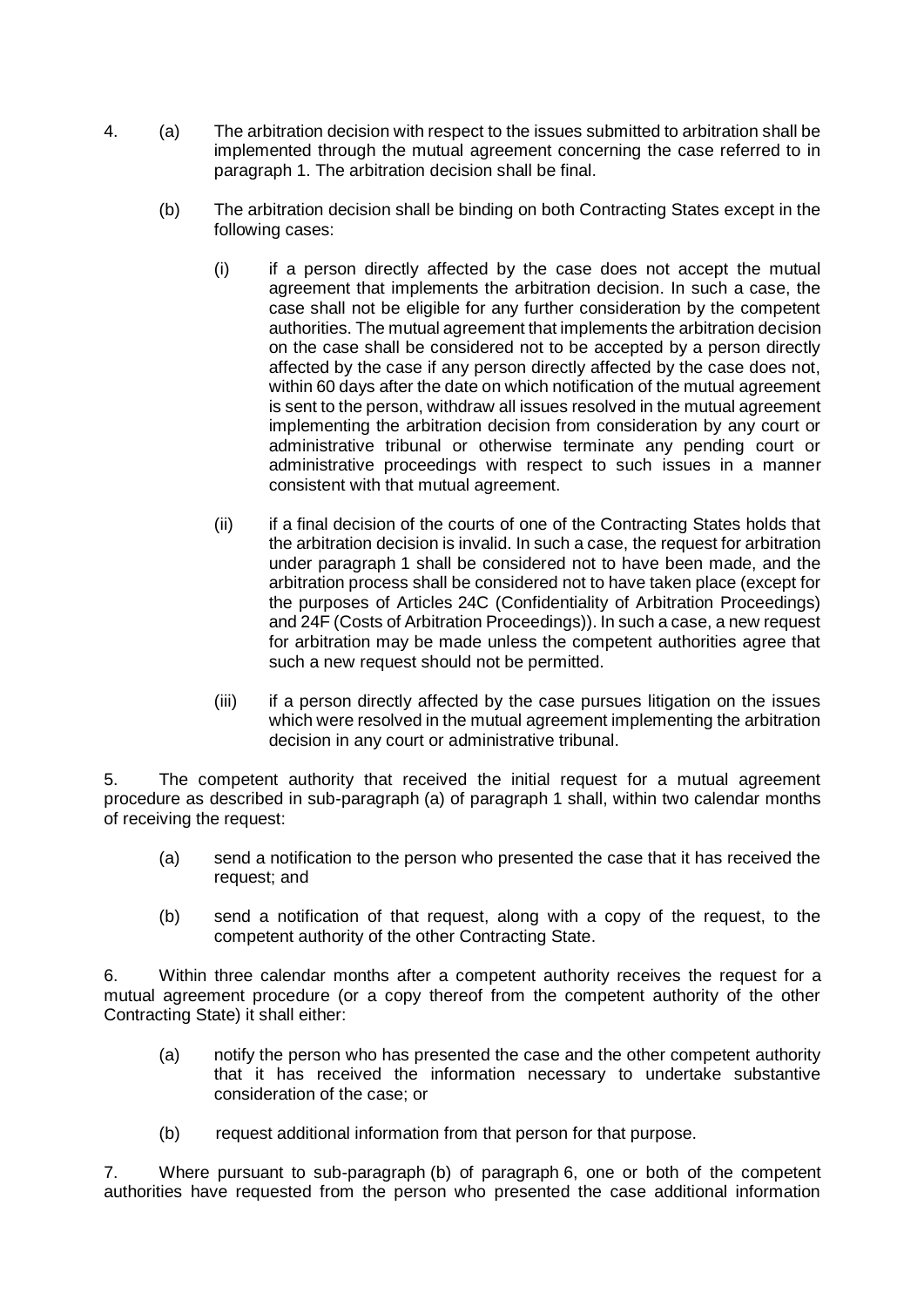necessary to undertake substantive consideration of the case, the competent authority that requested the additional information shall, within three calendar months of receiving the additional information from that person, notify that person and the other competent authority either:

- (a) that it has received the requested information; or
- (b) that some of the requested information is still missing.

8. Where neither competent authority has requested additional information pursuant to sub-paragraph (b) of paragraph 6, the start date referred to in paragraph 1 shall be the earlier of:

- (a) the date on which both competent authorities have notified the person who presented the case pursuant to sub-paragraph (a) of paragraph 6; and
- (b) the date that is three calendar months after the notification to the competent authority of the other Contracting State pursuant to sub-paragraph (b) of paragraph 5.

9. Where additional information has been requested pursuant to sub-paragraph (b) of paragraph 6, the start date referred to in paragraph 1 shall be the earlier of:

- (a) the latest date on which the competent authorities that requested additional information have notified the person who presented the case and the other competent authority pursuant to sub-paragraph (a) of paragraph 7; and
- (b) the date that is three calendar months after both competent authorities have received all information requested by either competent authority from the person who presented the case.

If, however, one or both of the competent authorities send the notification referred to in sub-paragraph (b) of paragraph 7, such notification shall be treated as a request for additional information under sub-paragraph (b) of paragraph 6.

10. The competent authorities of the Contracting States shall by mutual agreement (pursuant to Article 24 (Mutual Agreement Procedure)) settle the mode of application of the provisions contained in this Article and Articles 24B to 24G, including the minimum information necessary for each competent authority to undertake substantive consideration of the case. Such an agreement shall be concluded before the date on which unresolved issues in a case are first eligible to be submitted to arbitration and may be modified from time to time thereafter.

11. Notwithstanding the preceding paragraphs of this Article:

- (a) any unresolved issue arising from a mutual agreement procedure case otherwise within the scope of the arbitration process provided for by this Agreement shall not be submitted to arbitration, if a decision on this issue has already been rendered by a court or administrative tribunal of either Contracting State;
- (b) if, at any time after a request for arbitration has been made and before the arbitration panel has delivered its decision to the competent authorities of the Contracting States, a decision concerning the issue is rendered by a court or administrative tribunal of one of the Contracting States, the arbitration process shall terminate.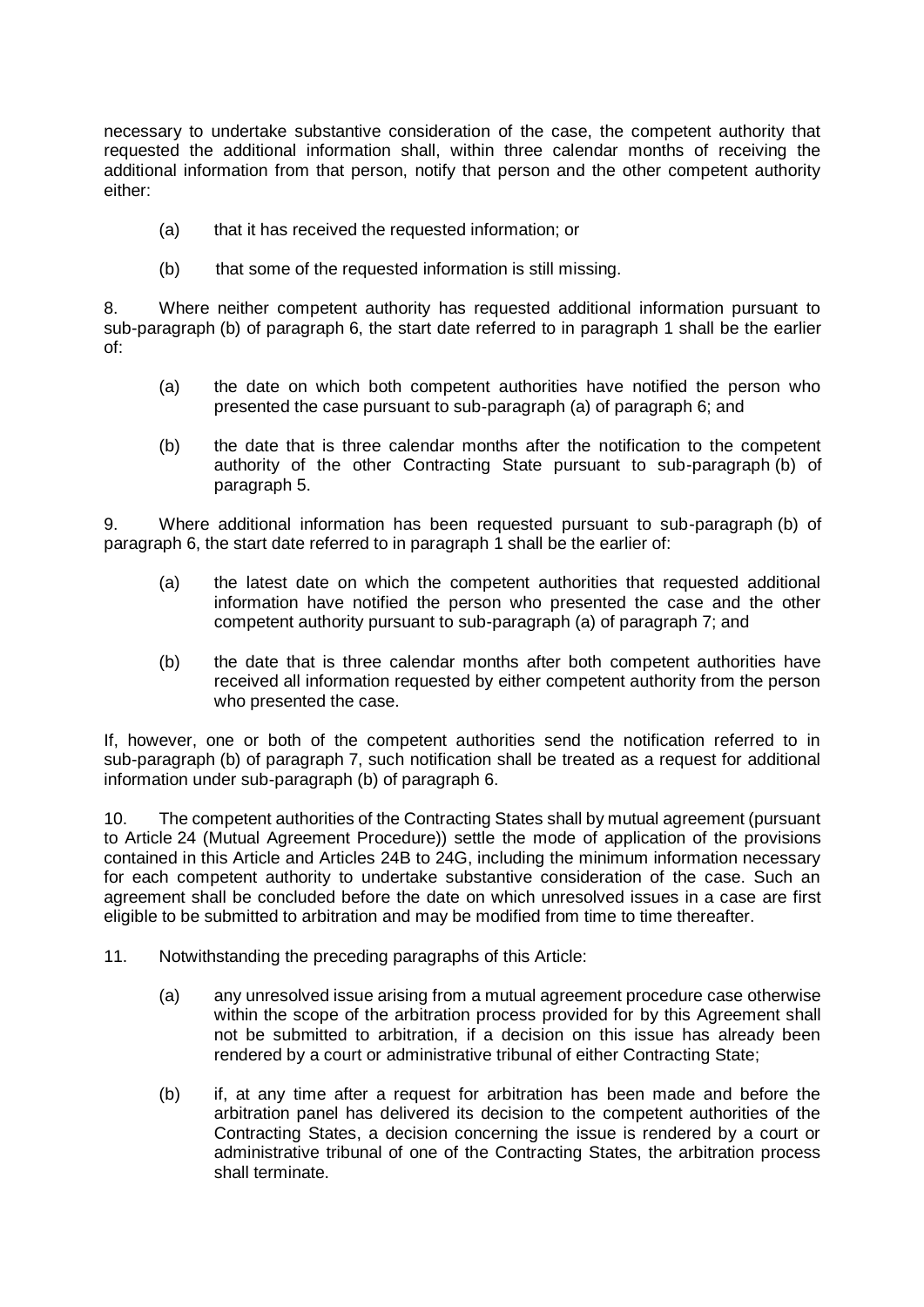12. The provisions of this Article and Articles 24B to 24G shall not apply to any case involving the application of Singapore's general anti-avoidance rules contained in section 33 of the Act, case law or juridical doctrines, and any subsequent provisions (as notified by Singapore to the Depositary of the Multilateral Convention to Implement Tax Treaty Related Measures to Prevent Base Erosion and Profit Shifting done at Paris on 24 November 2016 (as amended from time to time)) that replace, amend or update these anti-avoidance rules.

- 13. This Article and Articles 24B to 24G
	- (a) shall have effect with respect to cases presented to the competent authority of a Contracting State under Article 24 (Mutual Agreement Procedure) on or after 1 October 2019; and
	- (b) shall apply to a case presented to the competent authority of a Contracting State under Article 24 (Mutual Agreement Procedure) prior to 1 October 2019 only to the extent that the competent authorities of both Contracting States agree that it will apply to that specific case.

## **ARTICLE 24B - APPOINTMENT OF ARBITRATORS**

1. Except to the extent that the competent authorities of the Contracting States mutually agree on different rules, paragraphs 2 through 4 shall apply for the purposes of Articles 24A to 24G.

- 2. The following rules shall govern the appointment of the members of an arbitration panel:
	- (a) The arbitration panel shall consist of three individual members with expertise or experience in international tax matters.
	- (b) Each competent authority shall appoint one panel member within 60 days of the date of the request for arbitration under paragraph 1 of Article 24A (Mandatory Binding Arbitration). The two panel members so appointed shall, within 60 days of the latter of their appointments, appoint a third member who shall serve as Chair of the arbitration panel. The Chair shall not be a national or resident of either Contracting State.
	- (c) Each member appointed to the arbitration panel must be impartial and independent of the competent authorities, tax administrations, and ministries of finance of the Contracting States and of all persons directly affected by the case (as well as their advisors) at the time of accepting an appointment, maintain his or her impartiality and independence throughout the proceedings, and avoid any conduct for a reasonable period of time thereafter which may damage the appearance of impartiality and independence of the arbitrators with respect to the proceedings.

3. In the event that the competent authority of a Contracting State fails to appoint a member of the arbitration panel in the manner and within the time periods specified in paragraph 2 or agreed to by the competent authorities of the Contracting States, a member shall be appointed on behalf of that competent authority by the highest ranking official of the Centre for Tax Policy and Administration of the Organisation for Economic Co-operation and Development that is not a national of either Contracting State.

4. If the two initial members of the arbitration panel fail to appoint the Chair in the manner and within the time periods specified in paragraph 2 or agreed to by the competent authorities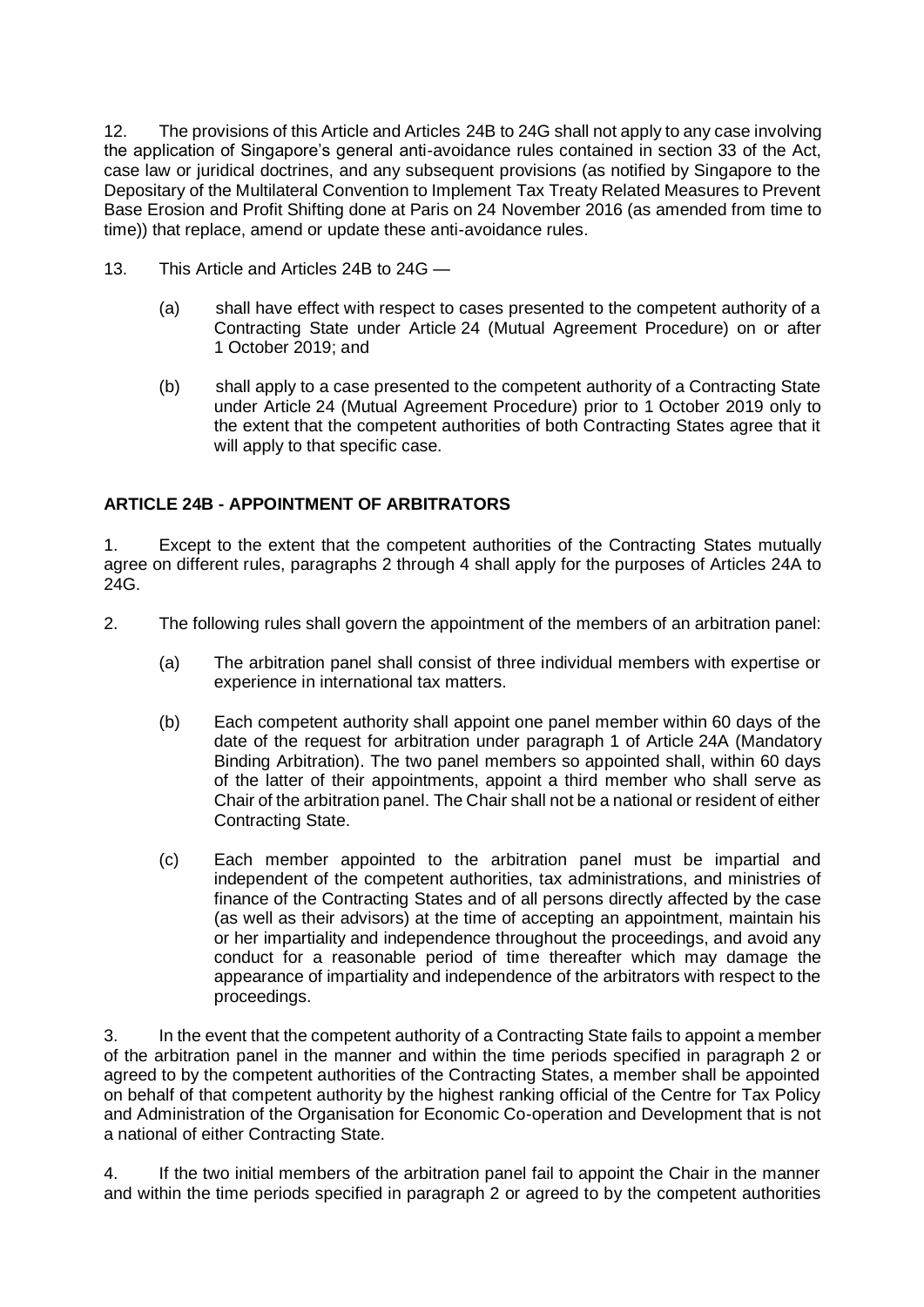of the Contracting States, the Chair shall be appointed by the highest ranking official of the Centre for Tax Policy and Administration of the Organisation for Economic Co-operation and Development that is not a national of either Contracting State.

#### **ARTICLE 24C - CONFIDENTIALITY OF ARBITRATION PROCEEDINGS**

1. Solely for the purposes of the application of Articles 24A to 24G and 25 of the provisions of the domestic laws of the Contracting States related to the exchange of information, confidentiality, and administrative assistance, members of the arbitration panel and a maximum of three staff per member (and prospective arbitrators solely to the extent necessary to verify their ability to fulfil the requirements of arbitrators) shall be considered to be persons or authorities to whom information may be disclosed. Information received by the arbitration panel or prospective arbitrators and information that the competent authorities receive from the arbitration panel shall be considered information that is exchanged under Article 25 (Exchange of Information).

2. The competent authorities of the Contracting States shall ensure that members of the arbitration panel and their staff agree in writing, prior to their acting in an arbitration proceeding, to treat any information relating to the arbitration proceeding consistently with the confidentiality and nondisclosure obligations described in Article 25 (Exchange of Information) and under the applicable laws of the Contracting States.

## **ARTICLE 24D - RESOLUTION OF A CASE PRIOR TO THE CONCLUSION OF THE ARBITRATION**

For the purposes of Articles 24 and 24A to 24G, the mutual agreement procedure, as well as the arbitration proceeding, with respect to a case shall terminate if, at any time after a request for arbitration has been made and before the arbitration panel has delivered its decision to the competent authorities of the Contracting States:

- (a) the competent authorities of the Contracting States reach a mutual agreement to resolve the case; or
- (b) the person who presented the case withdraws the request for arbitration or the request for a mutual agreement procedure.

#### **ARTICLE 24E - TYPE OF ARBITRATION PROCESS**

1. Except to the extent that the competent authorities of the Contracting States mutually agree on different rules, the following rules shall apply with respect to an arbitration proceeding pursuant to Articles 24A to 24G:

(a) After a case is submitted to arbitration, the competent authority of each Contracting State shall submit to the arbitration panel, by a date set by agreement, a proposed resolution which addresses all unresolved issue(s) in the case (taking into account all agreements previously reached in that case between the competent authorities of the Contracting States). The proposed resolution shall be limited to a disposition of specific monetary amounts (for example, of income or expense) or, where specified, the maximum rate of tax charged pursuant to the Agreement, for each adjustment or similar issue in the case. In a case in which the competent authorities of the Contracting States have been unable to reach agreement on an issue regarding the conditions for application of a provision of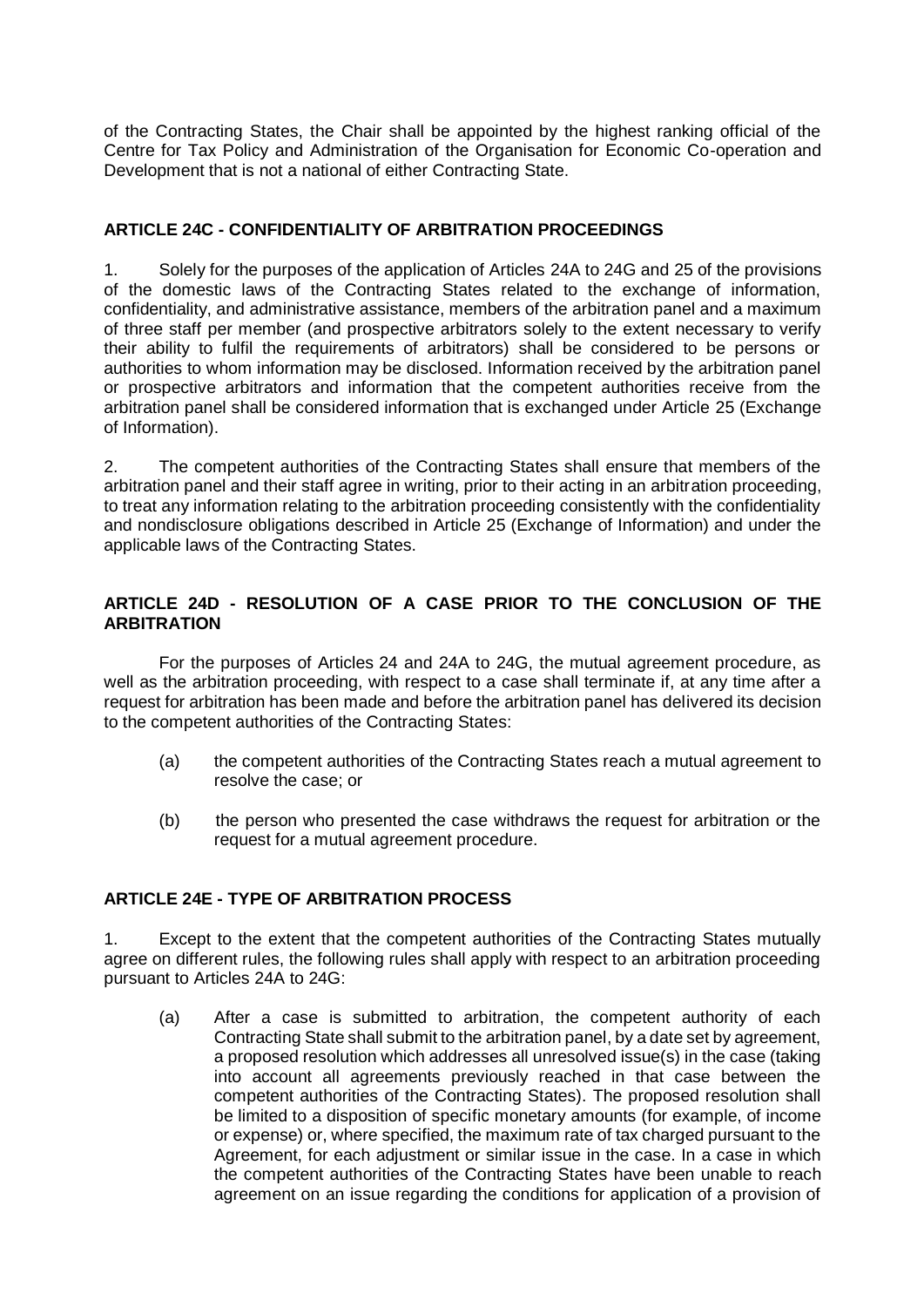the Agreement (hereinafter referred to as a "threshold question"), such as whether an individual is a resident or whether a permanent establishment exists, the competent authorities may submit alternative proposed resolutions with respect to issues the determination of which is contingent on resolution of such threshold questions.

- (b) The competent authority of each Contracting State may also submit a supporting position paper for consideration by the arbitration panel. Each competent authority that submits a proposed resolution or supporting position paper shall provide a copy to the other competent authority by the date on which the proposed resolution and supporting position paper were due. Each competent authority may also submit to the arbitration panel, by a date set by agreement, a reply submission with respect to the proposed resolution and supporting position paper submitted by the other competent authority. A copy of any reply submission shall be provided to the other competent authority by the date on which the reply submission was due.
- (c) The arbitration panel shall select as its decision one of the proposed resolutions for the case submitted by the competent authorities with respect to each issue and any threshold questions, and shall not include a rationale or any other explanation of the decision. The arbitration decision will be adopted by a simple majority of the panel members. The arbitration panel shall deliver its decision in writing to the competent authorities of the Contracting States. The arbitration decision shall have no precedential value.

2. Prior to the beginning of arbitration proceedings, the competent authorities of the Contracting States shall ensure that each person that presented the case and their advisors agree in writing not to disclose to any other person any information received during the course of the arbitration proceedings from either competent authority or the arbitration panel. The mutual agreement procedure under Article 24, as well as the arbitration proceeding under Articles 24A to 24G, with respect to the case shall terminate if, at any time after a request for arbitration has been made and before the arbitration panel has delivered its decision to the competent authorities of the Contracting States, a person that presented the case or one of that person's advisors materially breaches that agreement.

## **ARTICLE 24F - COSTS OF ARBITRATION PROCEEDINGS**

In an arbitration proceeding under Articles 24A to 24G, the fees and expenses of the members of the arbitration panel, as well as any costs incurred in connection with the arbitration proceedings by the Contracting States, shall be borne by the Contracting States in a manner to be settled by mutual agreement between the competent authorities of the Contracting States. In the absence of such agreement, each Contracting State shall bear its own expenses and those of its appointed panel member. The cost of the chair of the arbitration panel and other expenses associated with the conduct of the arbitration proceedings shall be borne by the Contracting States in equal shares.

#### **ARTICLE 24G - COMPATIBILITY**

1. Any unresolved issue arising from a mutual agreement procedure case otherwise within the scope of the arbitration process provided for in this Article and Articles 24A to 24F shall not be submitted to arbitration if the issue falls within the scope of a case with respect to which an arbitration panel or similar body has previously been set up in accordance with a bilateral or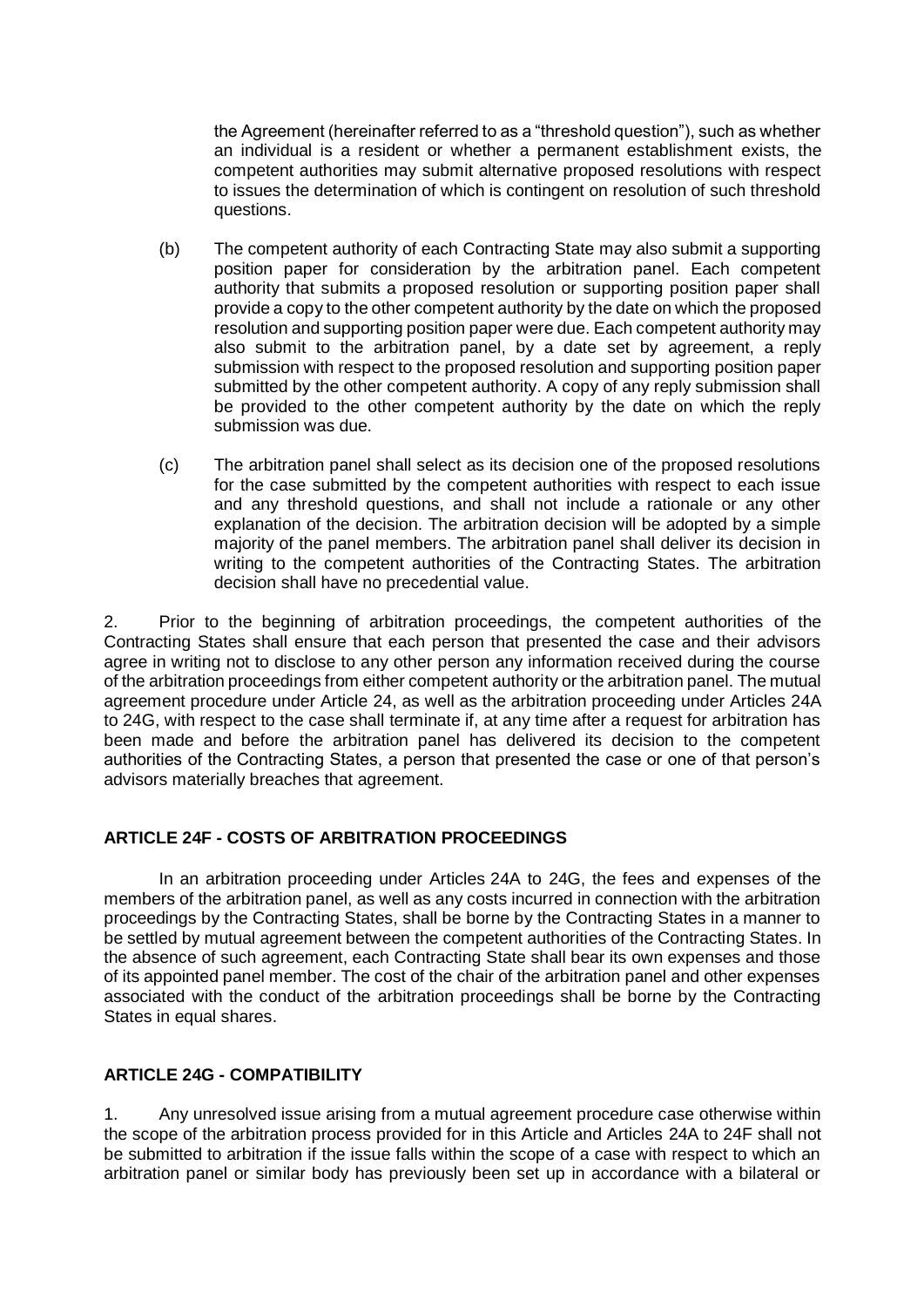multilateral convention that provides for mandatory binding arbitration of unresolved issues arising from a mutual agreement procedure case.

2. Nothing in this Article and Articles 24A to 24F shall affect the fulfilment of wider obligations with respect to the arbitration of unresolved issues arising in the context of a mutual agreement procedure resulting from other conventions to which the Contracting States are or will become parties.".

## **6. New Article 26A**

The following new Article 26A is inserted immediately after Article 26 (Members of Diplomatic Missions and Consular Posts):

## **"ARTICLE 26A - PREVENTION OF TREATY ABUSE**

1. Notwithstanding any provisions of this Agreement, a benefit under this Agreement shall not be granted in respect of an item of income or capital if it is reasonable to conclude, having regard to all relevant facts and circumstances, that obtaining that benefit was one of the principal purposes of any arrangement or transaction that resulted directly or indirectly in that benefit, unless it is established that granting that benefit in these circumstances would be in accordance with the object and purpose of the relevant provisions of this Agreement.

2. Where a benefit under this Agreement is denied to a person under provisions of this Agreement that deny all or part of the benefits that would otherwise be provided under this Agreement where the principal purpose or one of the principal purposes of any arrangement or transaction, or of any person concerned with an arrangement or transaction, was to obtain those benefits, the competent authority of the Contracting State that would otherwise have granted this benefit shall nevertheless treat that person as being entitled to this benefit, or to different benefits with respect to a specific item of income or capital, if such competent authority, upon request from that person and after consideration of the relevant facts and circumstances, determines that such benefits would have been granted to that person in the absence of the transaction or arrangement. The competent authority of the Contracting State to which a request has been made under this paragraph by a resident of the other Contracting State shall consult with the competent authority of that other Contracting State before rejecting the request.".

#### **7. Entry into effect of the MLI**

The effects of the MLI on this Agreement, as laid out in this Annex, shall have effect in Singapore:

- (a) for paragraph 4 of this Annex on the amendment of Article 24 (Mutual Agreement Procedure), for a case presented on or after 1 October 2019 without regard to the basis period to which the case relates. However, paragraph 4 of this Annex shall not apply to a case that was not eligible to be presented immediately before 1 October 2019.
- (b) for paragraph 5 of this Annex on the arbitration provisions, with respect to any tax paid, deemed paid or liable to be paid, before, on or after 1 October 2019.
- (c) for all other paragraphs in this Annex: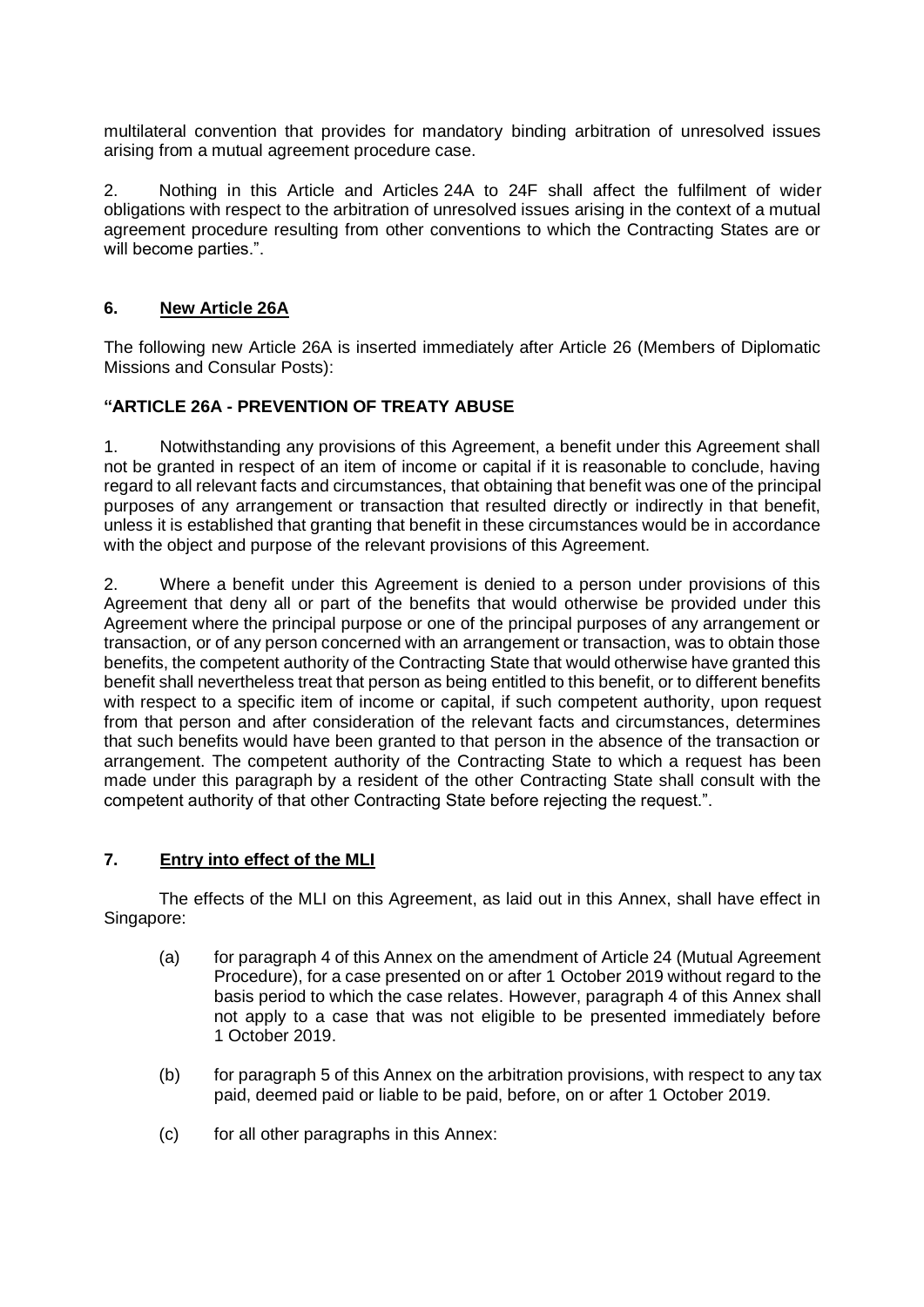- (i) with respect to taxes withheld at source, in respect of amounts paid, deemed paid or liable to be paid (whichever is the earliest), on or after 1 January 2020; and
- (ii) with respect to taxes other than those withheld at source, where the income is derived or received in a basis period beginning on or after 1 April 2020.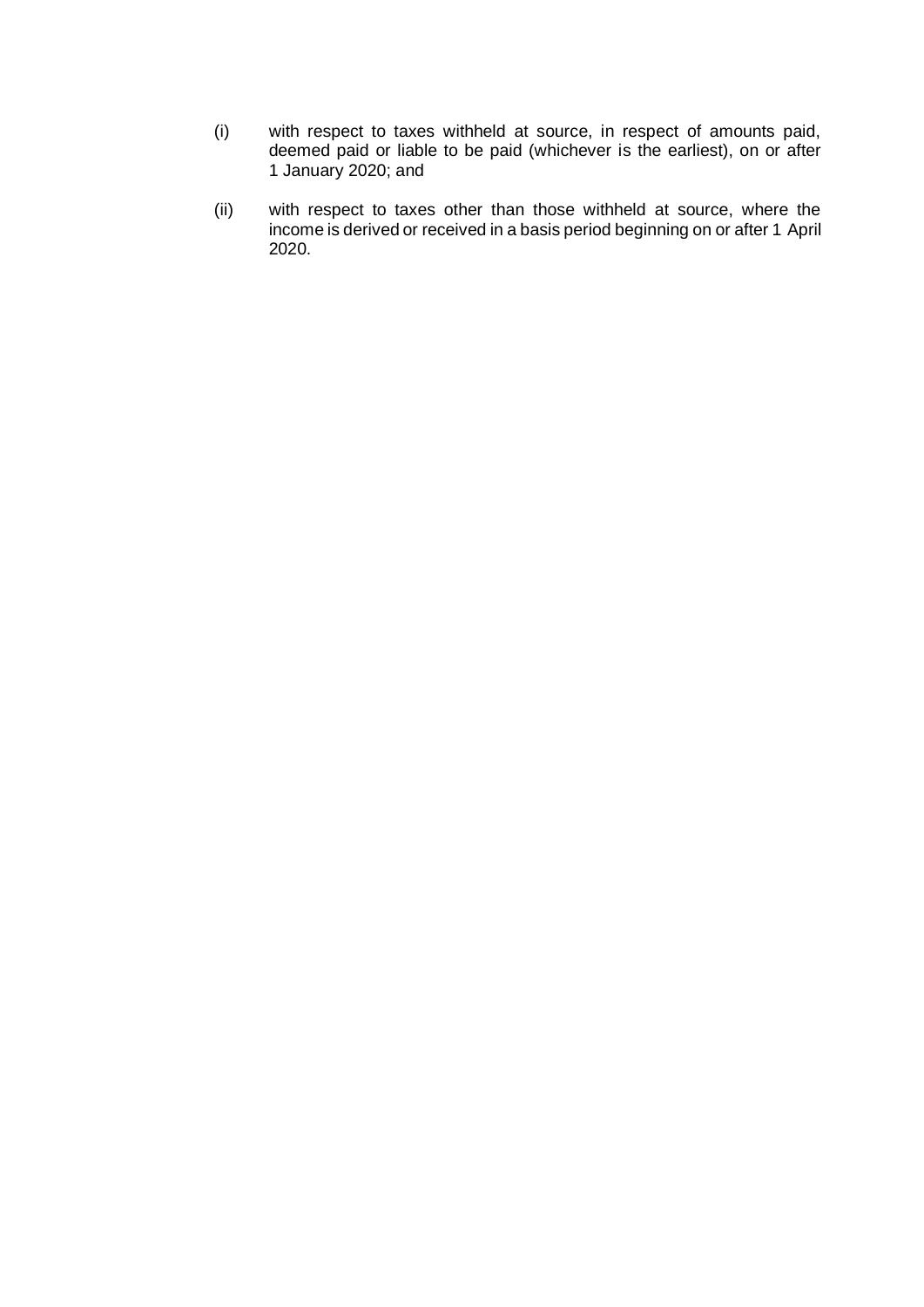## **ANNEX B**

#### **PROTOCOL AMENDING THE AGREEMENT BETWEEN THE GOVERNMENT OF THE REPUBLIC OF SINGAPORE AND THE GOVERNMENT OF THE KINGDOM OF BELGIUM FOR THE AVOIDANCE OF DOUBLE TAXATION AND THE PREVENTION OF FISCAL EVASION WITH RESPECT TO TAXES ON INCOME SIGNED AT SINGAPORE ON 6 NOVEMBER 2006**

The Government of the Republic of Singapore and the Government of the Kingdom of Belgium,

Desiring to amend the Agreement between the Government of the Republic of Singapore and the Government of the Kingdom of Belgium for the avoidance of double taxation and the prevention of fiscal evasion with respect to taxes on income signed at Singapore on 6 November 2006 (hereinafter referred to as "the Agreement"),

Have agreed as follows: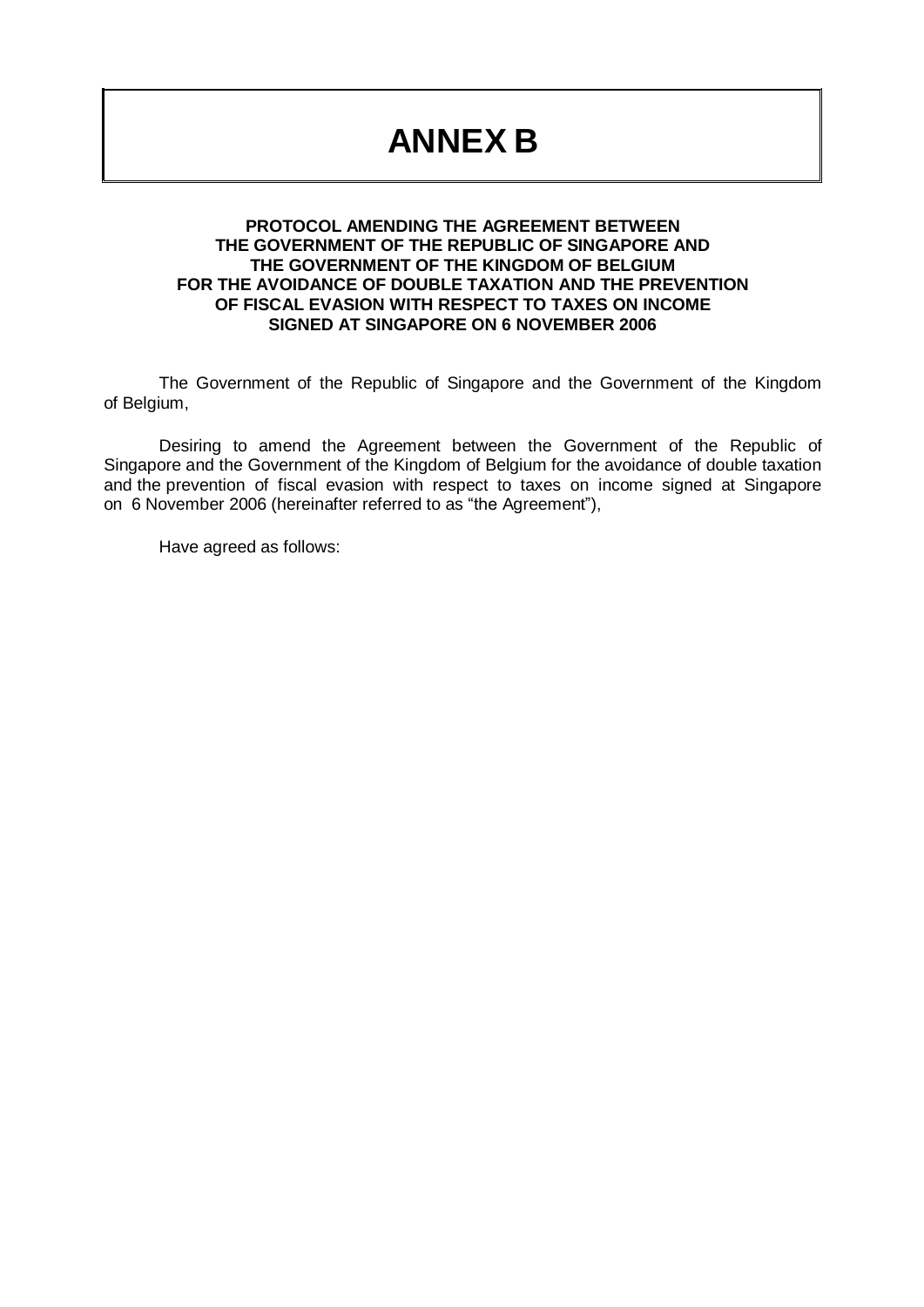## **ARTICLE I**

The text of Article 25 of the Agreement is deleted and replaced by the following:

"1. The competent authorities of the Contracting States shall exchange such information as is foreseeably relevant for carrying out the provisions of this Agreement or to the administration or enforcement of the domestic laws concerning taxes of every kind and description imposed by or on behalf of the Contracting States, insofar as the taxation thereunder is not contrary to the Agreement. The exchange of information is not restricted by Articles 1 and 2.

2. Any information received under paragraph 1 by a Contracting State shall be treated as secret in the same manner as information obtained under the domestic laws of that State and shall be disclosed only to persons or authorities (including courts and administrative bodies) concerned with the assessment or collection of, the enforcement or prosecution in respect of, the determination of appeals in relation to the taxes referred to in paragraph 1, or the oversight of the above. Such persons or authorities shall use the information only for such purposes. They may disclose the information in public court proceedings or in judicial decisions.

3. In no case shall the provisions of paragraphs 1 and 2 be construed so as to impose on a Contracting State the obligation:

- a) to carry out administrative measures at variance with the laws and administrative practice of that or of the other Contracting State;
- b) to supply information which is not obtainable under the laws or in the normal course of the administration of that or of the other Contracting State;
- c) to supply information which would disclose any trade, business, industrial, commercial or professional secret or trade process, or information, the disclosure of which would be contrary to public policy (ordre public).

4. If information is requested by a Contracting State in accordance with the provisions of this Article, the other Contracting State shall use its information gathering measures to obtain the requested information, even though that other State may not need such information for its own tax purposes. The obligation contained in the preceding sentence is subject to the limitations of paragraph 3 of this Article but in no case shall such limitations be construed to permit a Contracting State to decline to supply information solely because it has no domestic interest in such information.

5. In no case shall the provisions of paragraph 3 of this Article be construed to permit a Contracting State to decline to supply information solely because the information is held by a bank, other financial institution, nominee or person acting in an agency or a fiduciary capacity or because it relates to ownership interests in a person. In the case of Belgium, its tax administration shall have the power to ask for the disclosure of information and to conduct investigations and hearings notwithstanding any contrary provisions in its domestic tax laws."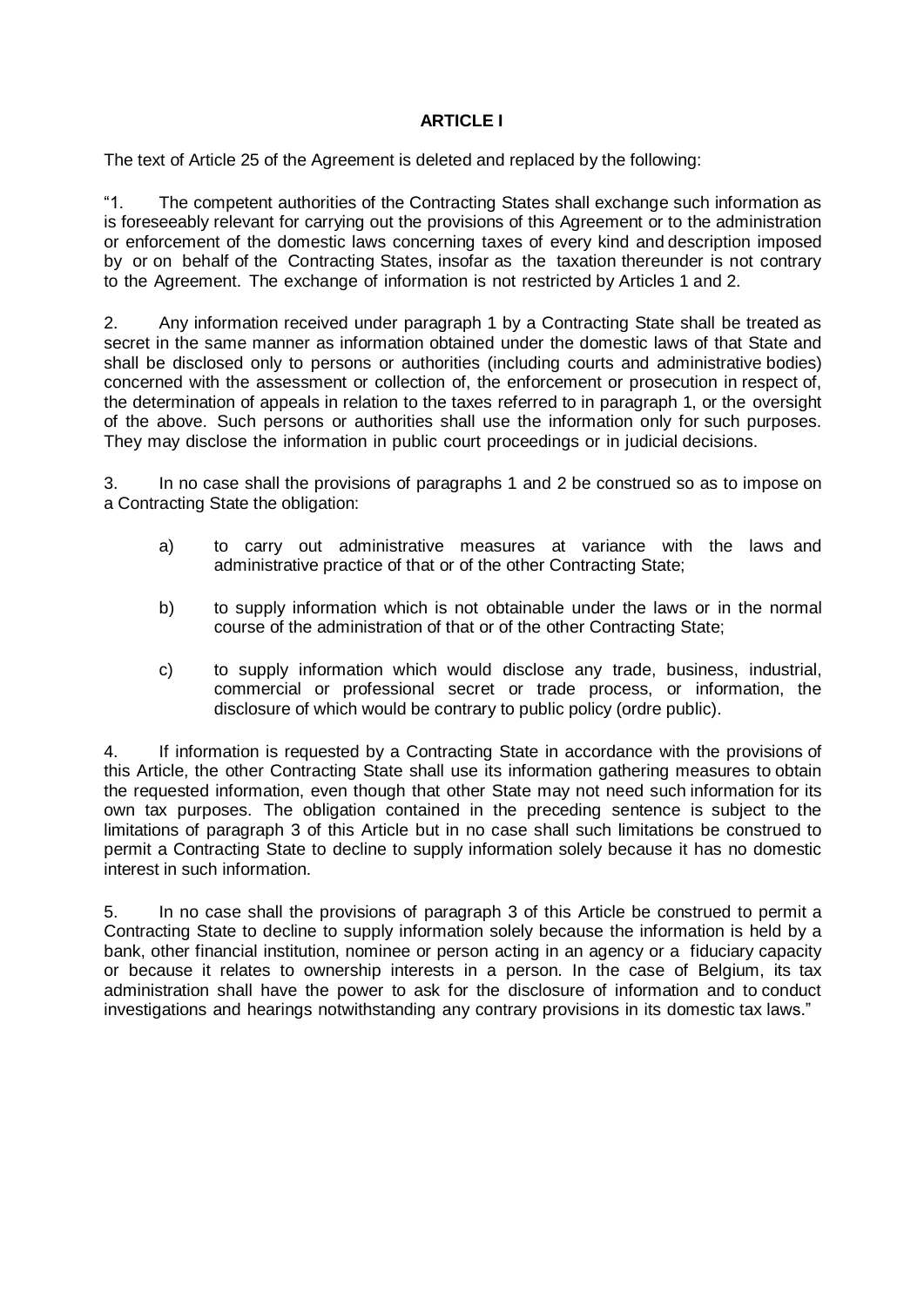#### **ARTICLE II**

Belgium will notify Singapore, through diplomatic channels, of the completion of the procedures required by its law for the bringing into force of this Protocol. Upon such notification, when the necessary requirements for entry into force of this Protocol in Singapore have been complied with, Singapore shall notify Belgium through diplomatic channels. The Protocol shall enter into force 30 days after the date of notification made by Singapore to Belgium.

The provisions of this Protocol shall have effect:

- a) in Belgium:
	- (i) with respect to taxes due at source on income credited or payable on or after January 1 of the year next following the year in which the Protocol entered into force;
	- (ii) with respect to other taxes charged on income of taxable periods beginning on or after January 1 of the year next following the year in which the Protocol entered into force;
	- (iii) with respect to any other taxes imposed by or on behalf of Belgium due on or after January 1 of the year next following the year in which the Protocol entered into force;
- b) in Singapore:
	- (i) in respect of tax chargeable on income for any year of assessment beginning on or after 1 January in the second calendar year following the year in which the Protocol enters into force;
	- (ii) in respect of any other taxes imposed by or on behalf of Singapore due on or after 1 January of the year next following the year in which the Protocol entered into force.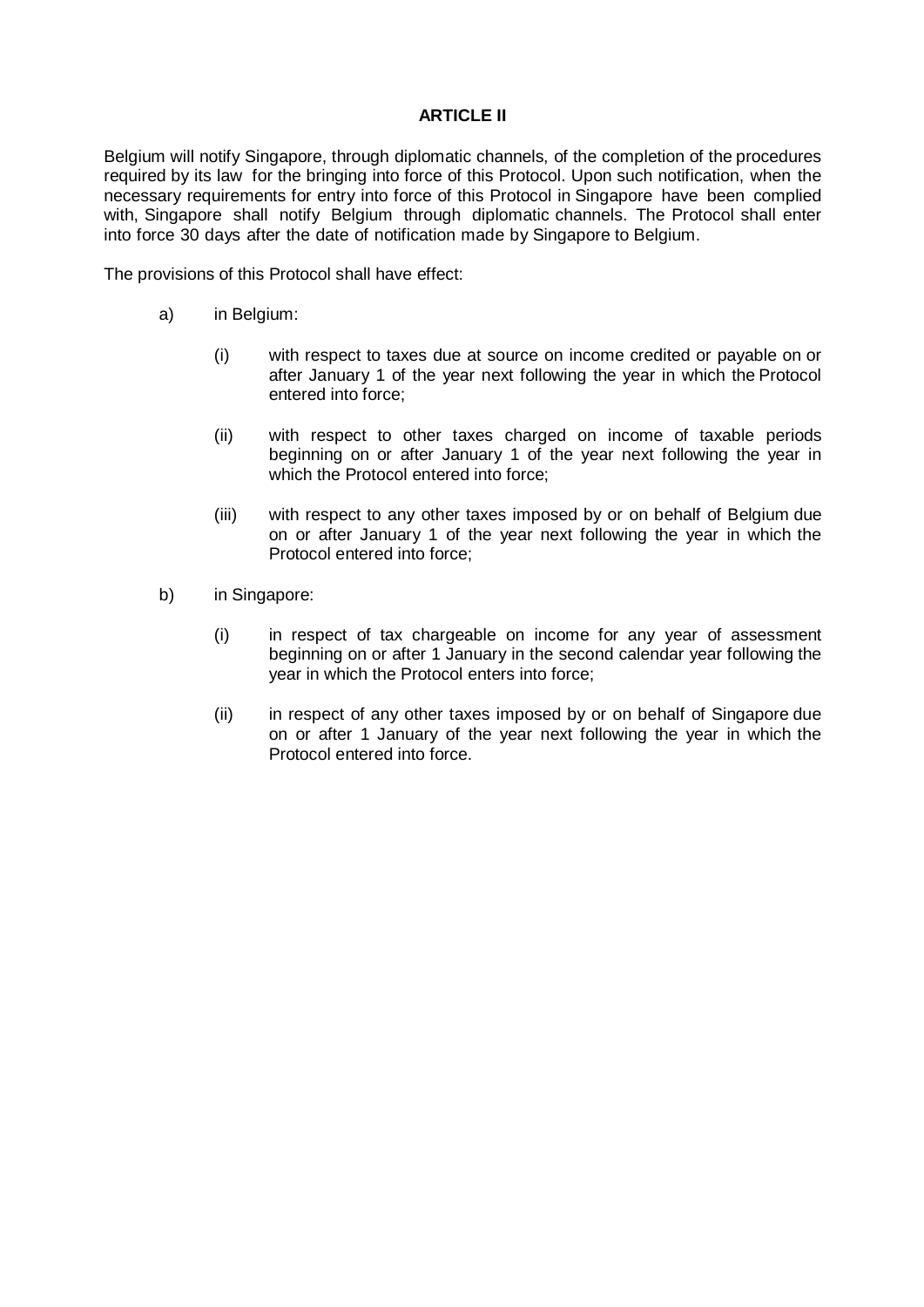#### **ARTICLE III**

This Protocol, which shall form an integral part of the Agreement, shall remain in force as long as the Agreement remains in force and shall apply as long as the Agreement itself is applicable.

IN WITNESS WHEREOF, the undersigned, duly authorised thereto by their respective governments, have signed this Protocol.

DONE in duplicate at Brussels on this 16<sup>th</sup> day of July 2009, in the English language.

#### **FOR THE GOVERNMENT OF THE REPUBLIC OF SINGAPORE:**

**FOR THE GOVERNMENT OF THE KINGDOM OF BELGIUM:**

**ANIL KUMAR NAYAR AMBASSADOR OF THE REPUBLIC OF SINGAPORE TO BELGIUM**

**DIDIER REYNDERS DEPUTY PRIME MINISTER AND MINISTER OF FINANCE**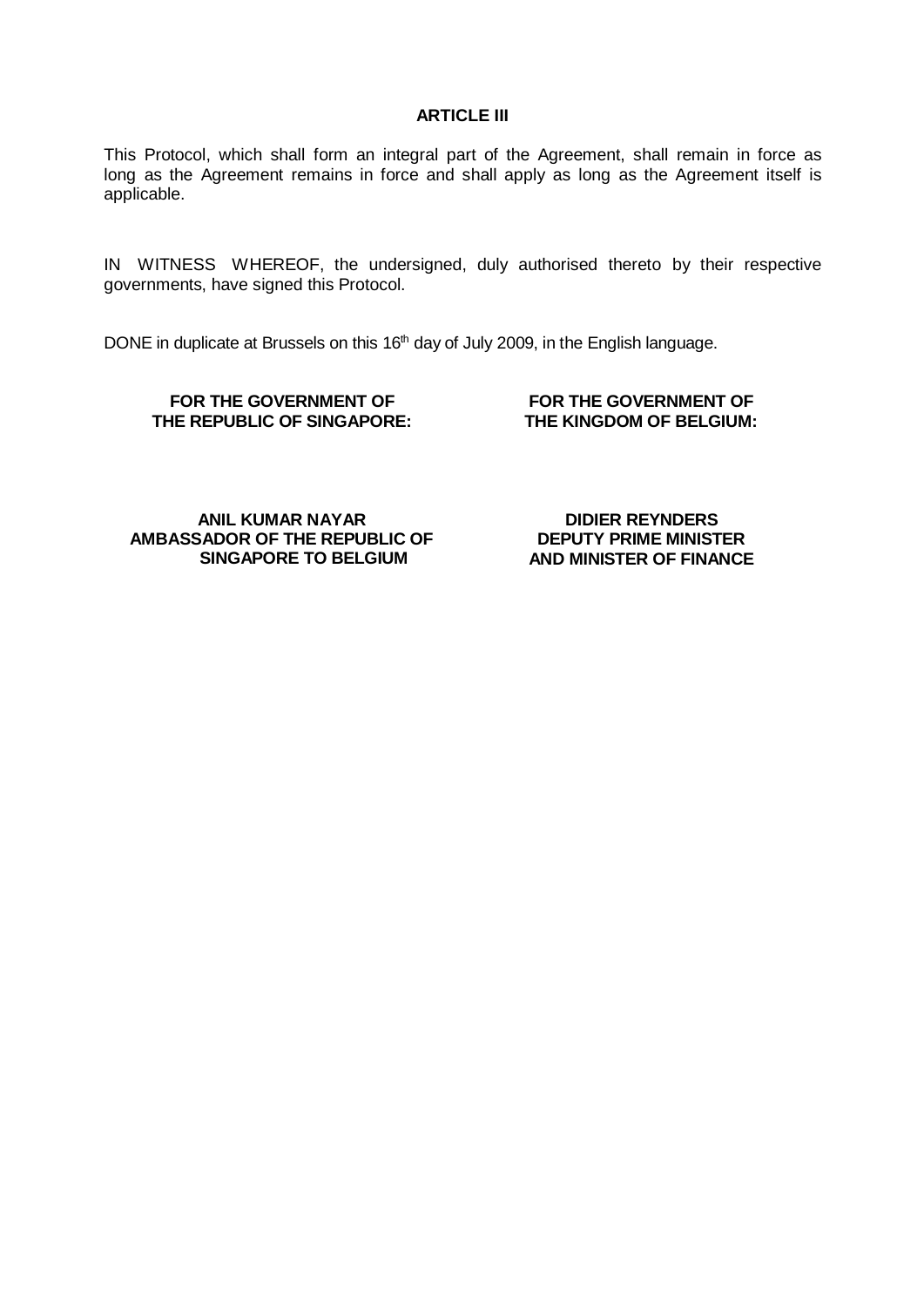# **ANNEX C**

The Government of the Republic of Singapore and the Government of the Kingdom of Belgium,

Desiring to conclude a Convention for the avoidance of double taxation with respect to taxes on income,

Have agreed as follows:

## **ARTICLE 1 – PERSONAL SCOPE**

The Convention shall apply to persons who are residents of one or both of the Contracting States.

## **ARTICLE 2 – TAXES COVERED**

1. This Convention shall apply to taxes on income imposed on behalf of each Contracting State irrespective of the manner in which they are levied.

2. There shall be regarded as taxes on income all taxes imposed on total income or on elements of income including taxes on gains from the alienation of movable or immovable property, taxes on the total amounts of wages or salaries paid by enterprises, as well as taxes on capital appreciation.

- 3. The existing taxes to which the Convention shall apply are, in particular:
	- (a) in the case of Belgium:
		- (i) the individual income tax (l'impôt des personnes physiques);
		- (ii) the corporate income tax (l'impôt des sociétés);
		- (iii) the income tax on legal entities (l'impôt des personnes morales);
		- (iv) the income tax on non-residents (l'impôt des non- résidents);
		- (v) the prepayments and additional prepayments (les précomptes et compléments de précomptes); and
		- (vi) the surcharges (décimes et centimes additionnels) on any of the taxes referred to in (i) to (v) above, including the communal supplement to the individual income tax (taxe communale additionnelle à l'impôt des personnes physiques);

(hereinafter referred to as "Belgian tax");

(b) in the case of Singapore:

the income tax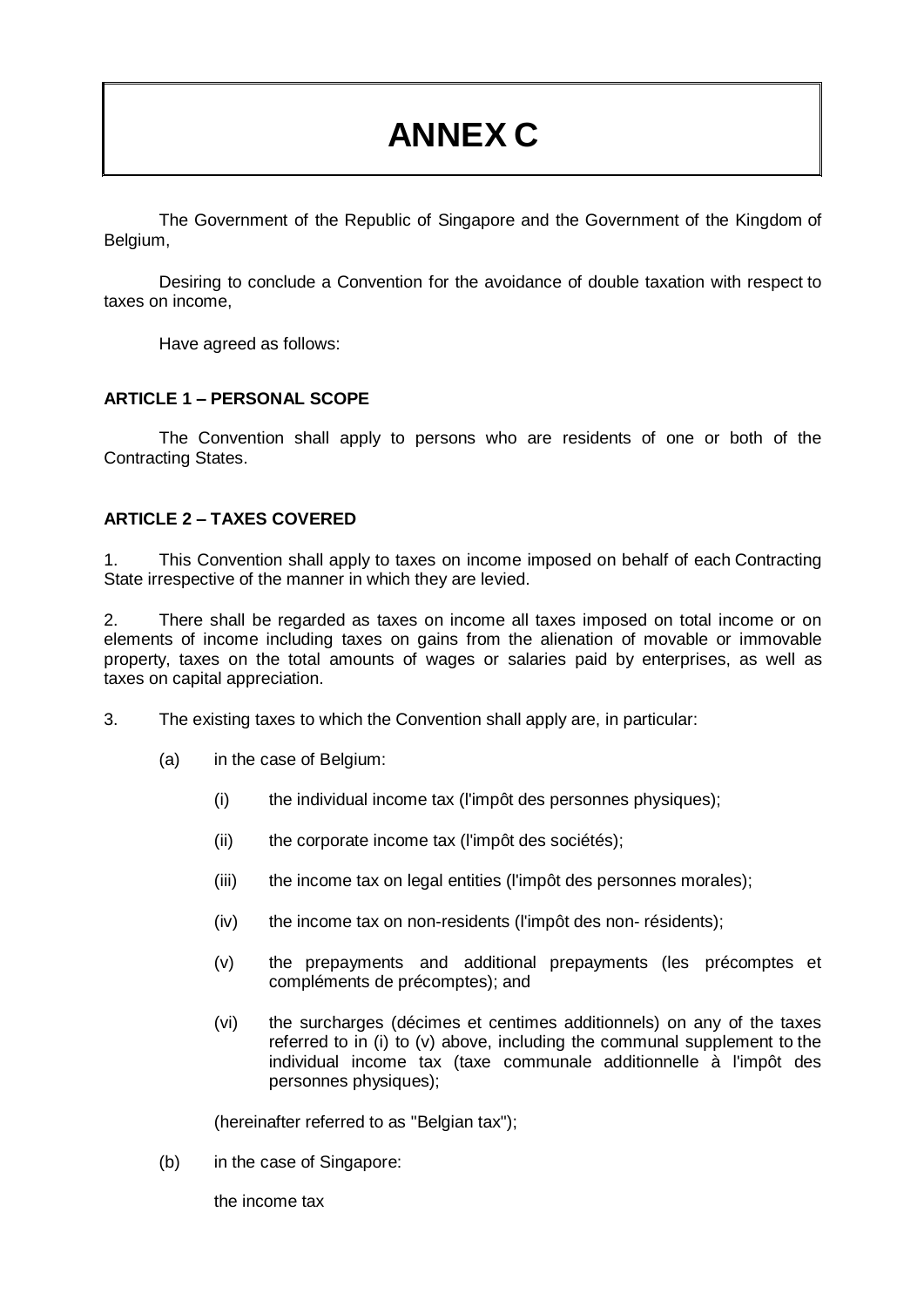## (hereinafter referred to as "Singapore tax").

4. The Convention shall also apply to any identical or substantially similar taxes which are subsequently imposed in addition to, or in place of, the existing taxes. The competent authorities of the Contracting States shall notify each other of any significant changes which have been made in their respective taxation laws.

5. If by reason of changes made in the taxation law of either Contracting State, it seems desirable to amend any article of this Convention without affecting the general principles thereof the necessary amendments may be made by mutual consent by means of an exchange of diplomatic notes or in any other manner in accordance with their constitutional procedures.

## **ARTICLE 3 – GENERAL DEFINITIONS**

- 1. In this Convention, unless the context otherwise requires:
	- (a) the term "Belgium" means the Kingdom of Belgium; it includes any area outside the Belgian national sovereignty which has been or may hereafter be designated, under the Belgian laws concerning the continental shelf and in accordance with international law, as an area within which the rights of Belgium with respect to the sea-bed and sub-soil and their natural resources may be exercised;
	- (b) the term "Singapore" means the Republic of Singapore;
	- (c) the terms "a Contracting State" and "the other Contracting State" mean Belgium or Singapore, as the context requires;
	- (d) the term "tax" means Belgian tax or Singapore tax, as the context requires;
	- (e) the term "person" includes an individual, a company and any other body of persons which is treated as an entity for tax purposes;
	- (f) the term "company" means any body corporate or any entity which is treated as a body corporate for tax purposes in the Contracting State of which it is a resident;
	- (g) the terms "enterprise of a Contracting State" and "enterprise of the other Contracting State" mean respectively an enterprise carried on by a resident of a Contracting State and an enterprise carried on by a resident of the other Contracting State;
	- (h) the term "competent authorities" means in the case of Belgium, the competent authority according to Belgian legislation, and in the case of Singapore, the Minister for Finance or his authorised representative.

As regards the application of the Convention by a Contracting State any term not otherwise defined shall, unless the context otherwise requires, have the meaning which it has under the laws of that Contracting State relating to the taxes which are the subject of the **Convention**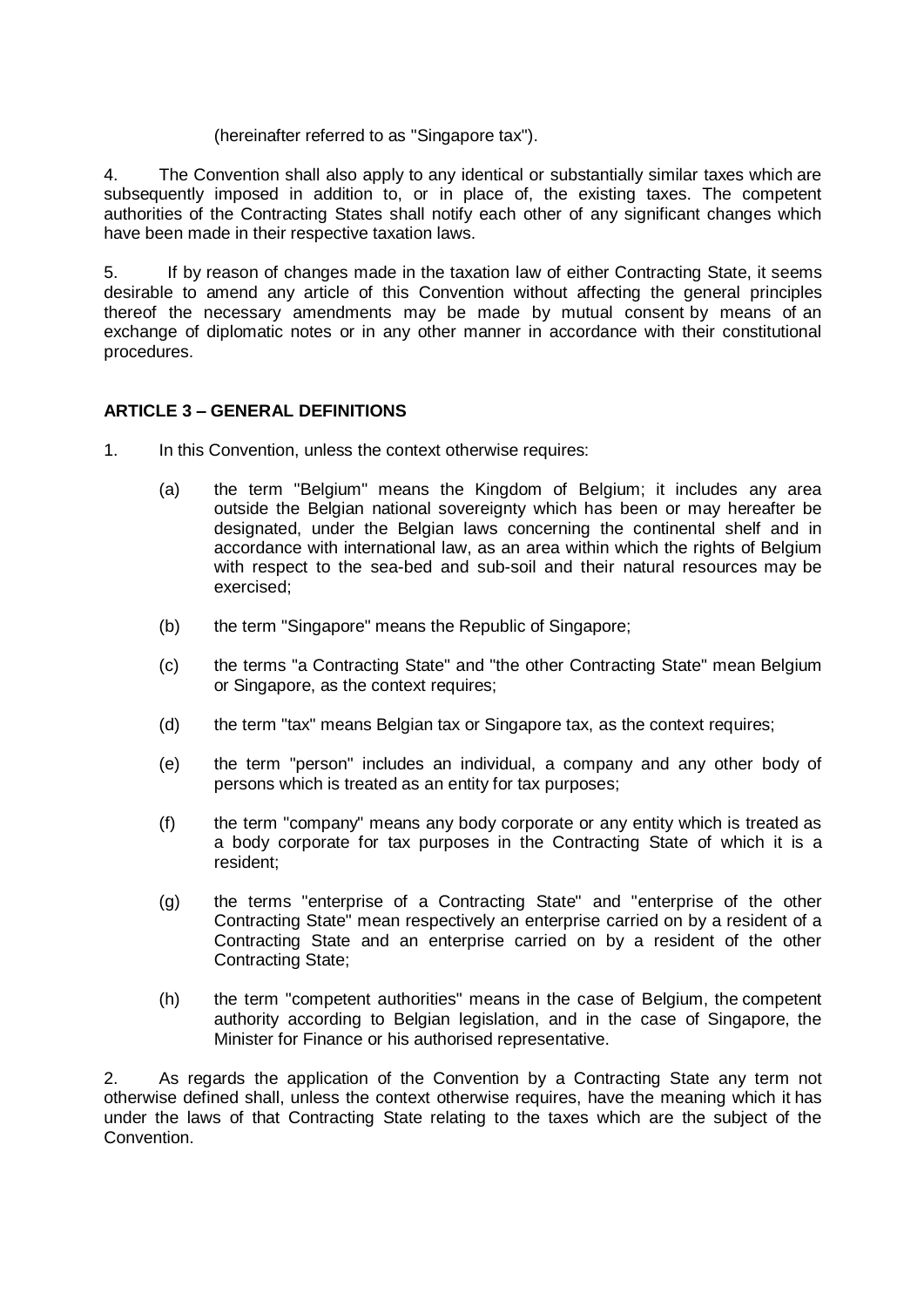## **ARTICLE 4 – FISCAL DOMICILE**

1. For the purposes of this Convention, the term "resident of a Contracting State" means any person who is resident in a Contracting State for tax purposes of that Contracting State.

2. Where by reason of the provisions of paragraph 1 an individual is a resident of both Contracting States, then this case shall be determined in accordance with the following rules:

- (a) he shall be deemed to be a resident of the Contracting State in which he has a permanent home available to him. If he has a permanent home available to him in both Contracting States he shall be deemed to be a resident of the Contracting State with which his personal and economic relations are closer (centre of vital interests);
- (b) if the Contracting State in which he has his centre of vital interests can not be determined, or if he has not a permanent home available to him in either Contracting State, he shall be deemed to be a resident of the Contracting State in which he has an habitual abode;
- (c) if he has an habitual abode in both Contracting States or in neither of them, the competent authorities of the Contracting States shall settle the question by mutual agreement.

3. Where by reason of the provisions of paragraph 1 a person other than an individual is a resident of both Contracting States, then it shall be deemed to be a resident of the Contracting State in which its place of effective management is situated.

#### **ARTICLE 5 – PERMANENT ESTABLISHMENT**

1. For the purposes of his Convention, the term "permanent establishment" means a fixed place of business in which the business of the enterprise is wholly or partly carried on.

2.\* The term "permanent establishment" shall include especially:

- (a) a place for management;
- (b) a branch;
- (c) an office;
- (d) a factory;
- (e) a workshop;
- (f) a mine, quarry or other place of exploitation of natural resources;
- (g) a farm or plantation;
- (h) a building site or construction or assembly project which exists for more than six months;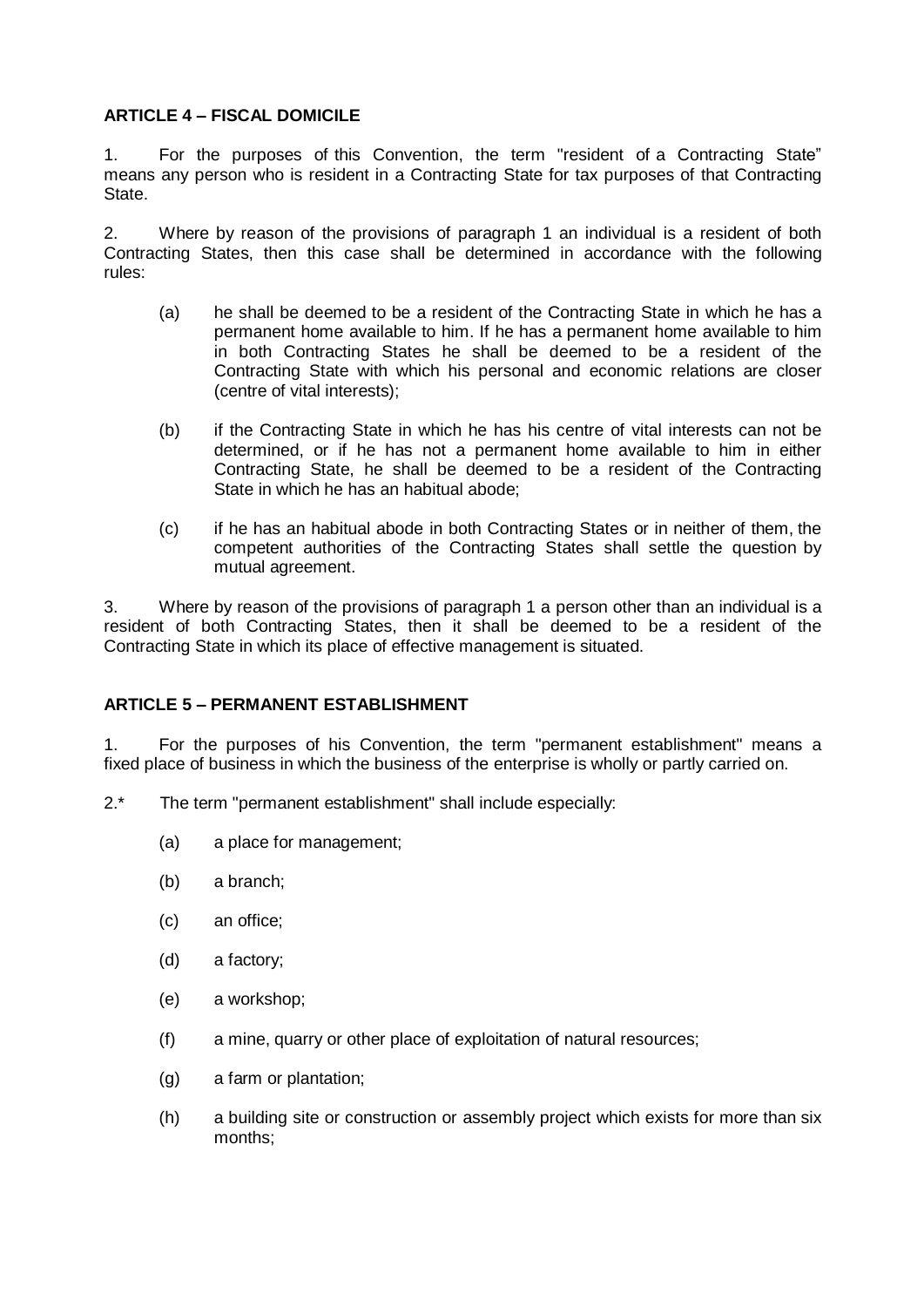- (i) the furnishing of services, including consultancy services, by an enterprise through employees or other personnel engaged by the enterprise for such purpose, but only where activities of that nature continue within the country for a period or periods aggregating more than 90 days within a twelve-month period.
- 3. The term "permanent establishment" shall not be deemed to include:
	- (a) the use of facilities solely for the purpose of storage, display or delivery of goods or merchandise belonging to the enterprise;
	- (b) the maintenance of a stock of goods or merchandise belonging to the enterprise solely for the purpose of storage, display or delivery;
	- (c) the maintenance of a stock of goods or merchandise belonging to the enterprise solely for the purpose of processing by another enterprise;
	- (d) the maintenance of a fixed place of business solely for the purpose of purchasing goods or merchandise, or for collecting information, for the enterprise;
	- (e) the maintenance of a fixed place of business solely for the purpose of advertising, for the supply of information, for scientific research or for similar activities which have a preparatory or auxiliary character, for the enterprise.

4. An enterprise of a Contracting State shall be deemed to have a permanent establishment in the other Contracting State if it carries on supervisory activities in that other Contracting State or more than six months in connection with a building site, construction, installation or assembly project which is being undertaken in that other Contracting State.

5. A person acting in a Contracting State on behalf of an enterprise of the other Contracting State - other than an agent of an independent status to whom paragraph 6 applies - shall be deemed to be a permanent establishment in the first-mentioned Contracting State if:

- (a) he has, and habitually exercises in that first-mentioned Contracting State, any authority to conclude contracts in the name of the enterprise, unless his activities are limited to the purchase of goods or merchandise for the enterprise; or
- (b) he maintains in the first-mentioned Contracting State a stock of goods or merchandise belonging to the enterprise from which he regularly fills orders on behalf of the enterprise.

6. An enterprise of a Contracting State shall not be deemed to have a permanent establishment in the other Contracting State merely because it carries on business in that other Contracting State through a broker, general commission agent or any other agent of an independent status, where such persons are acting in the ordinary course of their business.

7. The fact that a company which is a resident of a Contracting State controls or is controlled by a company which is a resident of the other Contracting State, or which carries on business in that other Contracting State (whether through a permanent establishment or otherwise), shall not of itself constitute either company a permanent establishment of the other.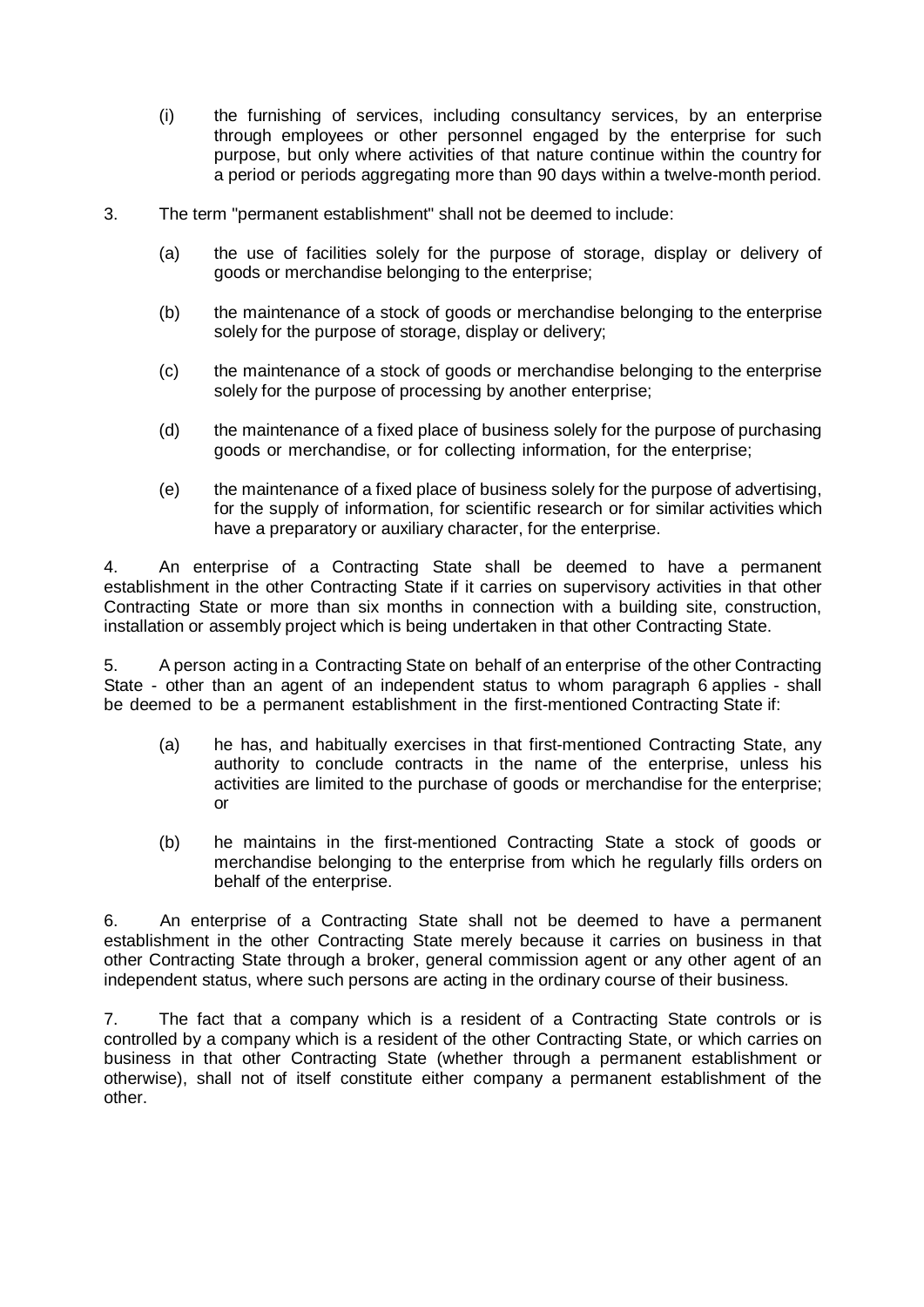## **ARTICLE 6 – INCOME FROM IMMOVABLE PROPERTY**

1. Income from immovable property may be taxed in the Contracting State in which such property is situated.

2. The term "immovable property" shall be defined in accordance with the laws of the Contracting State in which the property in question is situated. The term shall in any case include property accessory to immovable property, livestock and equipment used in agriculture and forestry, rights to which the provisions of general law respecting immovable property apply, usufruct of immovable property and rights to variable or fixed payments as consideration for the working of, or the right to work, mineral deposits and other natural resources; ships, boats and aircraft shall not be regarded as immovable property.

3. The provisions of paragraph 1 shall apply to income derived from the direct use, letting or use in any other form of immovable property.

4. The provisions of paragraphs 1 and 3 shall also apply to the income from immovable property of an enterprise and to income from immovable property used for the performance of professional services.

## **ARTICLE 7 – BUSINESS PROFITS**

1. The profits of an enterprise of a Contracting State shall be taxable only in that Contracting State unless the enterprise carries on business in the other Contracting State through a permanent establishment situated therein. If the enterprise carries on business as aforesaid, the profits of the enterprise may be taxed in the other Contracting State but only so much of them as is attributable to that permanent establishment.

2. Where an enterprise of a Contracting State carries on business in the other Contracting State through a permanent establishment situated therein, there shall in each Contracting State be attributed to that permanent establishment the profits which it might be expected to make if it were a distinct and separate enterprise engaged in the same or similar activities under the same or similar conditions and dealing wholly independently with the enterprise of which it is a permanent establishment.

3. In the determination of the profits of a permanent establishment, there shall be allowed as deductions all expenses, including executive and general administrative expenses, which would be deductible if the permanent establishment were an independent enterprise in so far as they are reasonably allocable to the permanent establishment, whether incurred in the Contracting State in which the permanent establishment is situated or elsewhere.

4. No profits shall be attributed to a permanent establishment by reason of the mere purchase (including transportation) by that permanent establishment of goods or merchandise for the enterprise.

5. Where profits include items of income which are dealt with separately in other Articles of this Convention, then the provisions of those Articles shall not be affected by the provisions of this Article.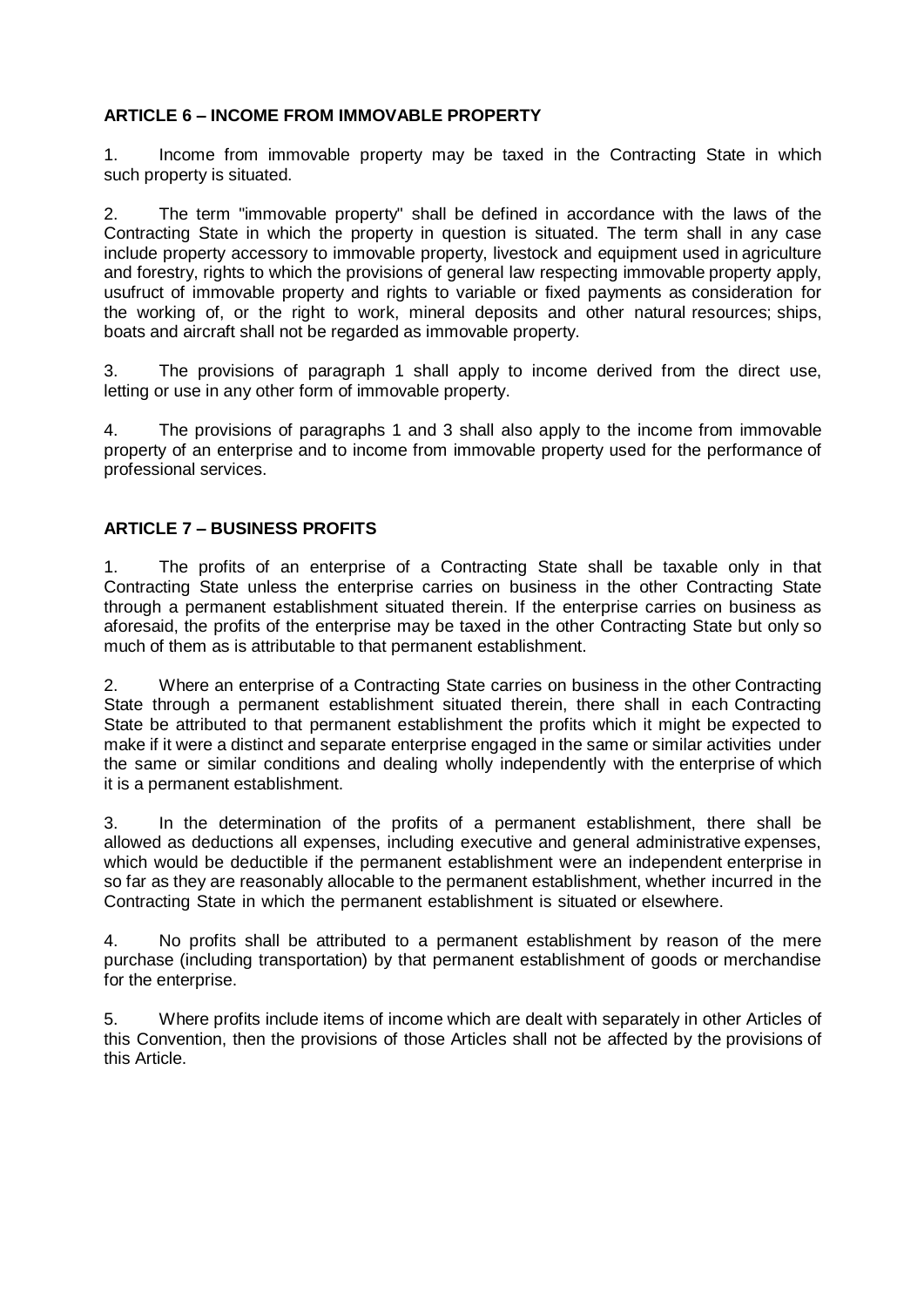## **ARTICLE 8 – SHIPPING AND AIR TRANSPORT**

1. Notwithstanding the provisions of Article 7, profits from the operation of ships or aircraft in international traffic shall be taxable only in the Contracting State in which the place of effective management of the enterprise is situated.

2. If the place of effective management of a shipping enterprise is aboard a ship, then it shall be deemed to be situated in the Contracting State in which the home harbour of the ship is situated or, if there is no such home harbour, in the Contracting State of which the operator of the ship is a resident.

3. Paragraph 1 shall likewise apply to the share in respect of participations in pools of any kind by such enterprise engaged in the operation of ships or aircraft.

4. The term "international traffic" includes traffic between places in one Contracting State in the course of a voyage which extends over more than one country.

## **ARTICLE 9 – ASSOCIATED ENTERPRISES**

**Where** 

- (a) an enterprise of a Contracting State participates directly or indirectly in the management, control or capital of an enterprise of the other Contracting State, or
- (b) the same persons participate directly or indirectly in the management, control or capital of a Contracting State and an enterprise of the other Contracting State,

and in either case conditions are made or imposed between the two enterprises in their commercial or financial relations which differ from those which would be made between independent enterprises, then any profits which would, but for those conditions, have accrued to one of the enterprises, but, by reason of those conditions, have not so accrued, may be included in the profits of that enterprise and taxed accordingly.

#### **ARTICLE 10 – DIVIDENDS**

1. Dividends paid by a company which is a resident of a Contracting State to a resident of the other Contracting State may be taxed in that other Contracting State.

2. However, such dividends may be taxed in the Contracting State of which the company paying the dividends is a resident and according to the law of that State, but the tax so charged shall not exceed 15 percent of the gross amount of the dividends.

This paragraph shall not affect the taxation of the company in respect of the profits out of which the dividends are paid.

3. Notwithstanding the provisions of paragraph 2, as long as Singapore does not impose a tax on dividends in addition to the tax chargeable on the profits or income of a company, dividends paid by a company which is a resident of Singapore to a resident of Belgium shall be exempt from any tax in Singapore which may be chargeable on dividends in addition to the tax chargeable on the profits or income of the company.

Provided that nothing in this paragraph shall affect the provisions of Singapore law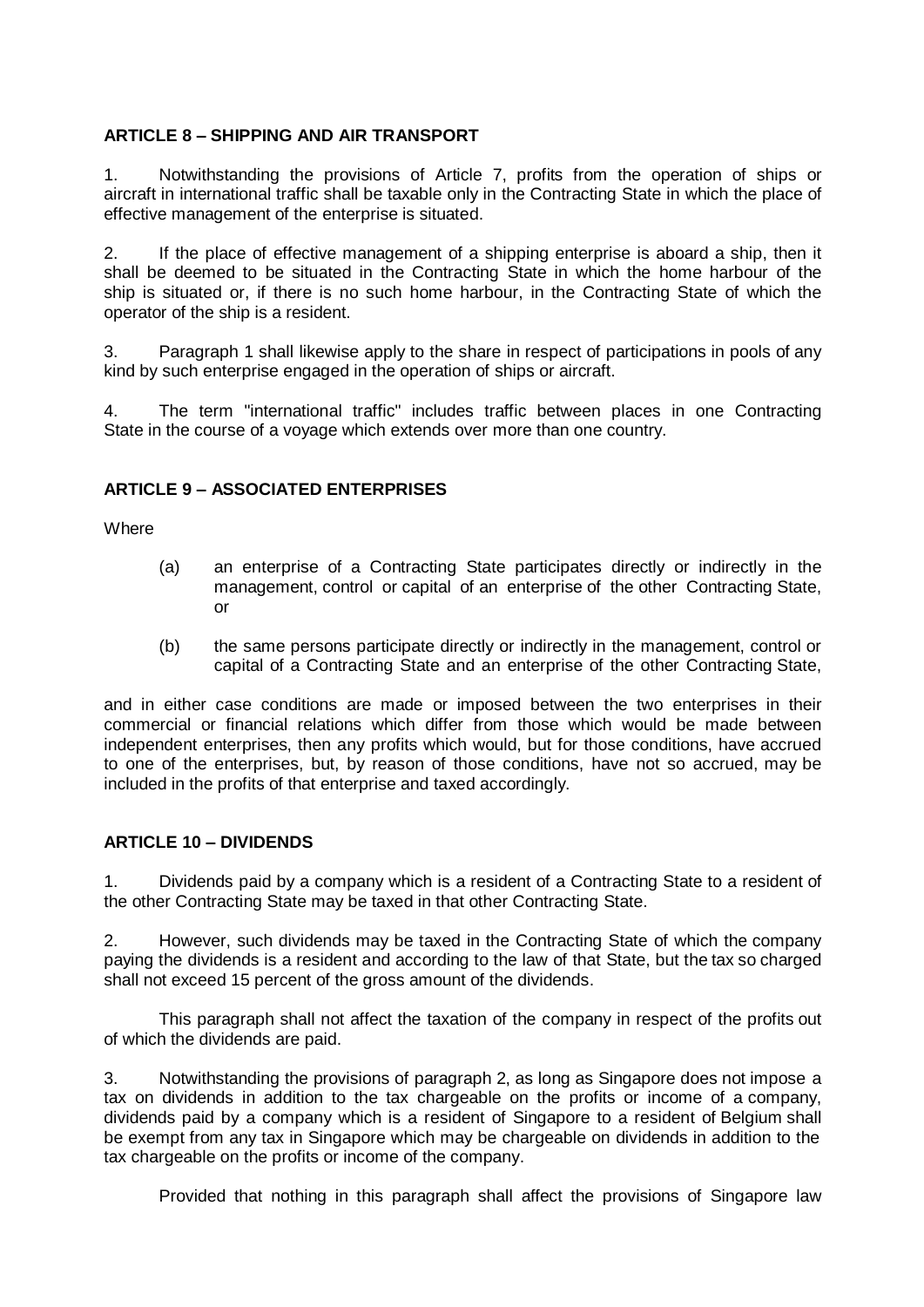under which the tax in respect of a dividend paid by a company which is a resident of Singapore from which Singapore tax has been, or has been deemed to be, deducted may be adjusted by reference to the rate of tax appropriate to the Singapore year of assessment immediately following that in which the dividend was paid.

4. The term "dividends" as used in this Article means income from shares, "jouissance" shares or "jouissance" rights, mining shares, founders' shares or other rights, not being debtclaims, participating in profits, as well as income from other corporate rights treated in the same way as income from shares by the taxation law of the Contracting State of which the company making the distribution is a resident. This term means also income, even when paid in the form of interest, which is taxable under the head of income on capital invested by the members of a company other than a company with share capital, which is a resident of Belgium.

5. The provisions of paragraphs 1, 2 and 3 shall not apply if the recipient of the dividends, being a resident of a Contracting State, has in the other Contracting State, of which the company paying the dividends is a resident, a permanent establishment with which the holding by the virtue of which the dividends are paid is effectively connected. In such a case, the dividends may be taxed according to the law of that other Contracting State.

6. Where a company which is a resident of a Contracting State derives profits or income from the other Contracting State, that other Contracting State may not impose any tax on the dividends paid by the company outside that other Contracting State to persons who are not residents of that other Contracting State, or subject the company's undistributed profits to a tax on undistributed profits, even if the dividends paid or the undistributed profits consist wholly or partly of profits or income arising in that other Contracting State.

7. For the purposes of this Convention, dividends paid by a Malaysian company out of profits derived from sources in Singapore to a resident of Belgium shall be treated as dividends paid by a company which is a resident of Singapore.

The term "Malaysian company" means a company which, for the purposes of income tax in Malaysia, is a resident in Malaysia.

#### **ARTICLE 11 – INTEREST**

1. Interest arising in a Contracting State and paid to a resident of the other Contracting State may be taxed in that other Contracting State.

2.<sup>\*</sup> However, such interest may be taxed in the Contracting State in which it arises and according to the law of that Contracting State, but the tax so charged shall not exceed 10 per cent of the gross amount of the interest.

3. The term "interest" as used in this Article means income from Government securities, bonds or debentures, whether or not secured by mortgage and whether or not carrying a right to participate in profits, debt-claims and deposits of every kind as well as premiums on lottery bonds and all other income treated in the same way as income from money lent or deposited by the taxation law of the Contracting State in which the income arises; however,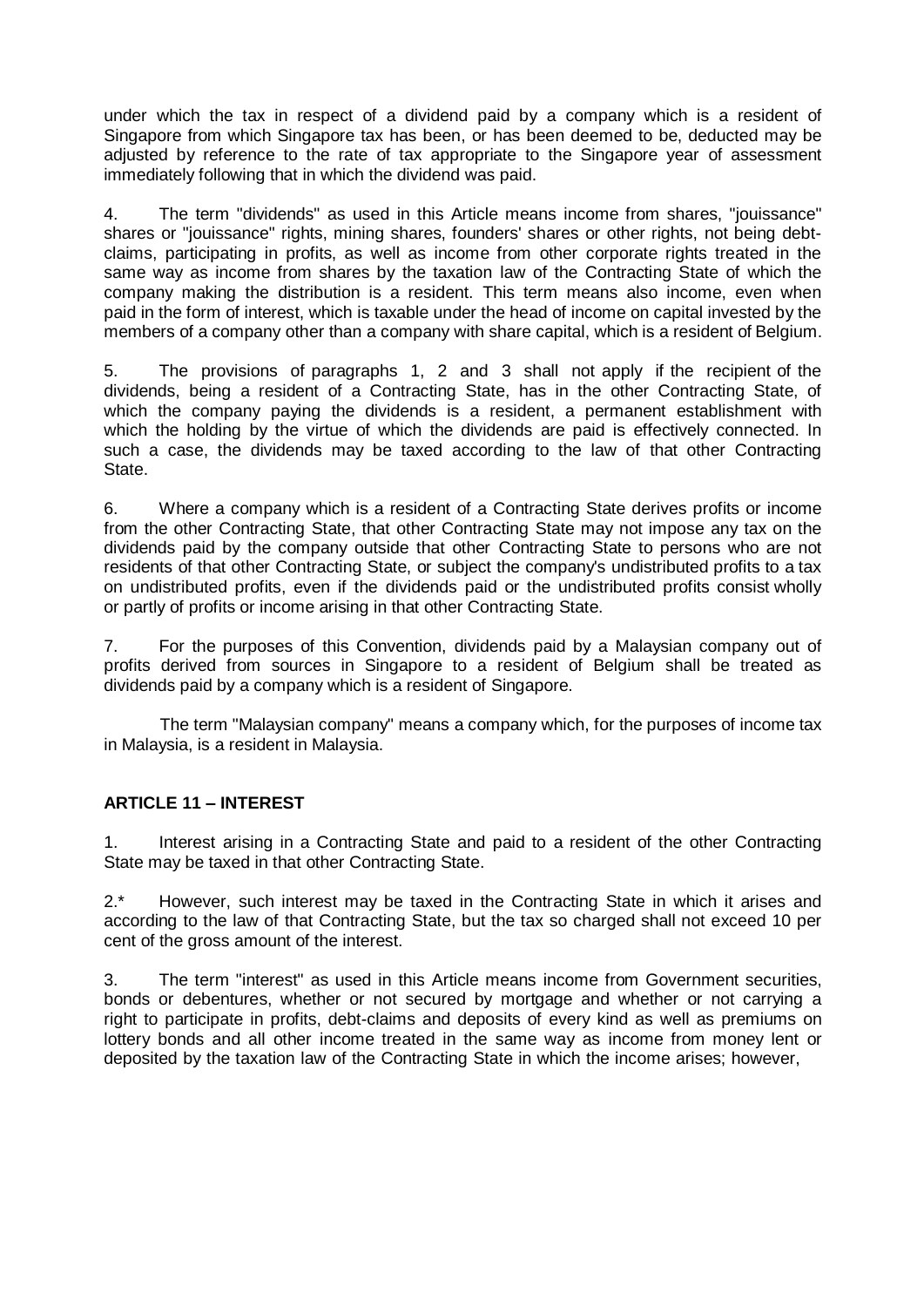the term does not include interest assimilated to dividends by Article 10, paragraph 4, second sentence.

4. The provisions of paragraphs 1 and 2 shall not apply if the recipient of the interest, being a resident of a Contracting State, has in the other Contracting State in which the interest arises a permanent establishment with which the debt-claim or deposit from which the interest arises is effectively connected. In such a case, the interest may be taxed according to the law of that other Contracting State.

5. Interest shall be deemed to arise in a Contracting State when the payer is that Contracting State itself, a political subdivision, a local authority, a statutory body or a resident of that Contracting State. Where, however, the person paying the interest, whether he is a resident of a Contracting State or not, has in a Contracting State a permanent establishment in connection with which the indebtedness on which the interest is paid was incurred, and such interest is directly borne by such permanent establishment, then such interest shall be deemed to arise in the Contracting State in which the permanent establishment is situated.

6. Where, owing to a special relationship between the payer and the recipient or depositor or between both of them and some other person, the amount of the interest paid, having regard to the debt- claim or deposit for which it is paid, exceeds the amount which would have been agreed upon by the payer and the recipient or depositor in the absence of such relationship, the provisions of this Article shall apply only to the last-mentioned amount. In that case, the excess part of the payments shall remain taxable according to the law of the Contracting State in which the interest arises.

#### **ARTICLE 12 – ROYALTIES**

1.\* Royalties arising in a Contracting State and paid to a resident of the other Contracting State may be taxed in that other Contracting State.

2 .# However, such royalties may be taxed in the Contracting State in which they arise and according to the law of that Contracting State, but the tax so charged shall not exceed 5 per cent of the gross amount of the royalties.

3 .\* The term "royalties" as used in this Article means payments of any kind received as a consideration for the use of, or the right to use, any copyright of literary, artistic or scientific work including cinematograph films and films or tapes for television or radio broadcasting, any patent, design or model, plan, secret formula or process or trade mark or for the use of, or the right to use, industrial, commercial or scientific equipment or for information concerning industrial, commercial or scientific experience.

4 .\* The provisions of paragraphs 1 and 2 shall not apply if the recipient of the royalties, being a resident of a Contracting State, has in the other Contracting State in which the royalties arise, a permanent establishment with which the right or property giving rise to the royalties is effectively connected. In such a case, the royalties may be taxed according to the law of that other Contracting State.

5 .\* Royalties shall be deemed to arise in a Contracting State when the payer is that State itself, a political subdivision, a local authority, a statutory body or a resident of that State. Where, however, the person paying the royalties, whether he is a resident of a Contracting State or not, has in a Contracting State a permanent establishment in connection with which the liability to pay the royalties was incurred, and such royalties are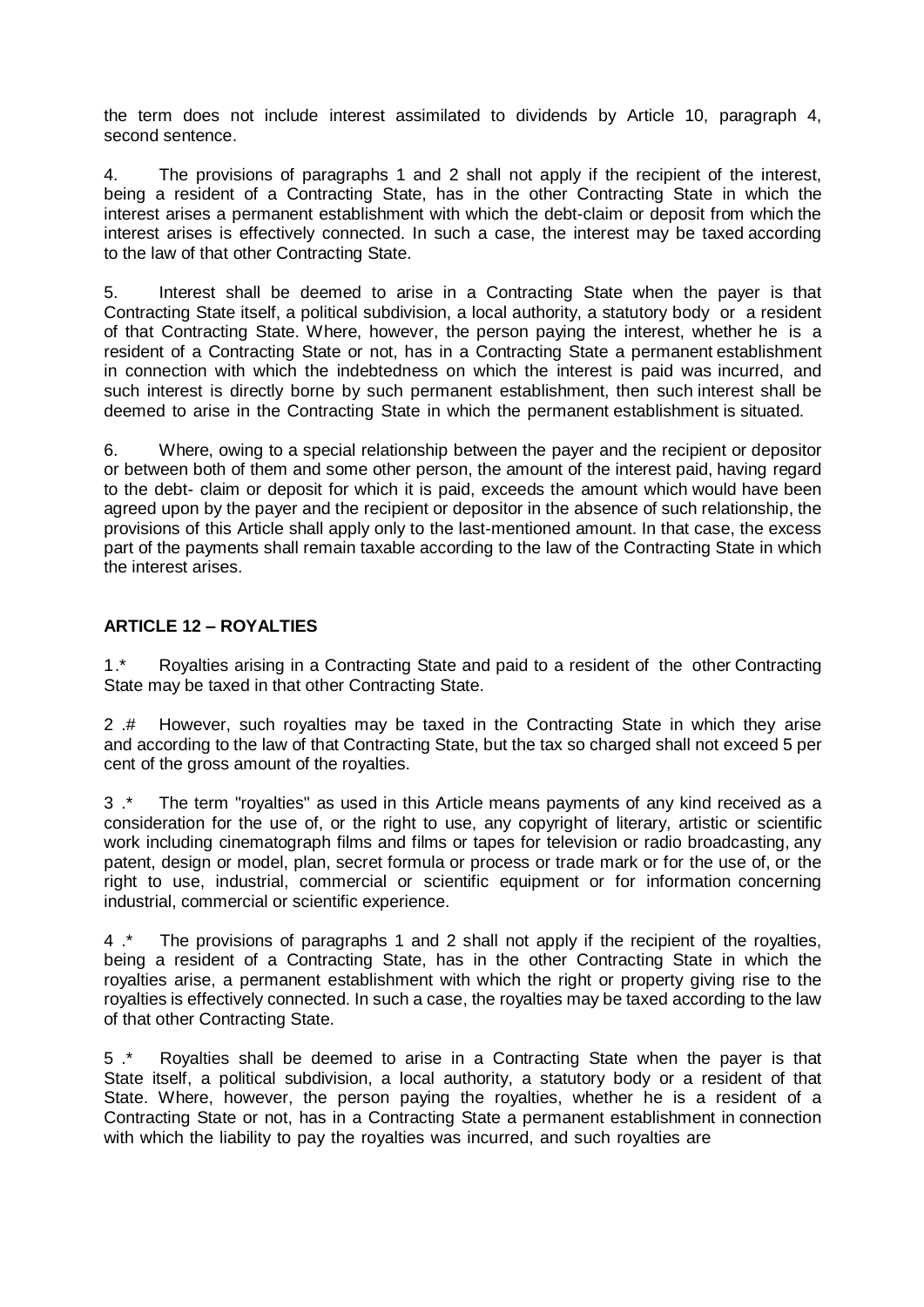directly borne by such permanent establishment, then such royalties shall be deemed to arise in the Contracting State in which the permanent establishment is situated.

6 .\* Where, owing to a special relationship between the payer and the recipient or between both of them and some other person, the amount of the royalties paid, having regard to the use, right or information for which they are paid, exceeds the amount which would have been agreed upon by the payer and the recipient in the absence of such relationship, the provisions of this Article shall apply only to the last-mentioned amount. In that case, the excess part of the payments shall remain taxable according to the law of the Contracting State in which the royalties arise.

## **ARTICLE 13 – CAPITAL GAINS**

1. Gains from the alienation of immovable property, as defined in paragraph 2 of Article 6, may be taxed in the Contracting State in which such property is situated.

2. Gains from the alienation of movable property forming part of the business property of a permanent establishment which an enterprise of a Contracting State has in the other Contracting State, including such gains from the alienation of such a permanent establishment (alone or together with the whole enterprise), may be taxed in that other Contracting State. However, gains from the alienation of ships and aircraft operated in international traffic and of movable property pertaining to the operation of such ships and aircraft shall be taxable only in the Contracting State in which the place of effective management of the enterprise is situated.

3. Gains from the alienation of any property other than those mentioned in paragraphs 1 and 2 may be taxed in both Contracting States.

#### **ARTICLE 14 – PERSONAL SERVICES**

1. Subject to the provisions of Articles 15, 17, 18, 19 and 20, salaries, wages and other similar remuneration or income for personal (including professional) services derived by a resident of a Contracting State, shall be taxable only in that Contracting State, unless the services are performed in the other Contracting State. If the services are so performed, such remuneration or income as is derived therefrom may be taxed in that other Contracting State.

2. Notwithstanding the provisions of paragraph 1, remuneration or income derived by a resident of a Contracting State for personal (including professional) services performed in the other Contracting State shall be taxable only in the first-mentioned Contracting State if

- (a) the recipient is present in the other Contracting State for a period or periods not exceeding in the aggregate 183 days in the calendar year concerned; and
- (b) the remuneration or income is paid by, or on behalf of, a person who is a resident of the first-mentioned Contracting State; and
- (c) the remuneration or income is not borne directly by a permanent establishment which that person has in the other Contracting State.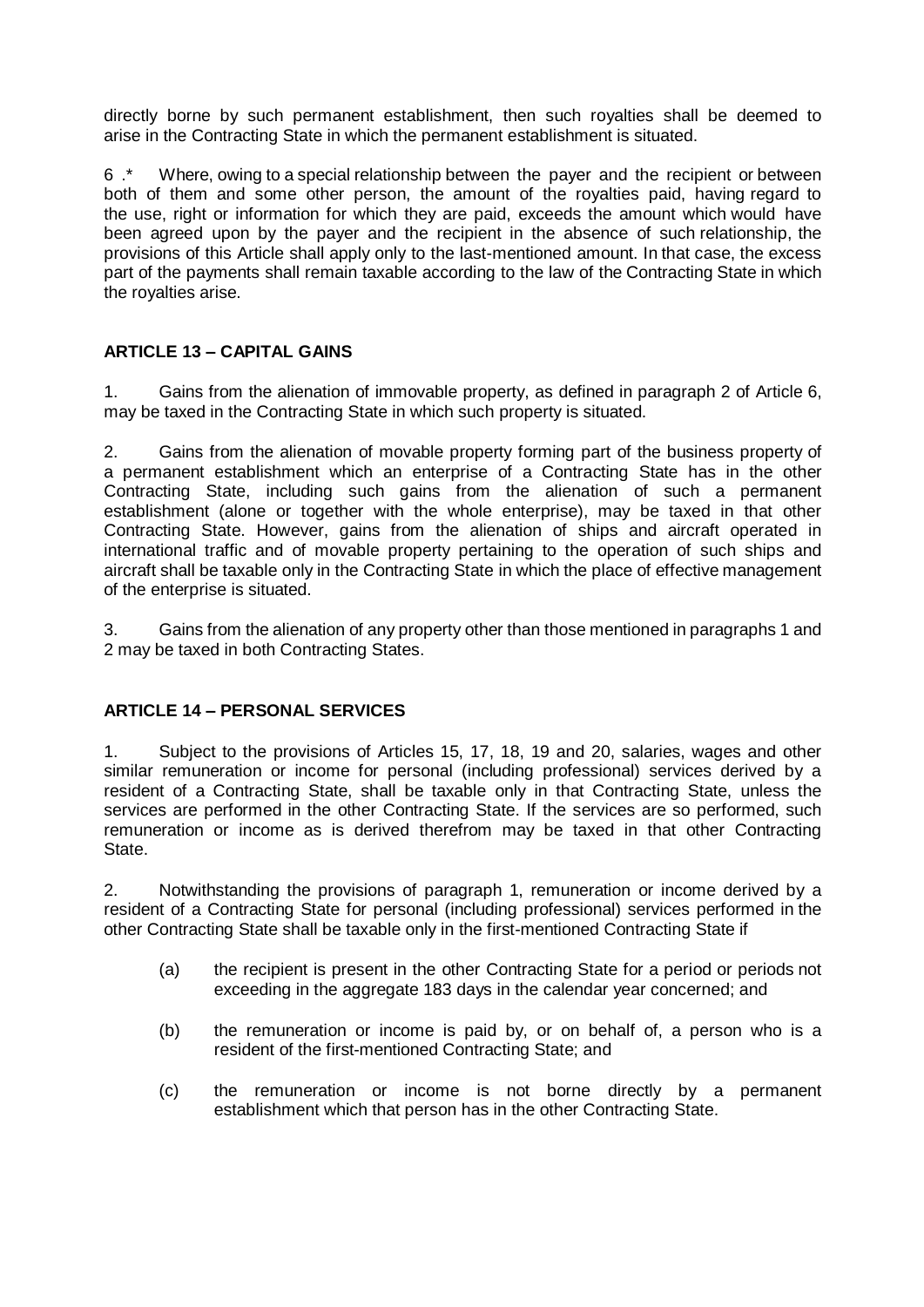3. Notwithstanding the preceding provisions of this Article, remuneration derived by a resident of a Contracting State in respect of an employment exercised aboard a ship or aircraft in international traffic shall be taxable only in that Contracting State.

## **ARTICLE 15 – DIRECTORS' FEES**

1 .\* Directors' fees and other similar payments derived by a resident of a Contracting State in his capacity as a member of the board of directors or a similar organ of a company which is a resident of the other Contracting State may be taxed in that other State.

This provision shall also apply to payments made by a company which is a resident of Belgium for the discharge of functions which, under Belgian law, are treated as functions of a similar nature as those performed by a person referred to therein.

2 .\* Remuneration derived by a person referred to in paragraph 1 from the company in respect of the discharge of day-to-day functions of a managerial or technical nature and remuneration received by a resident of Singapore in respect of his personal activity as a partner of a company, other than a company with share capital, which is a resident of Belgium, may be taxed in accordance with the provisions of Article 14, as if the remuneration was remuneration for personal services.

## **ARTICLE 16 – ARTISTES AND ATHLETES**

1. Notwithstanding the provisions of Article 14, income derived by public entertainers, such as theatre, motion picture, radio or television artistes, and musicians, and by athletes, from their personal activities as such may be taxed in the Contracting State in which these activities are performed.

2. The provisions of paragraph 1 shall not apply to remuneration or profits, salaries, wages and similar income derived from activities performed in a Contracting State by public entertainers if the visit to that Contracting State is substantially supported by public funds of the other Contracting State, including any political subdivision, local authority or statutory body thereof.

3. Notwithstanding the provisions of Article 7, where the activities mentioned in paragraph 1 are provided in a Contracting State by an enterprise of the other Contracting State the profits derived from providing these activities by such an enterprise may be taxed in the firstmentioned Contracting State unless the enterprise is substantially supported from the public funds of the other Contracting State, including any political subdivision, local authority or statutory body thereof, in connection with the provision of such activities.

#### **ARTICLE 17 – PENSIONS AND ANNUITIES**

1 .\* Subject to the provisions of paragraphs 1 and 2 of Article 18, any pension or annuity paid to a resident of a Contracting State shall be taxable only in that State.

2 .\* The term "pension", as used in paragraph 1, means periodic payments made in consideration of past employment or by way of compensation for injuries received.

3 .# However, pensions and other allowances, periodic or non periodic, paid under the social security legislation of a Contracting State or under a public scheme organised by a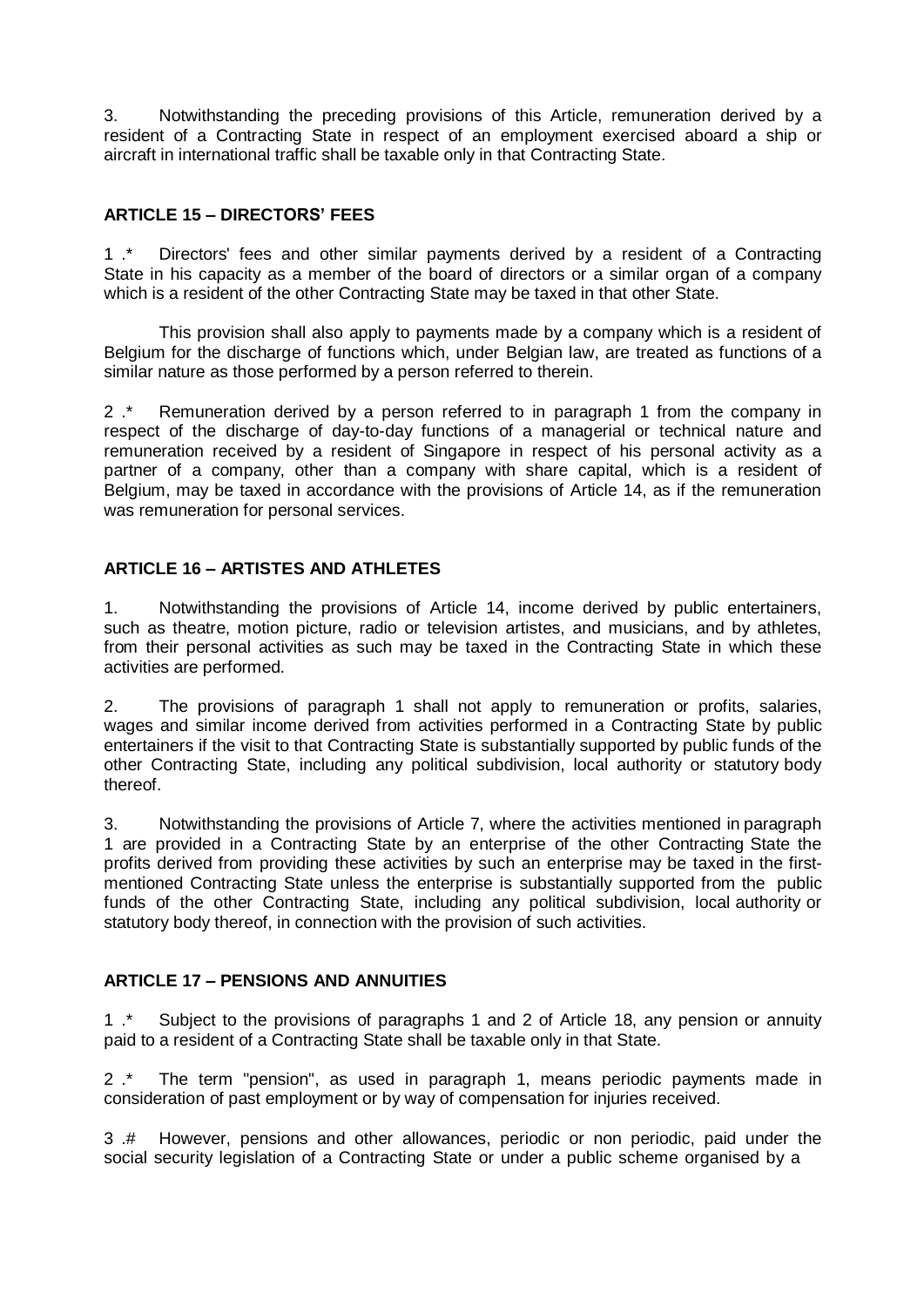Contracting State in order to supplement the benefits of that legislation shall be taxable only in that State.

4 .\* The term "annuity" means a stated sum payable periodically at stated times during life or during a specified or ascertainable period of time, under an obligation to make the payments in return for adequate and full consideration in money or money's worth.

## **ARTICLE 18 – GOVERNMENTAL FUNCTIONS**

1. Remuneration, including pensions, paid by, or out of funds created by, Belgium or a political subdivision or a local authority thereof to any individual in respect of services rendered to Belgium or a political subdivision or local authority thereof in the discharge of functions of a governmental nature shall be taxable only in Belgium, unless the individual is a citizen or a permanent resident of Singapore without being also a national of Belgium.

2. Remuneration, including pensions, paid by, or out of funds created by, Singapore or a statutory body thereof to any individual in respect of services rendered to Singapore or a statutory body thereof in the discharge of functions of a governmental nature shall be taxable only in Singapore, unless the individual is a national or a permanent resident of Belgium without being also a citizen of Singapore.

3. For the purposes of paragraphs 1 and 2, an individual shall be deemed to be a permanent resident of a Contracting State if he is a resident of that Contracting State before entering upon his governmental functions.

4. The provisions of this Article shall not apply to remuneration, including pensions, in respect of services rendered in connection with any trade or business carried on by a Contracting State or a political subdivision, local authority or statutory body thereof.

## **ARTICLE 19 – PROFESSORS OR TEACHERS**

1. An individual who is a resident of Belgium immediately before making a visit to Singapore, and who, at the invitation of any university, college, school or other similar educational institution, which is recognised by the competent authority in Singapore, visits Singapore for a period not exceeding two years solely for the purpose of teaching or research or both at such educational institution shall be taxable only in Belgium on his remuneration for such teaching or research.

2. An individual who is a resident of Singapore immediately before making a visit to Belgium, and who, at the invitation of any university, recognised college, school or other similar educational institution, visits Belgium for a period not exceeding two years solely for the purpose of teaching or research or both at such educational institution shall be taxable only in Singapore on his remuneration for such teaching or research.

3. This Article shall not apply to income from research if such research is undertaken not in the public interest but primarily for the private benefit of a specific person or persons.

## **ARTICLE 20 – STUDENTS AND TRAINEES**

1. An individual, who immediately before visiting a Contracting State, is a resident of the other Contracting State and is temporarily present in the first-mentioned Contracting State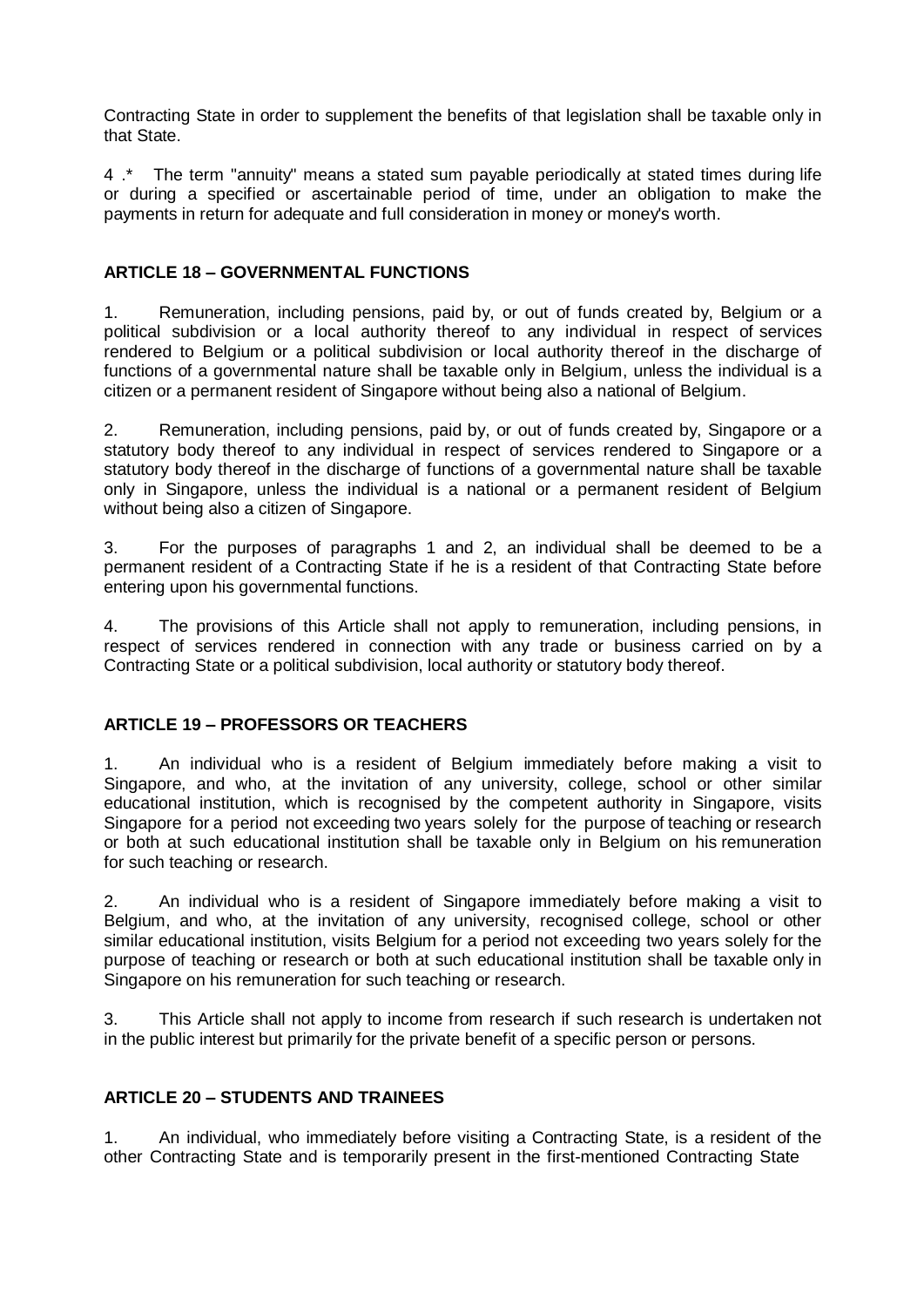solely as a student at a recognised university, college or school in that first-mentioned Contracting State, or as a business apprentice therein, shall be exempt from tax in the firstmentioned Contracting State in respect of

- (a) all remittances from the other Contracting State for the purposes of his maintenance, education or training; and
- (b) any remuneration for personal services rendered in the first- mentioned Contracting State with a view to supplementing the resources available to him for such purposes, if such remuneration does not exceed 100,000 Belgian francs or its equivalent in Singapore currency for any calendar year.

2. An individual, who immediately before visiting a Contracting State, is a resident of the other Contracting State and is temporarily present in the first-mentioned Contracting State for a period not exceeding three years for the purpose of study, research or training solely as a recipient of a grant, allowance or award from a scientific, educational, religious or charitable organisation or under a technical assistance programme entered into by one of the Contracting States, shall be exempt from tax in the first-mentioned Contracting State on

- (a) the amount of such grant, allowance or award; and
- (b) any remuneration for personal services rendered in the first- mentioned Contracting State which does not exceed 150,000 Belgian francs or its equivalent in Singapore currency for any calendar year, provided such services are in connection with his study, research or training or are incidental thereto.

3. An individual, who immediately before visiting a Contracting State, is a resident of the other Contracting State and is temporarily present in the first-mentioned Contracting State for a period not exceeding twelve months solely as an employee of, or under contract with, the second-mentioned Contracting State or an enterprise thereof for the purpose of acquiring technical, professional or business experience shall be exempt from tax in the first- mentioned Contracting State on

- (a) all remittances from the second-mentioned Contracting State for the purposes of his maintenance, education or training; and
- (b) any remuneration for personal services rendered in the first- mentioned Contracting State which does not exceed 200,000 Belgian francs or its equivalent in Singapore currency for any calendar year, provided such services are in connection with his studies or training or are incidental thereto.

4. For the purposes of this Article the term "Contracting State" shall include any political subdivision, local authority or statutory body thereof.

## **ARTICLE 21 – INCOME NOT EXPRESSLY MENTIONED**

Items of income of a resident of a Contracting State which are not expressly mentioned in the foregoing Articles of this Convention may be taxed in both Contracting States.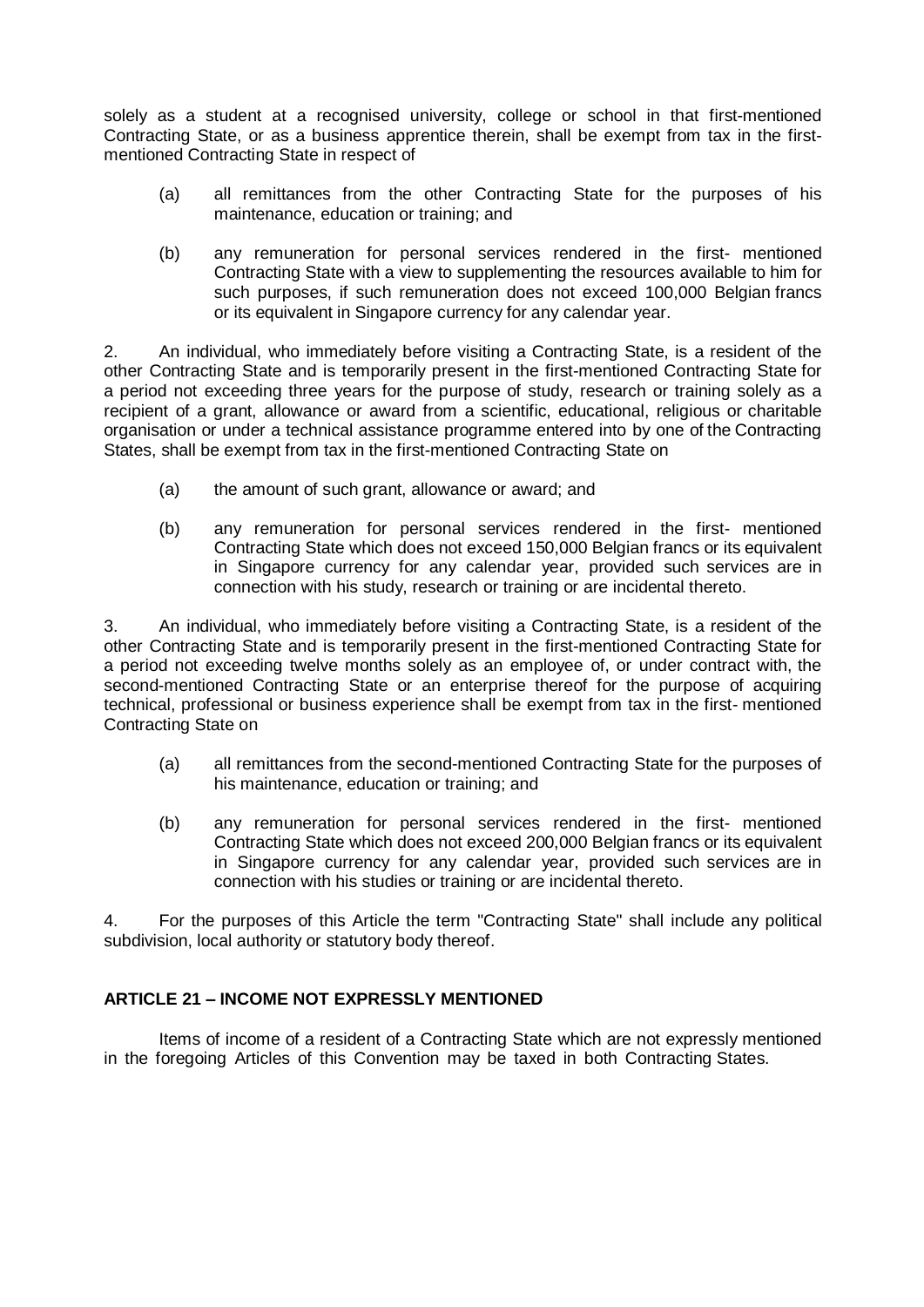#### **ARTICLE 22 – LIMITATION OF RELIEF**

Where this Convention provides (with or without other conditions) that income from sources in a Contracting State shall be exempt from tax, or taxed at a reduced rate in that Contracting State and under the laws in force in the other Contracting State the said income is subject to tax by reference to the amount thereof which is remitted to or received in that other Contracting State and not by reference to the full amount thereof, then the exemption or reduction of tax to be allowed under this Convention in the first-mentioned Contracting State shall apply to so much of the income as is remitted to or received in that other Contracting State.

#### **ARTICLE 23 – ELIMINATION OF DOUBLE TAXATION**

1. The laws in force in either of the Contracting States shall continue to govern the taxation of income in the respective Contracting States except where express provision to the contrary is made in this Convention. Where income is subject to tax in both Contracting States, relief from double taxation shall be given in accordance with the following paragraph of this Article.

2.

- (a) In the case of a resident of Singapore, subject to the provisions of the laws of Singapore regarding the allowance as a credit against Singapore tax of tax payable in any country other than Singapore, Belgian tax payable, whether directly or by deduction in respect of income from sources within Belgium, shall be allowed as a credit against Singapore tax payable in respect of that income.
- (b) Where such income is a dividend paid by a company which is a resident of Belgium to a company which is a resident of Singapore and which owns directly or indirectly not less than 25 percent of the share capital in the firstmentioned company the credit shall take into account, in addition to any Belgian tax on dividends, the Belgian corporate income tax payable in respect of its profits by the company paying the dividends.
- 3.\* In the case of Belgium, double taxation shall be avoided as follows:
	- (a) Where a resident of Belgium derives income which may be taxed in Singapore in accordance with the provisions of the Convention, other than those of paragraph 2 of Article 10, of paragraphs 2 or 6 of Article 11 and of paragraphs 2 or 6 of Article 12, Belgium shall exempt such income from tax but may, in calculating the amount of tax on the remaining income of that resident, apply the rate of tax which would have been applicable if such income had not been exempted.
	- (b) (i) Subject to the provisions of the Belgian law regarding the allowance as a credit against Belgian tax of taxes paid abroad, where a resident of Belgium derives items of his aggregate income for Belgian tax purposes which are dividends taxable in accordance with paragraph 2 of Article 10, and not exempt from Belgian tax according to sub-paragraph (c), interest taxable in accordance with paragraphs 2 or 6 of Article 11, or royalties taxable in accordance with paragraphs 2 or 6 of Article 12, the Singapore tax levied the Singapore tax levied on that income shall be allowed as a credit against Belgian tax relating to such income.
		- (ii) Belgium shall also allow against its tax a credit with respect to interest and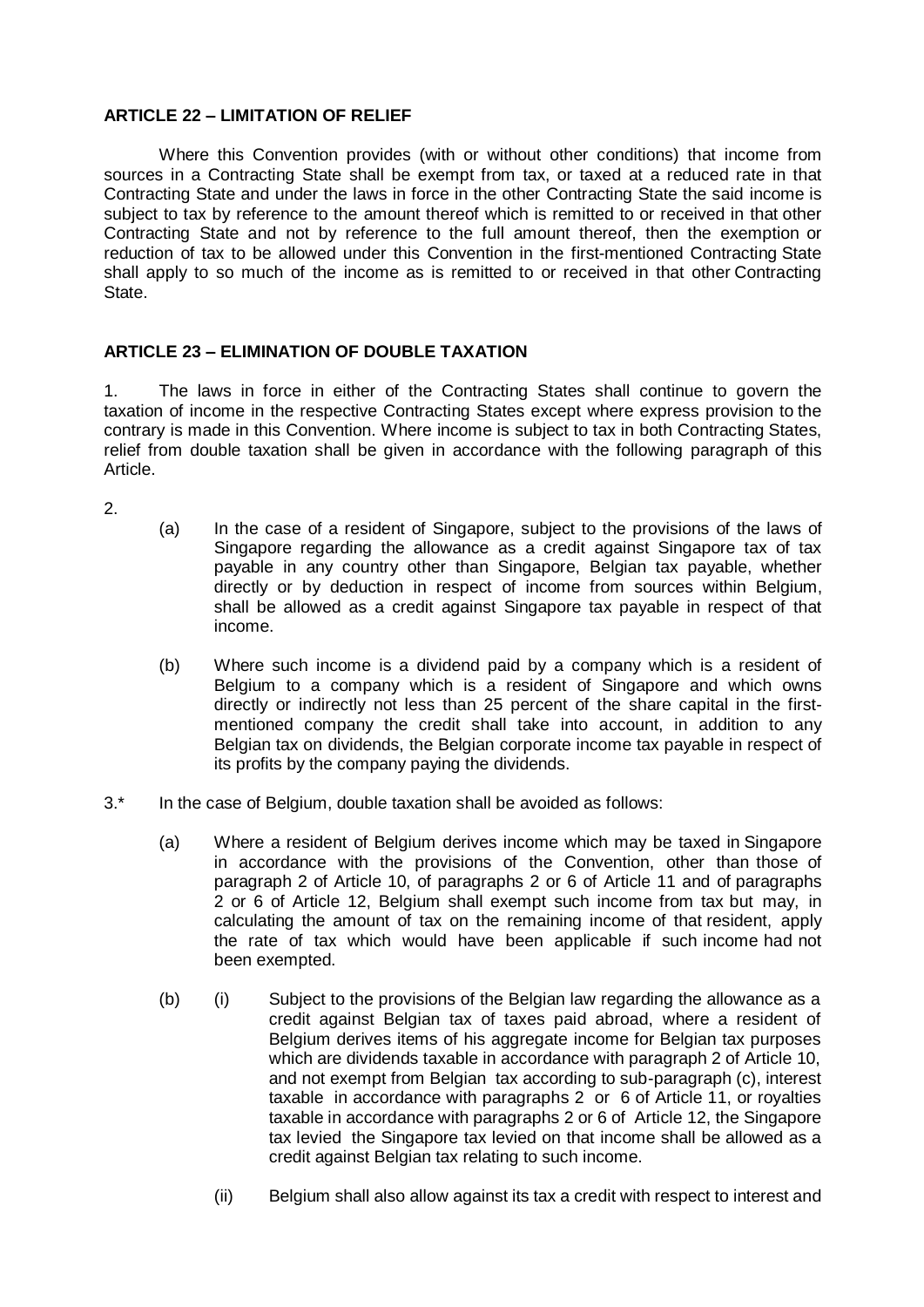royalties derived from direct investment and included in the aggregate income for Belgian tax purposes of its residents, when Singapore tax may be charged on these items of income according to the provisions of the Convention and the general law of Singapore but no Singapore tax is effectively levied under special and temporary measures designed to promote the economic development of Singapore.

Such credit shall be calculated at a rate of 10 per cent of the gross amount in respect of interest and at a rate of 5 per cent of the gross amount in respect of royalties, but shall not exceed that part of Belgian tax, as computed before the credit is given, which is attributable to these items of income and shall only apply for the first five years for which the supplementary Agreement is effective. However, the competent authorities of the Contracting States may consult each other to determine whether this period shall be extended.

The term "interest or royalties derived from direct investment" means interest paid in respect of loans, or royalties paid in respect of contracts, which are directly and durably connected with industrial or commercial development projects in Singapore.

- (c) Where a company which is a resident of Belgium owns shares in a company with share capital which is a resident of Singapore, dividends which are paid to it by the latter company and which may be taxed in Singapore in accordance with paragraph 2 of Article 10, shall be exempt from the corporate income tax under the conditions and within the limits provided for in Belgian law.
- (d) Where, in accordance with Belgian law, losses incurred by an enterprise carried on by a resident of Belgium in a permanent establishment situated in Singapore, have been effectively deducted from the profits of that enterprise for its taxation in Belgium, the exemption provided for in sub-paragraph (a) shall not apply in Belgium to the profits of other taxable periods attributable to that establishment to the extent that those profits have also been exempted from tax in Singapore by reason of compensation for the said losses.

#### **ARTICLE 24 – NON-DISCRIMINATION**

1. Nationals or citizens of a Contracting State shall not be subjected in the other Contracting State to any taxation or any requirement connected therewith which is other or more burdensome than the taxation and connected requirements to which nationals or citizens of that other Contracting State in the same circumstances are or may be subjected. This provision shall not be construed as obliging Singapore to grant to nationals of Belgium not resident in Singapore those personal allowances, reliefs and reductions for tax purposes which are by law available on the date of signature of this Convention only to citizens of Singapore or to such other persons as may be specified therein who are not resident in Singapore.

- 2. The term "nationals or citizens" means:
	- (a) all individuals possessing the nationality or citizenship of a Contracting State; and
	- (b) all legal persons, partnerships and associations deriving their status as such from the law in force in a Contracting State.

3.\* The taxation on a permanent establishment which an enterprise of a Contracting State has in the other Contracting State shall not be less favourably levied in that other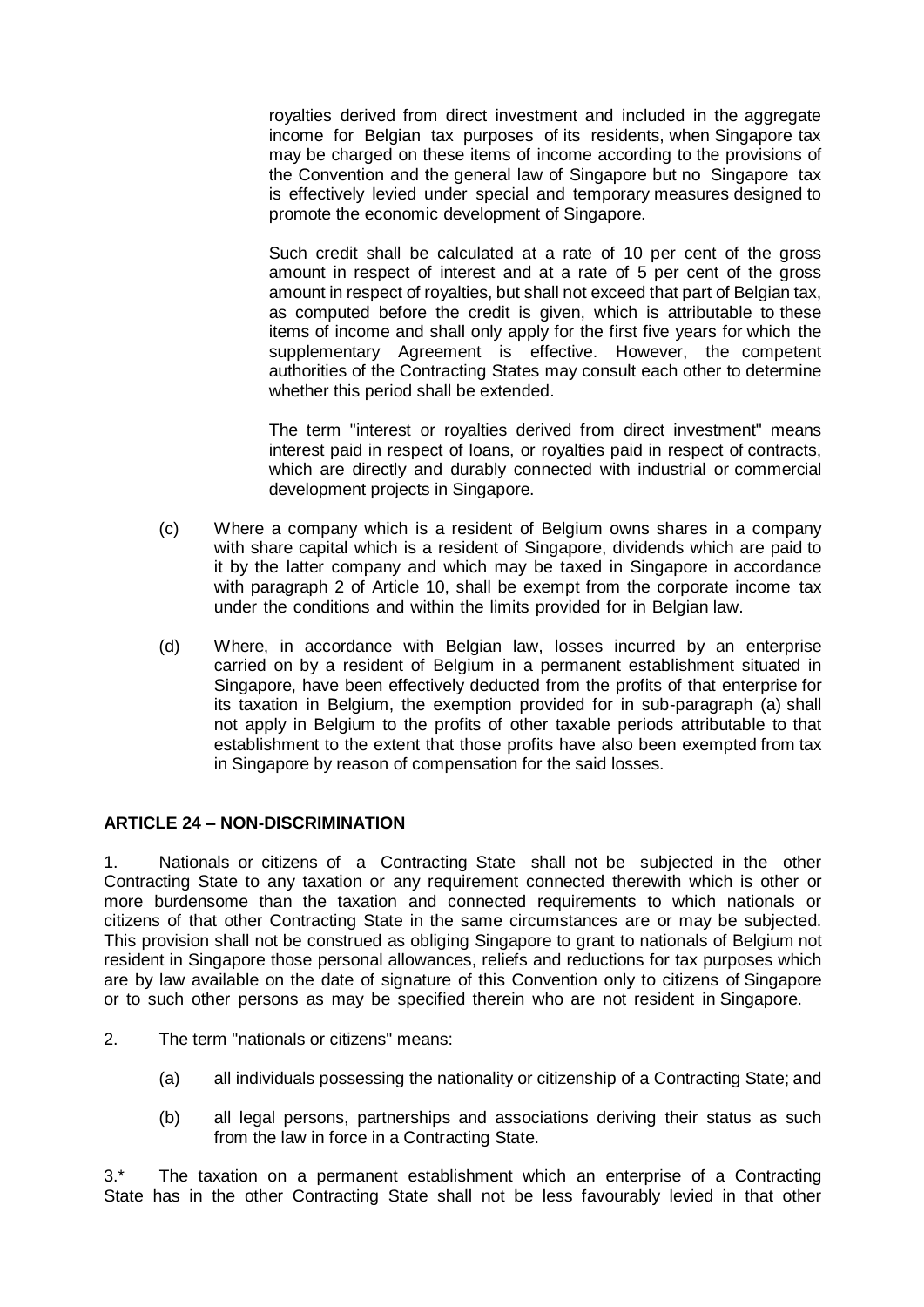Contracting State than the taxation levied on enterprises of that other Contracting State carrying on the same activities.

This provision shall not be construed as preventing Belgium:

- (a) from taxing the profits of a permanent establishment in Belgium of a company which is a resident of Singapore at the rate of tax provided by the Belgian law, provided that this rate does not exceed the maximum rate applicable to the whole or a portion of the profits of companies which are residents of Belgium;
- (b) from imposing the movable property prepayment on dividends derived from a holding which is effectively connected with a permanent establishment maintained in Belgium by a company which is a resident of Singapore.

4. Enterprises of a Contracting State, the capital of which is wholly or partly owned or controlled, directly or indirectly, by one or more residents of the other Contracting State, shall not be subjected in the first-mentioned Contracting State to any taxation or any requirement connected therewith which is other or more burdensome than the taxation and connected requirements to which other similar enterprises of that first-mentioned Contracting State are or may be subjected.

5. In this Article the term "taxation" means taxes which are the subject of this Convention.

#### **ARTICLE 25 – MUTUAL AGREEMENT PROCEDURE**

1. Where a resident of a Contracting State considers that the actions of one or both of the Contracting States result or will result for him in a taxation not in accordance with this Convention, he may, without prejudice to the remedies provided by the national laws of these States, address to the competent authority of the Contracting State of which he is a resident an application in writing stating the grounds for claiming a revision of that taxation. The said application must be presented within a period of two years from the date of the notification, or the collection at source, of the charge to tax which the resident considers not in accordance with this Convention.

2. The competent authority referred to in paragraph 1 shall endeavour, if the objection appears to it to be justified and if it is not able to arrive at an appropriate solution, to resolve the case by mutual agreement with the competent authority of the other Contracting State, with a view to the avoidance of taxation not in accordance with this Convention.

3. The competent authorities of the Contracting States shall endeavour to resolve by mutual agreement any difficulties or doubts arising as to the application of this Convention.

4. The competent authorities of the Contracting States shall agree on the subject of the necessary administrative measures to carry out the provisions of this Convention and particularly in the matter of the proofs to be furnished by the residents of either Contracting State in order to benefit in the other Contracting State from the exemptions from or reductions in tax provided in this Convention.

## **ARTICLE 26 – EXCHANGE OF INFORMATION**

1. The competent authorities of the Contracting States shall exchange such information as is necessary for the carrying out of this Convention and of the domestic laws of the Contracting States concerning taxes covered by this Convention insofar as the taxation thereunder is in accordance with this Convention. Any information so exchanged shall be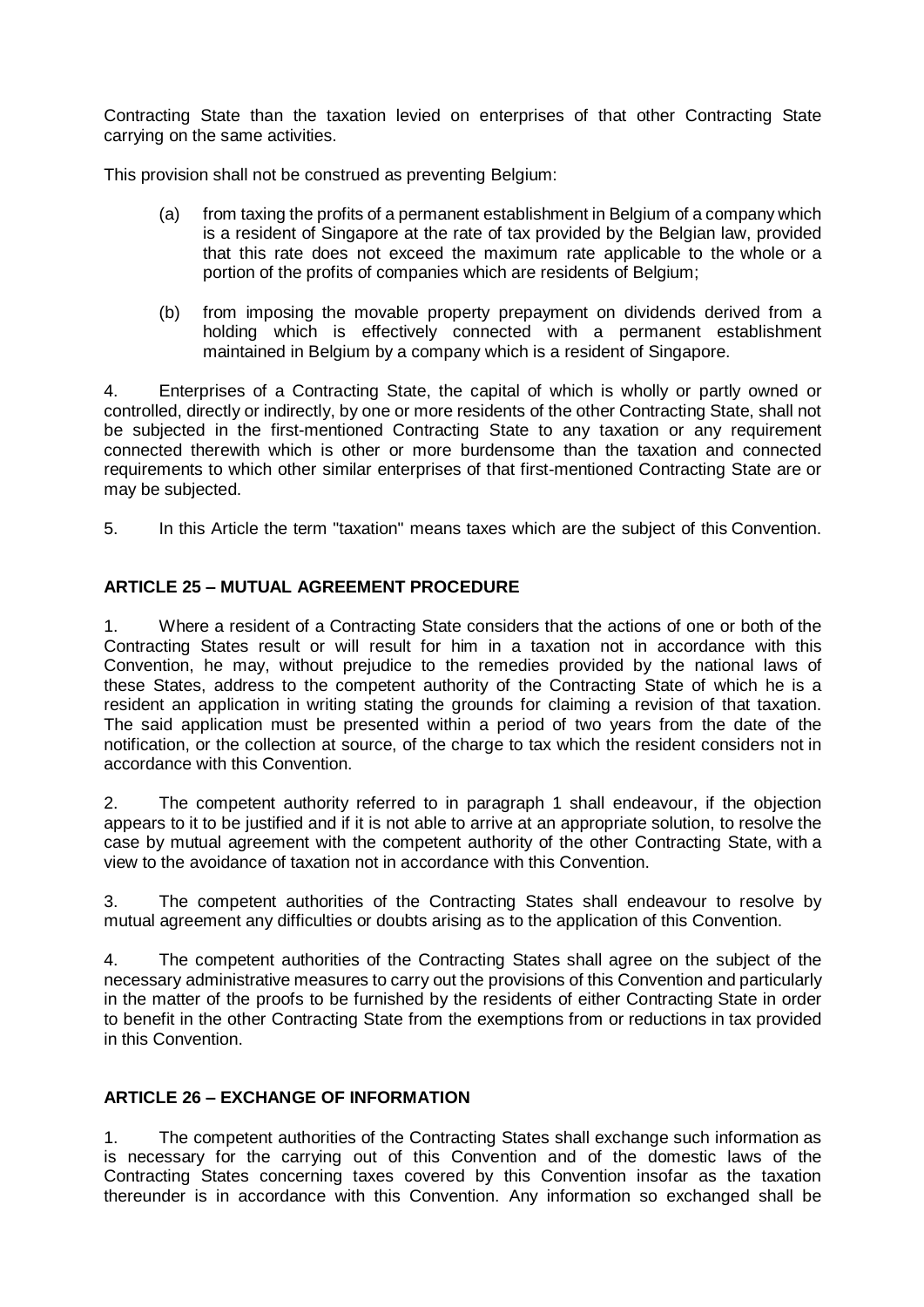treated as secret and shall not be disclosed apart from the taxpayer or his agent, to any persons or authorities other than those concerned with the assessment or collection of the taxes to which this Convention applies or with appeals relating thereto.

2. In no case shall the provisions of paragraph 1 be construed so as to impose on a Contracting State the obligation:

- (a) to carry out administrative measures at variance with the laws or the administrative practice of that or of the other Contracting State;
- (b) to supply particulars which are not obtainable under the laws or in the normal course of the administration of that or of the other Contracting State;
- (c) to supply information which would disclose any trade, business, industrial, commercial or professional secret or trade process, or information the disclosure of which would be contrary to public policy.

## **ARTICLE 27 – MISCELLANEOUS**

1 .\* Nothing in this Convention shall affect the fiscal privileges of diplomatic or consular officials under the general rules of international law or under the provisions of special agreements.

2 .\* The Convention shall not apply to international organisations, to organs or officials thereof and to persons who are members of a diplomatic or consular mission of a third State, being present in a Contracting State and not being taxed in either Contracting State as residents in respect of taxes on income.

3 .\* The competent authorities of the Contracting States shall communicate directly with each other for the application of this Convention.

#### **ARTICLE 28 – ENTRY INTO FORCE**

1. This Convention shall be approved by Belgium and Singapore in accordance with their respective legal procedures, and shall enter into force on the fifteenth day after the date of exchange of notes indicating such approval.

2. This Convention shall have effect:

In Belgium:

- (a) as respects all tax due at source on income credited or payable on or after the first day of January in the calendar year in which this Convention enters into force;
- (b) as respects all tax other than tax due at source, on income of any accounting period ending on or after the 31st day of December in the calendar year in which this Convention enters into force;

In Singapore:

as respects all tax for the year of assessment beginning on the first day of January in the calendar year following that in which this Convention enters into force, and subsequent years of assessment.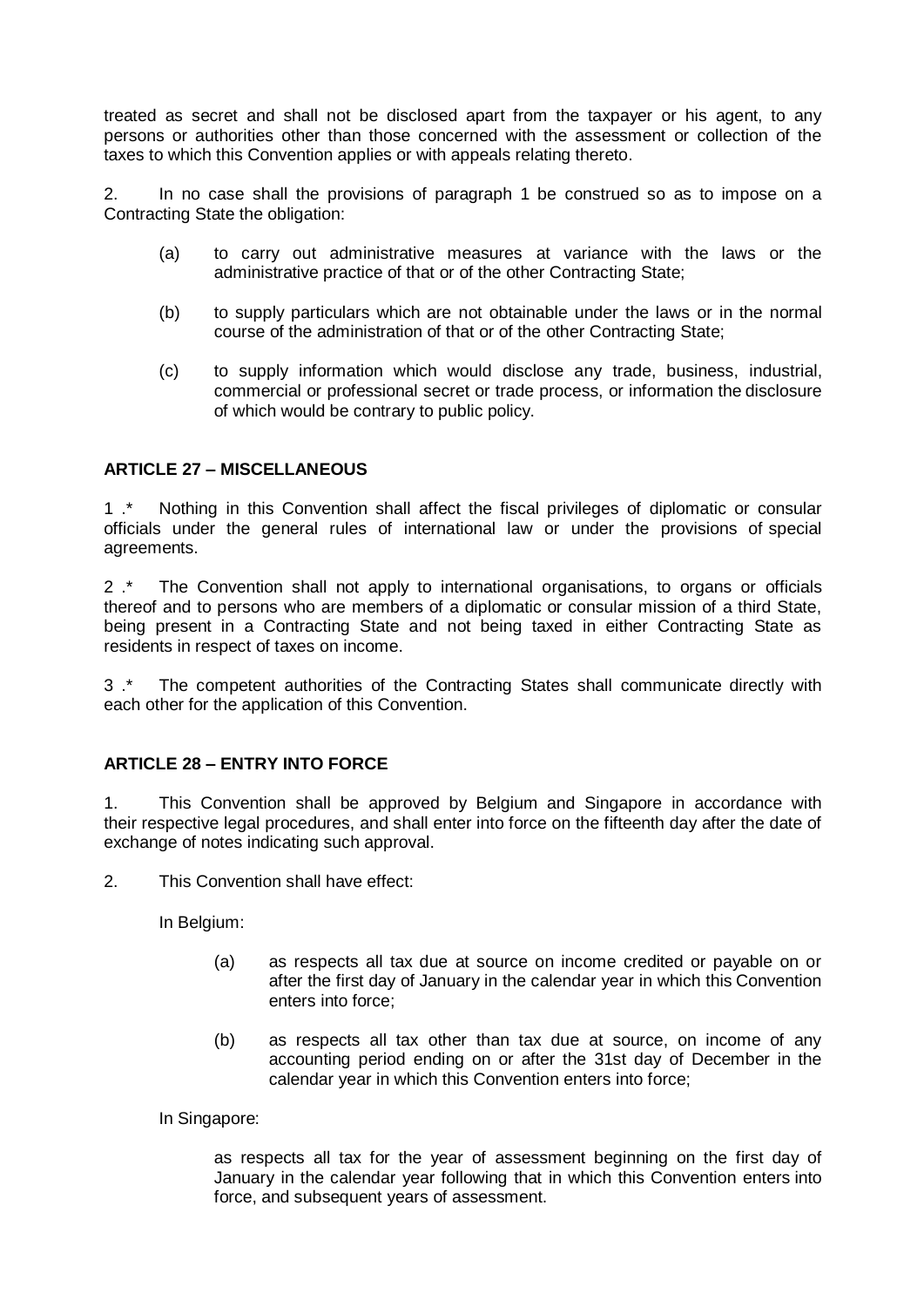#### **ARTICLE 29 – TERMINATION**

This Convention shall remain in force indefinitely but either of the Contracting States may terminate the Convention through diplomatic channels, by giving to the other Contracting State, written notice of termination not later than the 30th June of any calendar year from the fifth year following that in which the Convention entered into force. In such event the Convention shall have effect for the last time:

In Belgium:

- (a) as respect all tax due at source on income credited or payable at last on the 31st day of December in the calendar year in which the notice of termination is given;
- (b) as respects all tax other than tax due at source on income of any accounting period ending at last on the 30th day of December of the calendar year following that in which the notice of termination is given;

In Singapore:

as respects all tax for the year of assessment beginning on the first day of January in the calendar year following that in which the notice of termination is given.

In witness whereof the undersigned, duly authorised thereto, have signed this Convention.

Done in duplicate at Singapore this 8th day of February of the year one thousand nine hundred and seventy-two in the English language.

> For the Government of the Republic of Singapore:

For the Government of the Kingdom of Belgium:

HON SUI SEN JACQUES D'HONDT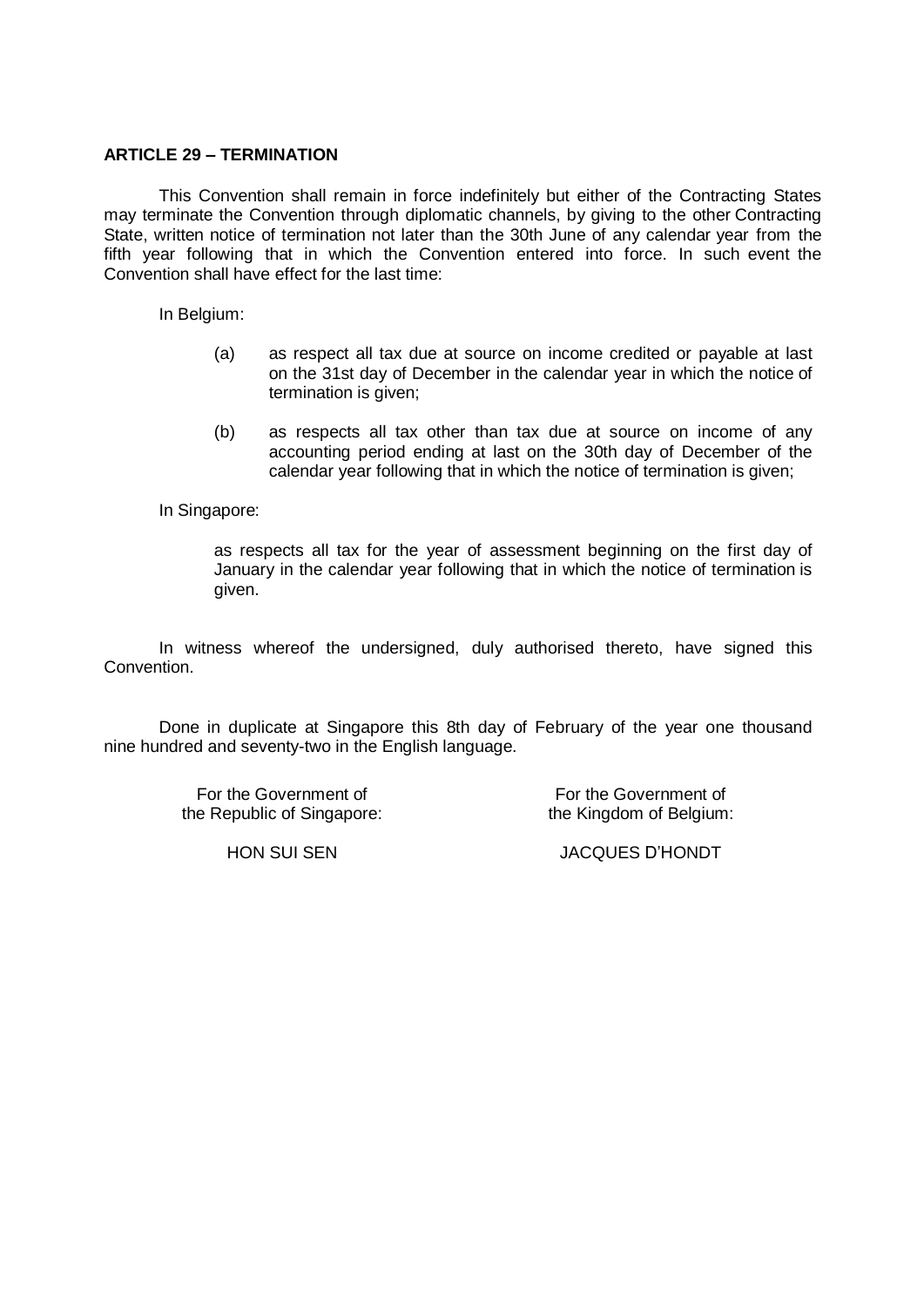## **PROTOCOL (1972)**

At the signing of the Convention between the Government of the Kingdom of Belgium and the Government of the Republic of Singapore for the Avoidance of Double Taxation with respect to Taxes on Income, the undersigned have agreed on the following provisions which shall be an integral part of the Convention.

1. With reference to paragraph 2 of Article 10 and paragraph 2 of Article 11, a Contracting State, as defined in paragraph 3 of this Protocol, shall be exempt from tax of the other Contracting State with respect to dividends, interests and any gains from the alienation of shares, securities or other rights giving rise to dividends and interest derived from sources within that other Contracting State.

However, the exemption shall be limited to shares or other rights referred to in paragraph 4 of Article 10, or securities or other rights referred to in paragraph 3 of Article 11, which are held for purposes of public interest only and not for any other purposes.

2. With reference to Article 22, the limitation imposed by the said Article shall not apply to income derived by a Contracting State from sources in the other Contracting State.

3. The term "a Contracting State" as used in paragraphs 1 and 2 of this Protocol means:

- (a) in the case of Belgium, the Kingdom of Belgium and shall include:
	- (i) any political subdivision or local authority of Belgium;
	- (ii) the National Bank of Belgium (Banque Nationale de Belgique); and
	- (iii) such institutions of Belgium as may be agreed from time to time between the competent authorities referred to in paragraph (1)(h) of Article 3 of the Convention;
- (b) in the case of Singapore, the Republic of Singapore and shall include:
	- (i) the Board of Commissioners of Currency;
	- (ii) the "Monetary Authority of Singapore; and
	- (iii) such institutions of Singapore as may be agreed from time to time between the competent authorities referred to in paragraph (1)(h) of Article 3 of the Convention.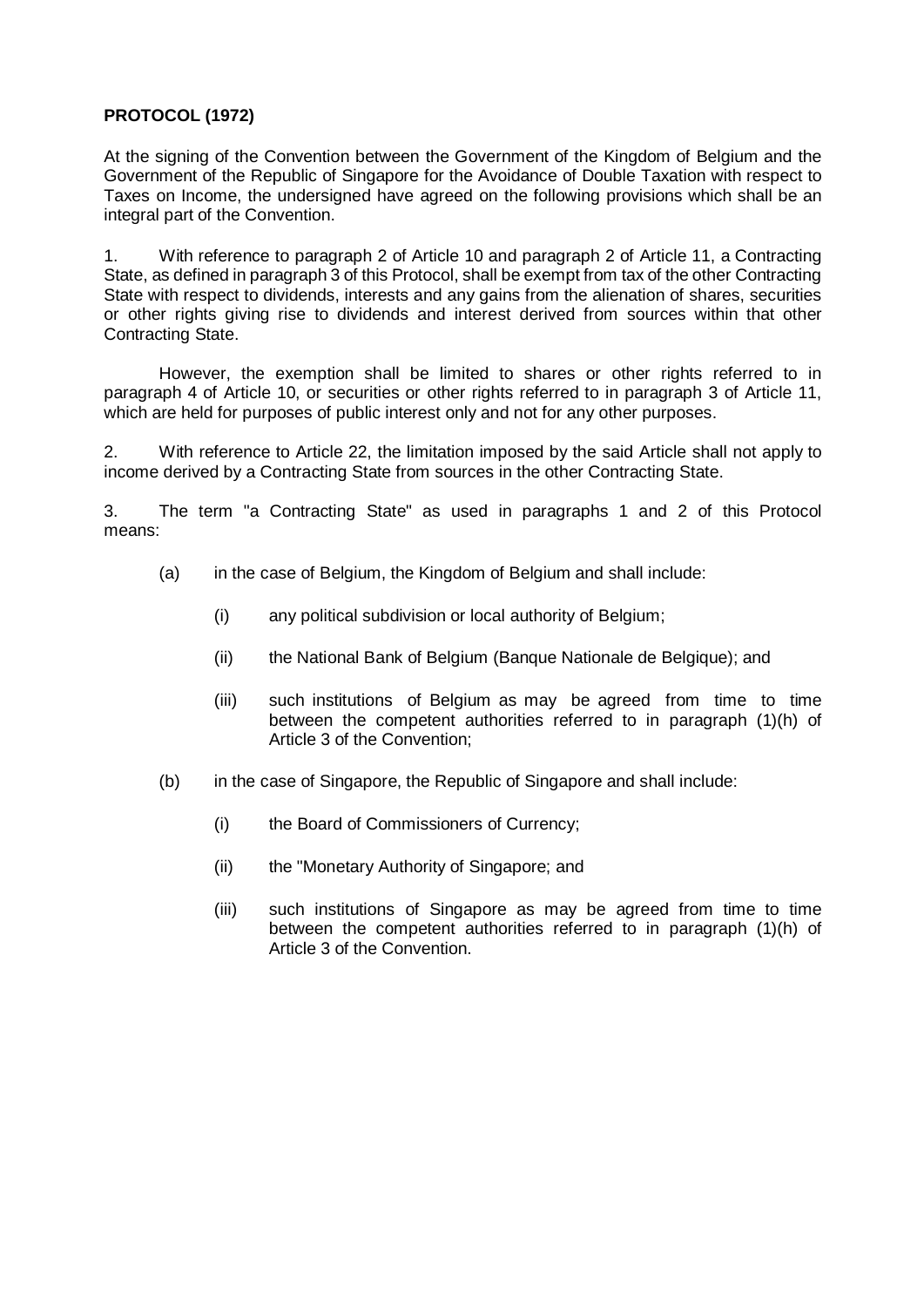In witness whereof the undersigned, duly authorised thereto, have signed this Protocol.

Done in duplicate at Singapore this 8th day of February of the year one thousand nine hundred and seventy-two in the English language.

> For the Government of the Republic of Singapore:

For the Government of the Kingdom of Belgium:

HON SUI SEN JACQUES D'HONDT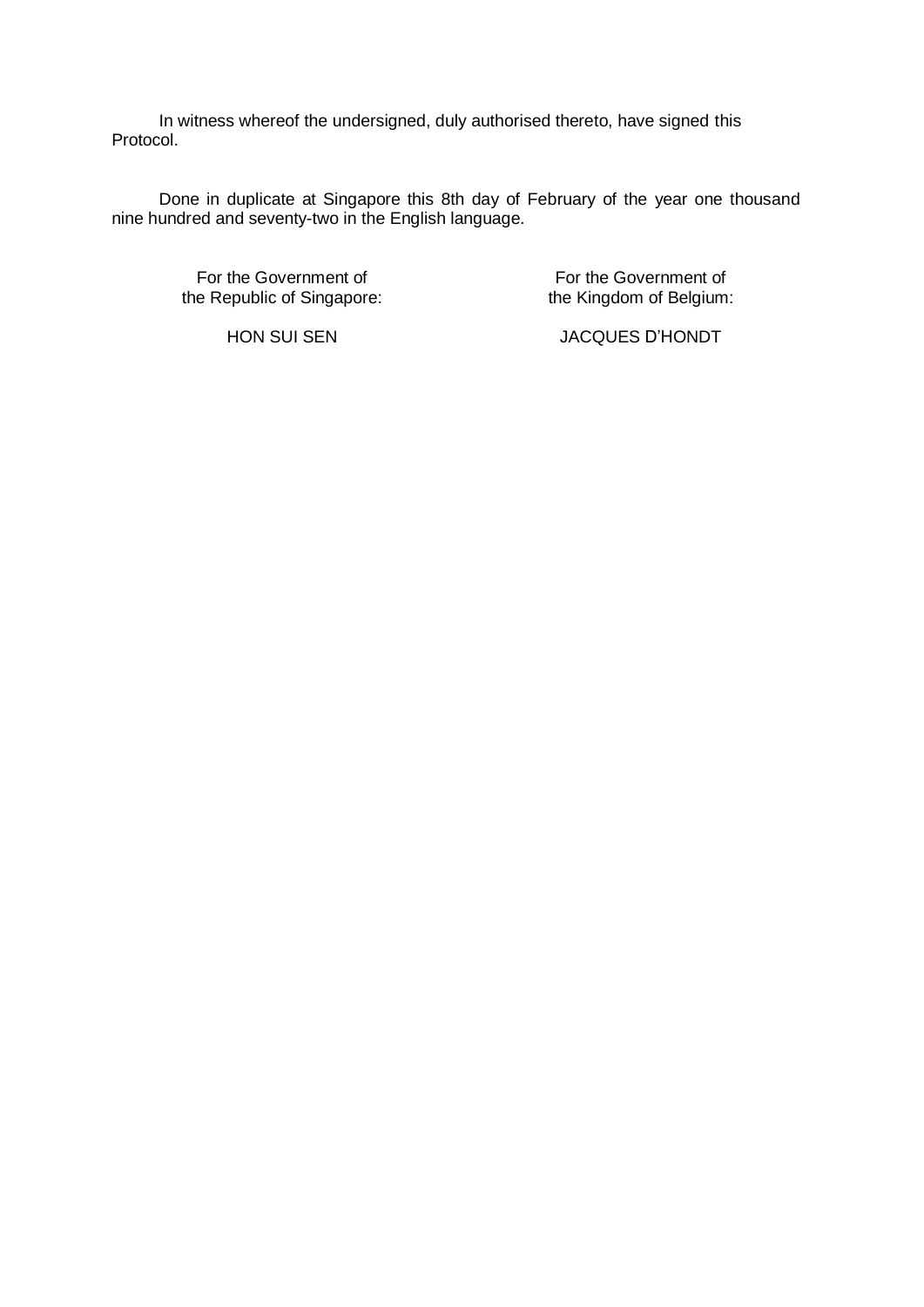# **ANNEX D**

## **ARTICLE 5 – PERMANENT ESTABLISHMENT**

- 2. The term "permanent establishment" shall include especially:
	- (a) a place of management;
	- (b) a branch;
	- (c) an office;
	- (d) a factory;
	- (e) a workshop;
	- (f) a mine, quarry or other place of exploitation of natural resources;
	- (g) a farm or plantation;
	- (h) a building site or construction or assembly project which exists for more than six months.

## **ARTICLE 11 – INTEREST**

2. However, such interest may be taxed in the Contracting State in which it arises, and according to the law of that Contracting State, but the tax so charged shall not exceed 15 per cent of the gross amount of the interest.

#### **ARTICLE 12 – ROYALTIES**

1. Royalties arising in a Contracting State and paid to a resident of the other Contracting State may be taxed in both Contracting States.

2. The term "royalties" as used in this Article means payments of any kind received as a consideration of the use of, or the right to use, any copyright of literary, artistic or scientific work including cinematograph films, any patent, trade mark, design or model, plan, secret formula or process, or for the use of, or the right to use, industrial, commercial, or scientific equipment, or for information concerning industrial, commercial or scientific experience, or for the performance of technical or commercial assistance services which are incidental to the use of such goods or rights, to the extent that the services are performed in the Contracting State in which the royalties arise.

3. Notwithstanding the provision of paragraph 1, royalties arising in a Contracting State and paid to a resident of the other Contracting State shall be exempt from tax in the firstmentioned Contracting State, if they are paid as consideration for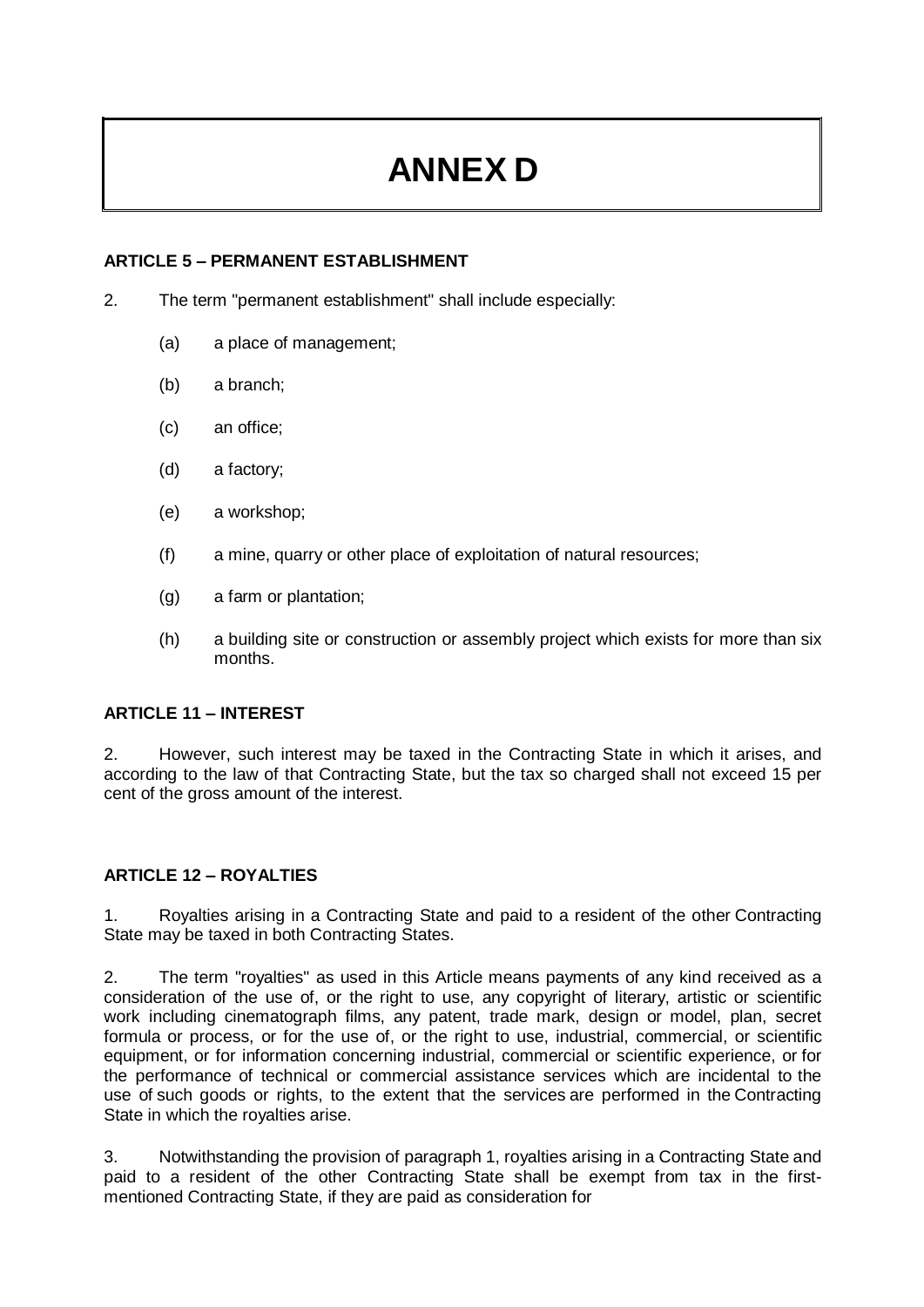- (a) the use of, or the right to use, any
	- (i) copyright of scientific work, patent, design or model, plan, secret formula or process or trade mark;
	- (ii) industrial, commercial or scientific equipment;
- (b) the supply of scientific, technical or industrial knowledge, information or assistance.

4. The provision of paragraph 3 shall not apply if the recipient of the royalties being a resident of a Contracting State has in the other Contracting State in which the royalties arise a permanent establishment with which the right or property giving rise to the royalties is effectively connected. In such a case, the royalties may be taxed according to the law of that other Contracting State.

5. Royalties shall be deemed to arise in a Contracting State when the payer is that State itself, a political subdivision, a local authority, a statutory body or a resident of that State. Where, however, the person paying the royalties, whether he is a resident of a Contracting State or not, has in a Contracting State a permanent establishment in connection with which the liability to pay the royalties was incurred, and such royalties are directly borne by such permanent establishment, then such royalties shall be deemed to arise in the Contracting State in which the permanent establishment is situated.

6. Where, owing to a special relationship between the payer and the recipient or between both of them and some other person, the amount of the royalties paid, having regard to the use, right or information for which they are paid, exceeds the amount which would have been agreed upon by the payer and the recipient in the absence of such relationship, the provision of paragraph 3 shall apply only to the last-mentioned amount.

#### **ARTICLE 15 – DIRECTORS' FEES**

1. Directors' fees and similar payments derived by a resident of a Contracting State in his capacity as a member of the board of directors of a company which is a resident of the other Contracting State may be taxed in that other Contracting State.

2. The remuneration which a person to whom paragraph 1 applies derives from the company in respect of the discharge of day-to-day functions of a managerial or technical nature may be taxed in accordance with the provisions of Article 14.

#### **ARTICLE 17 – PENSIONS AND ANNUITIES**

1. Subject to the provisions of paragraphs 1 and 2 of Article 18, pensions or annuities derived by a resident of a Contracting State shall be taxable only in that Contracting State.

2. The term "pensions" means periodic payments made in consideration of past employment or by way of compensation for injuries received.

3. The term "annuities" means a stated sum payable periodically at stated times, during life or during a specified or ascertainable period of time, under an obligation to make the payments in return for adequate and full consideration in money or money's-worth.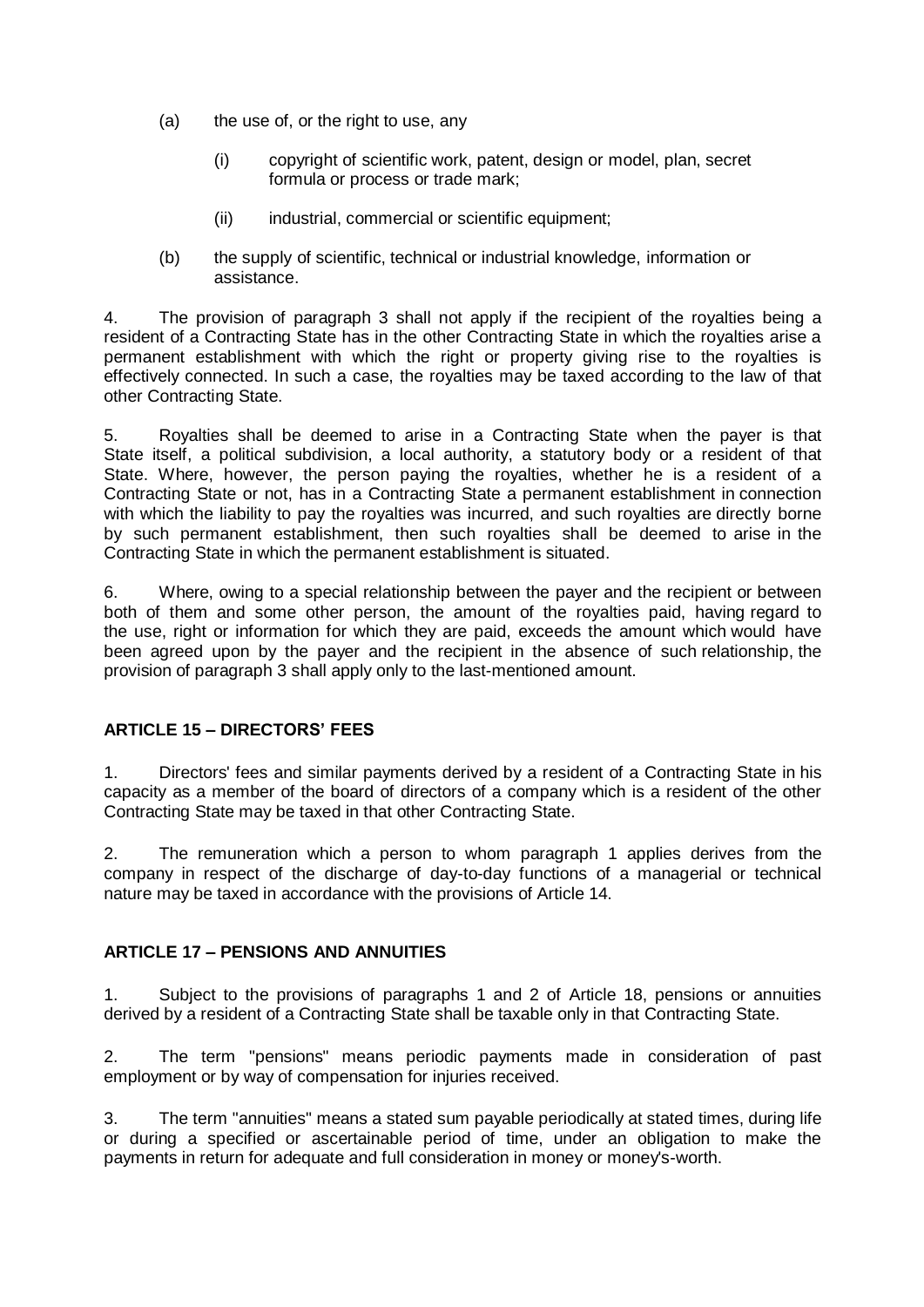## **ARTICLE 23 – ELIMINATION OF DOUBLE TAXATION**

3. In the case of income derived from sources in Singapore which is liable to tax in Belgium according to Belgian law:

- (a)
- (i) Where a company which is a resident of Belgium owns shares in a company which is a resident of Singapore the dividends paid thereon to the former company which have not been dealt with in accordance with paragraph 5 of Article 10 shall be exempt in Belgium from the tax referred to in paragraph  $3(a)(ii)$  of Article 2 to the extent that exemption would have been accorded if the two companies had been residents of Belgium.
- (ii) A company which is a resident of Belgium and which owns directly shares in a company which is a resident of Singapore during the whole of the accounting period of the latter company shall likewise be exempted or granted relief from the prepayment on income from movable property (précompte mobilier) chargeable in accordance with Belgian law on the net amount of the dividends referred to above which are paid to it by the said company which is a resident of Singapore and is liable to the tax referred to in paragraph 3(b) of Article 2, provided that it so requests in writing not later than the time limited for the submission of its annual return, on the understanding that, on redistribution to its own shareholders of income not charged to the said prepayment, the income then distributed and chargeable to the said prepayment shall not be reduced by the amount of such dividends, notwithstanding Belgian law. This exemption shall not apply when the first-mentioned company has elected that its profits be charged to the individual income tax.

However, the application of the provision of this sub- paragraph (a)(ii) shall be limited to dividends paid by a company which is a resident of Singapore to a company which is a resident of Belgium which controls directly or indirectly not less than 25 percent of the voting power in the former company, in cases where, in regard to the exemption of the tax referred to in paragraph 3(a)(ii) of Article 2, a similar limitation would be imposed by Belgian legislation in respect of dividends paid by companies not residents of Belgium.

- $(iii)$  In cases not covered by sub-paragraph  $(a)(i)$ , Belgium shall allow a credit against Belgian tax charged on income derived by a resident of Belgium, if such income is
	- dividends dealt with in paragraph 2 of Article 10;
	- interest dealt with in paragraphs 2 and 6 of Article 11 which is subject to Singapore tax according to the taxation law of Singapore, including such interest on which no Singapore tax is levied by virtue of the special measures provided for in the Economic Expansion Incentives (Relief from Income Tax) Act (Chapter 135, 1970 Edition) of the Republic of Singapore, or any other provision which may subsequently be made granting relief which is agreed by the competent authorities of both Contracting States to be of a substantially similar character;